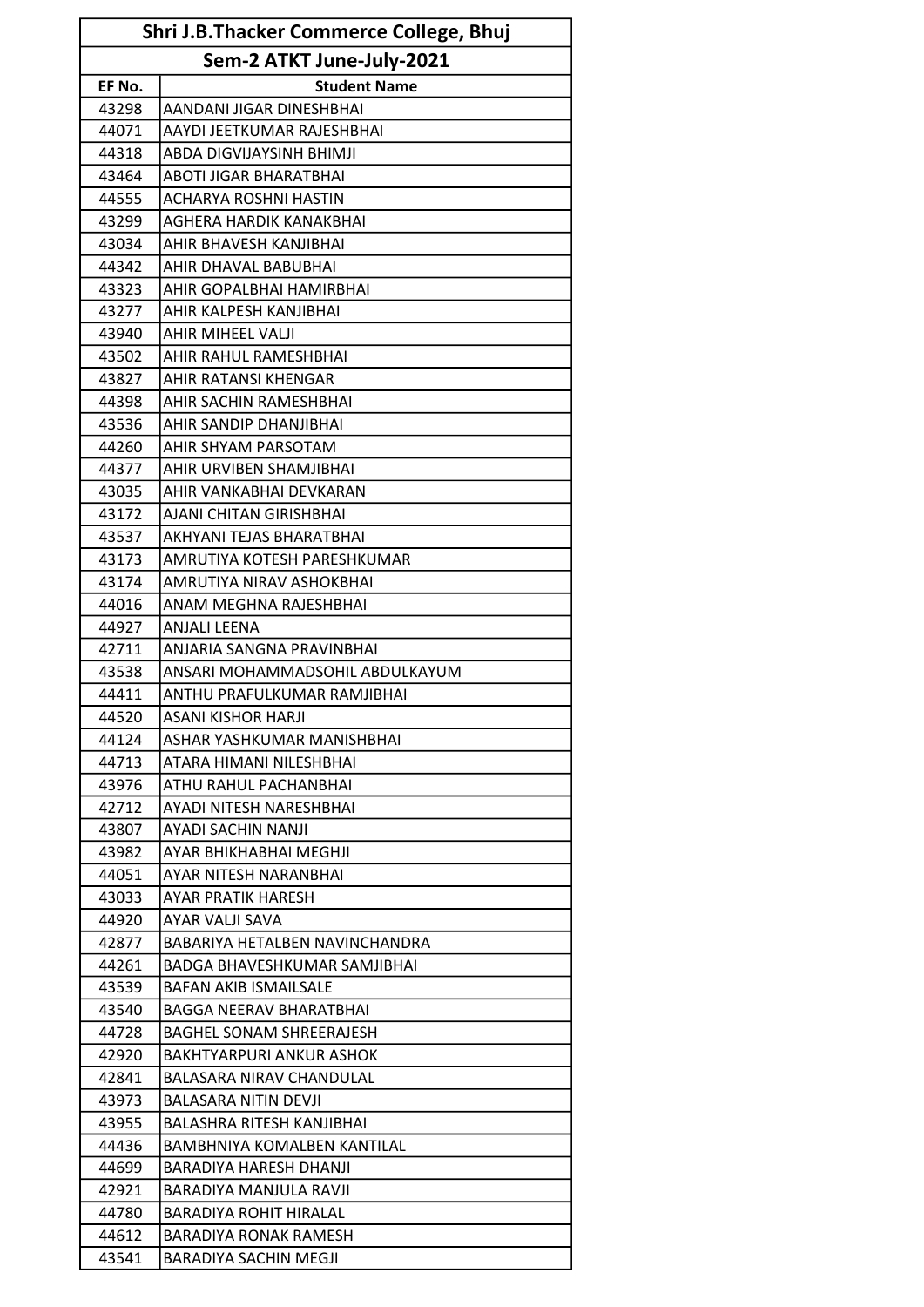| Shri J.B.Thacker Commerce College, Bhuj |                                     |  |  |
|-----------------------------------------|-------------------------------------|--|--|
|                                         | Sem-2 ATKT June-July-2021           |  |  |
| 44541                                   | BARADIYA SAVAN MADEVA               |  |  |
| 43465                                   | BARADIYA SHANKARBHAI MAHADEVABHAI   |  |  |
| 44236                                   | <b>BARADIYA SHIVAM NARAN</b>        |  |  |
| 44057                                   | BARADIYA VIRALI RAVJIBHAI           |  |  |
| 44339                                   | BARARIYA GOPAL RADHU                |  |  |
| 43879                                   | <b>BARI GIRISH GEEREESHKUMAR</b>    |  |  |
| 42859                                   | BARIYA REENA AMARSINH               |  |  |
| 44288                                   | <b>BAROT BHAVIK PRAVINBHAI</b>      |  |  |
| 42713                                   | <b>BAROT JYOTIBEN INDRAVANDAN</b>   |  |  |
| 44727                                   | <b>BAROT ROHIT PARSOTAM</b>         |  |  |
| 44281                                   | <b>BARU MAYANK RAJESHBHAI</b>       |  |  |
| 44102                                   | <b>BARU RIDDHI HITENDRAKUMAR</b>    |  |  |
| 43087                                   | <b>BARU YASH TULSIDAS</b>           |  |  |
| 44361                                   | BASARA JASKARANSINGH CHARANJITSINGH |  |  |
| 43542                                   | BATHANI KISHANKUMAR JAYANTILAL      |  |  |
| 44842                                   | <b>BATTA BIPIN VALII</b>            |  |  |
| 43331                                   | <b>BAVA IBRAHIM HAJIKASAM</b>       |  |  |
| 44499                                   | BAYAD NANDINI VIJAYBHAI             |  |  |
| 44350                                   | BHABHUANI NAMIRA MOHSIN             |  |  |
| 43820                                   | <b>BHABWANI LOOKMAN FIROJ</b>       |  |  |
| 43332                                   | <b>BHADKA HARESH MEGHAJI</b>        |  |  |
| 44551                                   | BHADKA KARAN BHIKHABHAI             |  |  |
| 43543                                   | <b>BHADRA ALPESH MOHANLAL</b>       |  |  |
| 43544                                   | <b>BHADRU JITENDRA GOKAL</b>        |  |  |
| 44195                                   | <b>BHADRU PRAKASH SANKARLAL</b>     |  |  |
| 44747                                   | <b>BHADRU RAMESH GOVIND</b>         |  |  |
| 44516                                   | <b>BHADRU RASILA POONAM</b>         |  |  |
| 43824                                   | <b>BHADRU VINODBHAI SURESHBHAI</b>  |  |  |
| 43545                                   | <b>BHAGAT AKASH NATVARLAL</b>       |  |  |
| 43913                                   | <b>BHAGAT AKSHAY BHARATBHAI</b>     |  |  |
| 43333                                   | BHAGAT AKSHAYKUMAR KESHAVLAL        |  |  |
| 43426                                   | BHAGAT BHAVESHKUMAR NANJIBHAI       |  |  |
| 43427                                   | <b>BHAGAT BHAVIK TULSIDAS</b>       |  |  |
| 42714                                   | <b>BHAGAT DIPENKUMAR DAHYALAL</b>   |  |  |
| 43145                                   | <b>BHAGAT HASTIBEN KALYANJI</b>     |  |  |
| 43775                                   | BHAGAT HITENKUMAR HARESHBHAI        |  |  |
| 43428                                   | <b>BHAGAT KEVAL SHANTILAL</b>       |  |  |
| 44913                                   | BHAGAT KIRAN DHARMENDRABHAI         |  |  |
| 43086                                   | <b>BHAGAT KIRANKUMAR RATILAL</b>    |  |  |
| 43870                                   | <b>BHAGAT KISHAN RAJESHBHAI</b>     |  |  |
| 43088                                   | <b>BHAGAT MEHUL RAMESHKUMAR</b>     |  |  |
| 43055                                   | <b>BHAGAT MEHUL SHANTILAL</b>       |  |  |
| 43334                                   | BHAGAT NITESHKUMAR PARMANAND        |  |  |
| 43894                                   | <b>BHAGAT PARTH PURUSHOTTAM</b>     |  |  |
| 43146                                   | BHAGAT PRAKASH JAGDISHBHAI          |  |  |
| 43335                                   | BHAGAT RAJESHKUMAR PARMANAND        |  |  |
| 43840                                   | <b>BHAGAT RAJKUMAR SHANTILAL</b>    |  |  |
| 43546                                   | BHAGAT VANDANABEN DILIPBHAI         |  |  |
| 42715                                   | <b>BHAGDE KISHANKUMAR MULRAJ</b>    |  |  |
| 42842                                   | BHANDERI CHANDRESH ARJAN            |  |  |
| 44265                                   | <b>BHANDERI HITESH PREMJI</b>       |  |  |
| 43429                                   | BHANDERI MITULKUMAR RAMJIBHAI       |  |  |
| 43966                                   | BHANDERI PRAKASH KANTILAL           |  |  |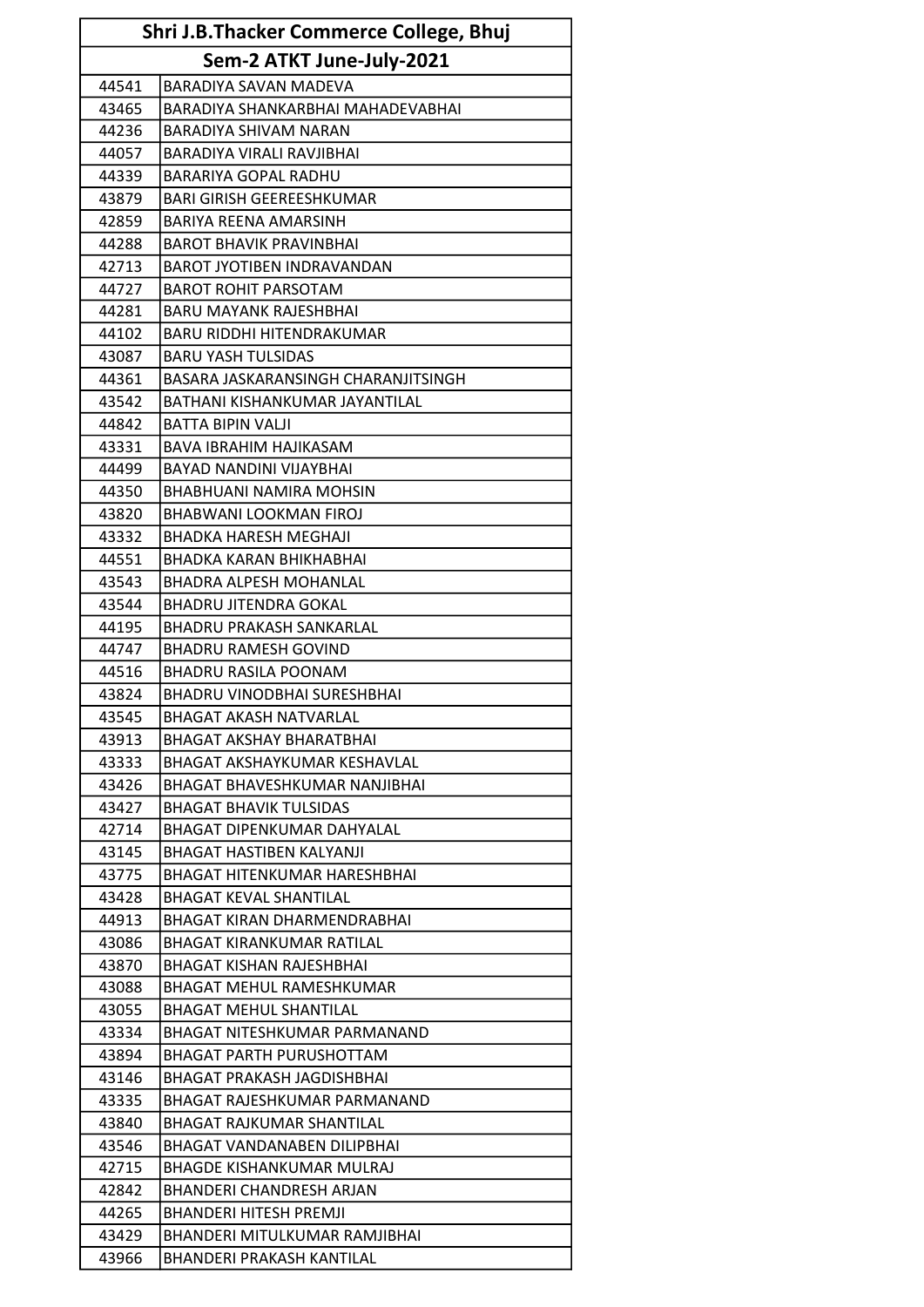| Shri J.B.Thacker Commerce College, Bhuj |                                                                      |  |  |
|-----------------------------------------|----------------------------------------------------------------------|--|--|
|                                         | Sem-2 ATKT June-July-2021                                            |  |  |
| 43430                                   | <b>BHANDERI SANDIP SHIVJI</b>                                        |  |  |
| 44040                                   | <b>BHANUSHALI AJAY PRAVINBHAI</b>                                    |  |  |
| 44542                                   | <b>BHANUSHALI AKSHAY SHANTILAL</b>                                   |  |  |
| 43147                                   | <b>BHANUSHALI AMIT SHIVANAND</b>                                     |  |  |
| 42958                                   | BHANUSHALI ASHOKKUMAR MITHUBHAI                                      |  |  |
| 43043                                   | <b>BHANUSHALI BALKRUSHNA BHAGVANDAS</b>                              |  |  |
| 42716                                   | <b>BHANUSHALI BHARATKUMAR RANCHHOD</b>                               |  |  |
| 44513                                   | <b>BHANUSHALI BHAVESH MOHANLAL</b>                                   |  |  |
| 43846                                   | BHANUSHALI DEVENDRA HARIRAMBHAI                                      |  |  |
| 42717                                   | BHANUSHALI DHARMESH PRAVINKUMAR                                      |  |  |
| 44496                                   | <b>BHANUSHALI DIPAKKUMAR MANGALDAS</b>                               |  |  |
| 44309                                   | <b>BHANUSHALI DIPALI MURJI</b>                                       |  |  |
| 44119                                   | <b>BHANUSHALI HANSKUMAR SHAMBHURAM</b>                               |  |  |
| 43148                                   | BHANUSHALI JAYESH HARIRAM                                            |  |  |
| 44724                                   | BHANUSHALI JAYESH MANGALDAS                                          |  |  |
| 44367                                   | <b>BHANUSHALI JEET DEEPAKBHAI</b>                                    |  |  |
| 44600                                   | BHANUSHALI KANHAIYA LAHERILAL                                        |  |  |
| 44368                                   | BHANUSHALI KARANKUMAR DIPAKBHAI                                      |  |  |
| 44670                                   | BHANUSHALI KUNAL MOHANBHAI                                           |  |  |
| 44418                                   | <b>BHANUSHALI MAYANK MAHESHBHAI</b>                                  |  |  |
| 43941                                   | BHANUSHALI NANDLAL RAMJIBHAI                                         |  |  |
| 42959                                   | BHANUSHALI NILESHKUMAR LAXMIDAS                                      |  |  |
| 44768                                   | <b>BHANUSHALI NIRAV DINESHBHAI</b>                                   |  |  |
|                                         |                                                                      |  |  |
| 43889                                   | <b>BHANUSHALI RAHUL GOVINDBHAI</b>                                   |  |  |
| 44925                                   | BHANUSHALI RAJESH JAGDISHBHAI                                        |  |  |
| 43149                                   | <b>BHANUSHALI VIJAY MOHANLAL</b>                                     |  |  |
| 42880                                   | BHANUSHALI VISHALKUMAR CHANDULAL                                     |  |  |
| 44058<br>44086                          | <b>BHANUSHALI VIVEK VIJAYBHAI</b><br>BHANUSHALI ZEELKUMAR KANAIYALAL |  |  |
|                                         |                                                                      |  |  |
| 43849                                   | <b>BHATI HENCY NARENDRASINH</b>                                      |  |  |
| 43786                                   | <b>BHATIYA AKSHAY SHIVJIBHAI</b>                                     |  |  |
| 42881                                   | BHATT AAROHI KAUSHIKBHAI                                             |  |  |
| 42869                                   | <b>BHATT PARTH DIPAKBHAI</b>                                         |  |  |
| 43761                                   | <b>BHATT VAIBHAV TUSHARBHAI</b>                                      |  |  |
| 43232                                   | <b>BHATT VANDANA LAHERILAL</b>                                       |  |  |
| 43151                                   | BHATTI AKSHAYKUMAR RANJITBHAI                                        |  |  |
| 43336                                   | BHATTI RAJ BHUPENDRABHAI                                             |  |  |
| 43504                                   | BHAVSAR DARSHAN SHASHIKANTBHAI                                       |  |  |
| 44366                                   | <b>BHAVSAR GUNJAN SUBHASH</b>                                        |  |  |
| 43084                                   | BHAVSAR HIREN VASANTKUMAR                                            |  |  |
| 43036                                   | BHAVSAR MEERA DINESHKUMAR                                            |  |  |
| 42882                                   | BHEEL AKASH KANUBHAI                                                 |  |  |
| 43466                                   | BHIMANI BHUPENDRA MANSUKHLAL                                         |  |  |
| 42883                                   | BHIMANI DHAYESHKUMAR MOHANLAL                                        |  |  |
| 42884                                   | BHIMANI DILIPKUMAR RATILAL                                           |  |  |
| 43431                                   | BHIMANI DIVYABEN SHAILESHKUMAR                                       |  |  |
| 43337                                   | BHIMANI HARDIKKUMAR GOPAL                                            |  |  |
| 43085                                   | BHIMANI JAYDEEP BABULAL                                              |  |  |
| 43056                                   | BHIMANI MITULKUMAR CHHAGANLAL                                        |  |  |
| 43338                                   | BHIMANI NIRAJKUMAR VINODKUMAR                                        |  |  |
| 43467                                   | BHIMANI PARESHKUMAR SURESHKUMAR                                      |  |  |
| 44607                                   | BHIMANI RAJ MAHENDRAKUMAR                                            |  |  |
| 43550                                   | BHIMANI RAJESHKUMAR PRAVINBHAI                                       |  |  |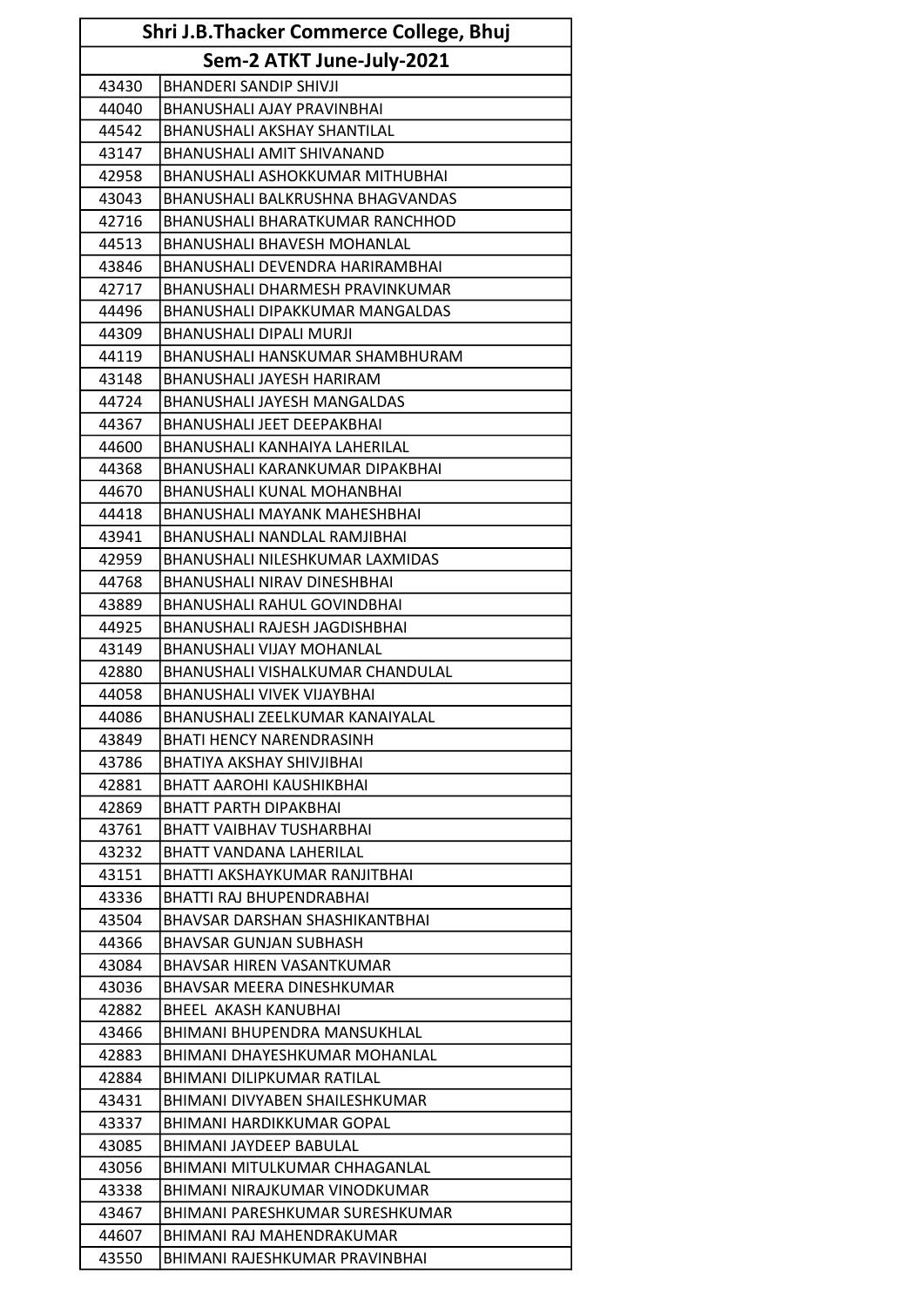| Shri J.B.Thacker Commerce College, Bhuj |                                         |
|-----------------------------------------|-----------------------------------------|
|                                         | Sem-2 ATKT June-July-2021               |
| 43468                                   | <b>BHIMANI SUBHAM SURESHKUMAR</b>       |
| 42885                                   | BHIMANI SWATIBEN DINESHKUMAR            |
| 44254                                   | <b>BHIMANI VISHAL KANTILAL</b>          |
| 43152                                   | <b>BHINDE BRIJESHKUMAR KIRTIKUMAR</b>   |
| 43551                                   | <b>BHINDE MIHIR PRATAPBHAI</b>          |
| 44518                                   | <b>BHOIYA JAGDISH RAVILAL</b>           |
| 44610                                   | <b>BHOIYA MULCHAND NAVIN</b>            |
| 44798                                   | <b>BHOIYA UDAYKUMAR RAMESHKUMAR</b>     |
| 43809                                   | <b>BHOJ SADAMHUSHEN SIDHIK</b>          |
| 44174                                   | <b>BHOJANI DIPESHKUMAR MAHENDRABHAI</b> |
| 42886                                   | <b>BHOJANI PRIYABEN VINODKUMAR</b>      |
| 44173                                   | <b>BHOLA HARDIK NARANBHAI</b>           |
| 42887                                   | <b>BHUDHBHATTI KARAN HASMUKHLAL</b>     |
| 42843                                   | <b>BHUDIA HEENA KALYAN</b>              |
| 44159                                   | <b>BHUDIA HIREN MAHENDRABHAI</b>        |
| 44595                                   | <b>BHUDIA PRITAM SHAMJI</b>             |
| 42856                                   | BHUDIYA DHARMESHKUMAR PREMJI            |
| 42888                                   | <b>BHUDIYA JESIKA RAMESH</b>            |
| 43153                                   | BHUDIYA MAULIK KUNVARJI                 |
| 42960                                   | <b>BHUDIYA PRAKASH KALYAN</b>           |
| 43154                                   | BHUDIYA PRIYAKANT SHIVJIBHAI            |
| 42889                                   | BHUDIYA SEEMA MAVJI                     |
| 43155                                   | <b>BHUDIYA VINOD MAVJI</b>              |
| 43156                                   | <b>BHUDIYA YOGESH BHIMJI</b>            |
| 44696                                   | BHUVA DEVAL JIVRAJ                      |
| 44830                                   | <b>BHUVA DEVENDRA DEVJI</b>             |
| 42844                                   | <b>BHUVA HARISH PREMJI</b>              |
| 44923                                   | <b>BODA HARSHIL RAKESH</b>              |
| 42931                                   | BORICHA MOMAYABHAI LAKHA                |
| 44916                                   | <b>BORICHA SNEHA BHAVESHBHAI</b>        |
| 44538                                   | <b>BUCHIYA ANITABEN NATHUBHAI</b>       |
| 44860                                   | <b>BUCHIYA GAUTAM NANJI</b>             |
| 43553                                   | BUCHIYA NARENDRAKUMAR VELJIBHAI         |
| 43923                                   | <b>BUDDHABHATTI DHARAM MAHESHBHAI</b>   |
| 43157                                   | <b>BUDHABHATTI HERAT MANESH</b>         |
| 43505                                   | <b>BUDHABHATTI JIGAR PRABODHBHAI</b>    |
| 44489                                   | <b>BUDHABHATTI SUHASHI KIRANBHAI</b>    |
| 44455                                   | <b>BUDHBHATTI HEMANGI SANJAY</b>        |
| 43083                                   | BUDHBHATTI PRINCE PRAVINCHANDRA         |
| 42890                                   | <b>BUDHBHATTI SHIVAM MAHENDRABHAI</b>   |
| 44114                                   | <b>BUDHDHABHATTI PUNIT YOGESHBHAI</b>   |
| 42718                                   | <b>BUDHDHBHATTI JAYDIP PRAFUL</b>       |
| 42719                                   | <b>BUDHDHBHATTI SANGEETA SHANTILAL</b>  |
| 43158                                   | <b>BUSA PRATIKKUMAR GOVINDBHAI</b>      |
| 44222                                   | CHAD CHAMANBHAI DHANABHAI               |
| 43555                                   | CHAD HASMUKH HIRABHAI                   |
| 43556                                   | CHAD HASMUKH VIRAMBHAI                  |
| 42932                                   | CHAD JAYVEER BHAGUBHAI                  |
| 44556                                   | <b>CHAD KAILASH NARSINH</b>             |
| 43951                                   | CHAD MANJI TRIKAMBHAI                   |
| 44811                                   | CHAD NANDLAL RAJESHBHAI                 |
| 43339                                   | CHAD NARSINH KANJI                      |
| 43558                                   | CHAD PARESH PARBATBHAI                  |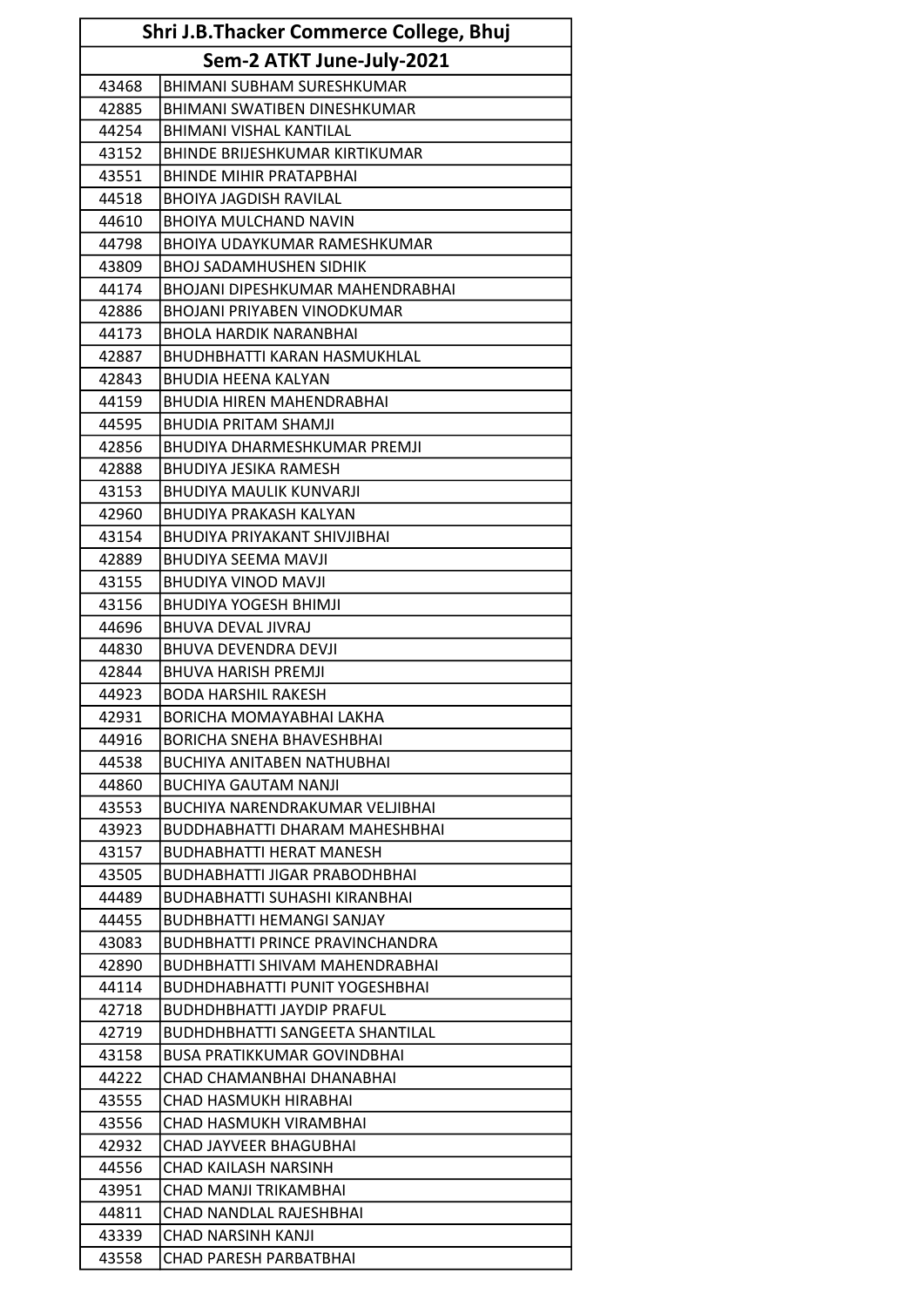| Shri J.B.Thacker Commerce College, Bhuj |                                          |  |  |
|-----------------------------------------|------------------------------------------|--|--|
|                                         | Sem-2 ATKT June-July-2021                |  |  |
| 43560                                   | <b>CHAD RAJESH HARI</b>                  |  |  |
| 43562                                   | <b>CHAD RAMJI VIRAM</b>                  |  |  |
| 44847                                   | CHAD SHAILESHBHAI KANABHAI               |  |  |
| 43804                                   | CHAD SURESHKUMAR HARIBHAI                |  |  |
| 44532                                   | CHAD VIJAYKUMAR VALJI                    |  |  |
| 42720                                   | CHAD VINESH DEVKARAN                     |  |  |
| 44419                                   | <b>CHAD VIPUL MAVJI</b>                  |  |  |
| 44316                                   | CHAKI ANISH ABDULRASHID                  |  |  |
| 44705                                   | CHAKI FAIZAL ANWAR                       |  |  |
| 44235                                   | CHAKI FAIZAL HABIB                       |  |  |
| 43565                                   | <b>CHAKI FIROZ SUMARBHAI</b>             |  |  |
| 44566                                   | CHAKI INSIYA AKBAR                       |  |  |
| 43506                                   | CHAKI IRFAN AMAD                         |  |  |
| 42721                                   | CHAKI NIZAM ABDULRAZAK                   |  |  |
| 43569                                   | CHAKI NIZAM RAZAK                        |  |  |
| 43340                                   | CHAKI SAHID MAMAD                        |  |  |
| 44565                                   | <b>CHAKI SAHIL OSMAN</b>                 |  |  |
| 44474                                   | CHAKI TANJINABAI ALIMAMD                 |  |  |
| 43570                                   | CHAKI TOSIF SALEMAMAD                    |  |  |
| 44863                                   | CHANDAN ANANDI RAMESH                    |  |  |
| 42722                                   | <b>CHANDE HARDIK SURESHCHANDRA</b>       |  |  |
| 43048                                   | CHANDE NIRAVKUMAR MEGHJI                 |  |  |
| 42893                                   | <b>CHANDE RAJ BHARATBHAI</b>             |  |  |
| 44852                                   | CHANDESHARA BHOOMIBEN DHIRAJLAL          |  |  |
| 44675                                   | CHANDRA SHIVAM RAMESHBHAI                |  |  |
| 44393                                   | CHARAN CHANDRESH PRAVINBHAI              |  |  |
| 44061                                   | CHAUDHARI ASHISH TULSHIDAS               |  |  |
| 44018                                   | CHAUDHARI BAJINDARSINH SHREEMAHENDRASINH |  |  |
| 43990                                   | CHAUDHARI DIVYESH MEHABHAI               |  |  |
| 44855                                   | CHAUDHARI YASH TULSIDAS                  |  |  |
| 43866                                   | CHAUDHARY SUMIT ROTHASH                  |  |  |
| 43278                                   | CHAUDHRI KANJI BHIKHA                    |  |  |
| 43984                                   | CHAUHAN AMAN SONUBHAI                    |  |  |
| 43995                                   | CHAUHAN DHVANIK ISHWARLAL                |  |  |
| 42723                                   | CHAUHAN GAYATRIDEVI HEMSINH              |  |  |
| 44370                                   | CHAUHAN JAYANKUMAR JAGDISHBHAI           |  |  |
| 44214                                   | CHAUHAN KINJAL MUKESHBHAI                |  |  |
| 43089                                   | CHAUHAN KRUPALSINH KISHORSINH            |  |  |
| 43574                                   | CHAUHAN MEHULKUMAR HIRALAL               |  |  |
| 42724                                   | CHAUHAN NIKUNJKUMAR DAYARAM              |  |  |
| 42950                                   | CHAUHAN POOJA HIRALAL                    |  |  |
| 42725                                   | CHAUHAN RAJVEERSINH KISHORSINH           |  |  |
| 43159                                   | CHAUHAN ROMEX MAHESHBHAI                 |  |  |
| 44263                                   | CHAUHAN YASH HARESHBHAI                  |  |  |
| 44848                                   | CHAUHAN YUVRAJSINH PRABHATSINH           |  |  |
| 44410                                   | CHAVADA GOPAL KANABHAI                   |  |  |
| 44420                                   | CHAVADA SANJAY VALABHAI                  |  |  |
| 42961                                   | CHAVADA TUSHAR RAJNIKANT                 |  |  |
| 42726                                   | CHAVDA AMAN HARESHBHAI                   |  |  |
| 44537                                   | CHAVDA DEEPAK DAHYABHAI                  |  |  |
| 44036                                   | CHAVDA DIPKUMAR SURESHBHAI               |  |  |
| 42904                                   | CHAVDA HITESH SHAMBHU                    |  |  |
| 44341                                   | CHAVDA KALPESH BABULAL                   |  |  |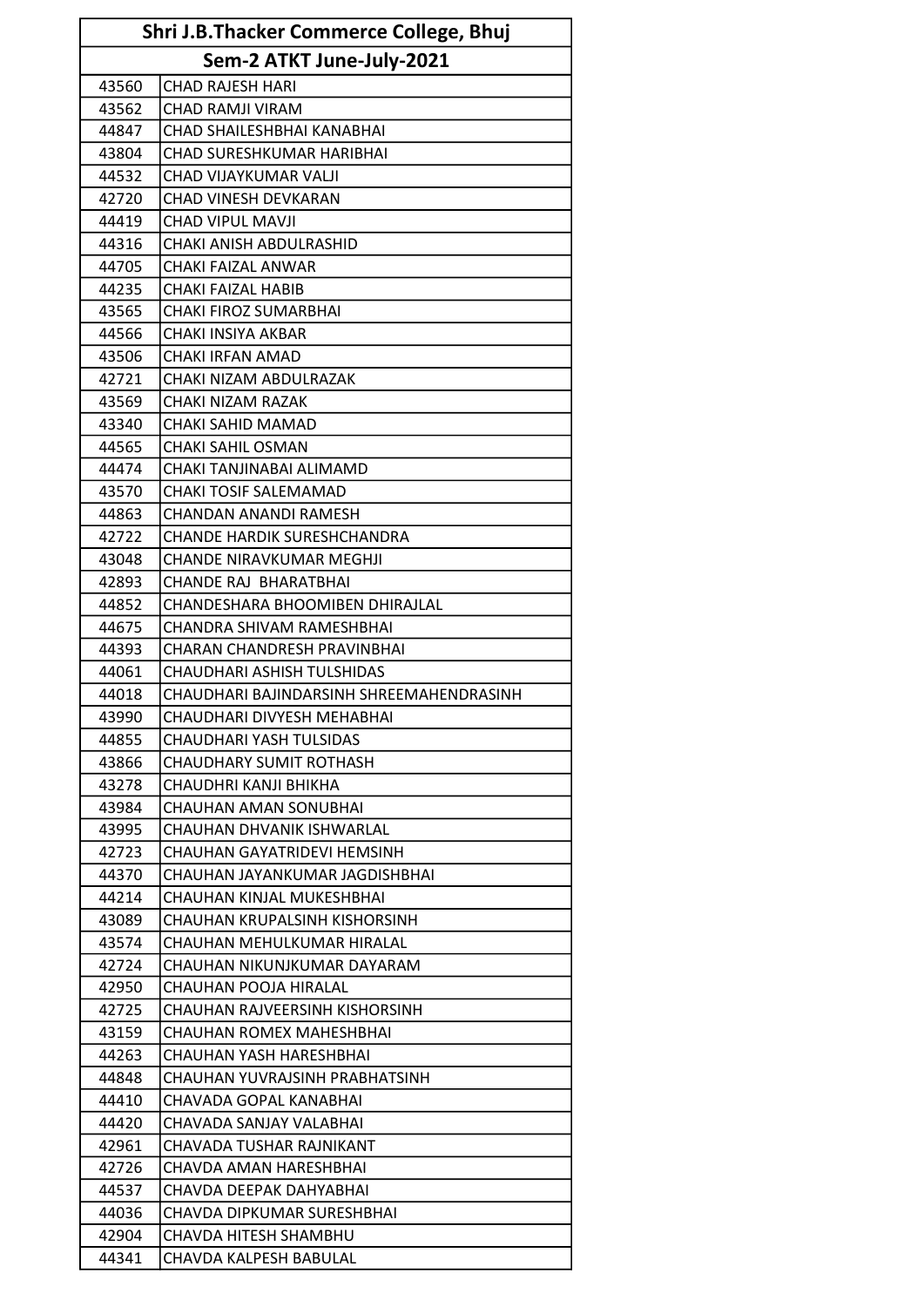| Shri J.B.Thacker Commerce College, Bhuj |                                     |  |
|-----------------------------------------|-------------------------------------|--|
|                                         | Sem-2 ATKT June-July-2021           |  |
| 43576                                   | CHAVDA KAMLESHKUMAR GOKAL           |  |
| 43341                                   | CHAVDA KHANJI KARUBHA               |  |
| 43848                                   | CHAVDA NARAYAN KAMLESHBHAI          |  |
| 42955                                   | CHAVDA NEEL YOGESHKUMAR             |  |
| 44679                                   | CHAVDA NIKHIL PRAVINBHAI            |  |
| 43747                                   | CHAVDA NILESHKUMAR PUNJALAL         |  |
| 43160                                   | CHAVDA NISHANT SHAMJI               |  |
| 44196                                   | <b>CHAVDA PARAS DEVJI</b>           |  |
| 44548                                   | <b>CHAVDA RUTVIK RAMESH</b>         |  |
| 44208                                   | CHAVDA SEJALBEN PRABHULAL           |  |
| 44154                                   | <b>CHAVDA SUMIT GOVINDBHAI</b>      |  |
| 42957                                   | CHAVDA SURESH RAVJI                 |  |
| 44329                                   | CHAWDA HARDIKKUMAR DEVJIBHAI        |  |
| 43905                                   | CHAWDA MANOJKUMAR DINESHBHAI        |  |
| 43578                                   | CHHABHADIYA BHARAT LALJI            |  |
| 44239                                   | CHHABHADIYA BHAVIK SHIVJI           |  |
| 43315                                   | CHHABHAIYA KINJAL PRAVINBHAI        |  |
| 44824                                   | CHHABHAIYA MANISH KISHORBHAI        |  |
| 43090                                   | CHHABHAIYA NIKHIL NARSINHBHAI       |  |
| 43579                                   | CHHABHAIYA NIRBHAY BHARAT           |  |
| 44171                                   | CHHABHAIYA NITESHKUMAR MOHANBHAI    |  |
| 43342                                   | CHHABHAIYA PARTHKUMAR RAVILAL       |  |
| 43233                                   | CHHABHAIYA RIDDHIBEN BHARATKUMAR    |  |
| 43581                                   | CHHABHAIYA ROHITKUMAR RAMESHCHANDRA |  |
| 43343                                   | CHHABHAIYA UDAYKUMAR RAMESH         |  |
| 43161                                   | CHHANGA BHARAT RANABHAI             |  |
| 44880                                   | CHHANGA HITESH BHURABHAI            |  |
| 44001                                   | CHHANGA LALJI KANJI                 |  |
| 44531                                   | CHHANGA MAHESHKUMAR KANJIBHAI       |  |
| 44450                                   | CHHANGA NANDLAL BHACHUBHAI          |  |
| 44782                                   | CHHANGA PRADEEPKUMAR RUPESHBHAI     |  |
| 44709                                   | CHHANGA RAJENDRA KARABHAI           |  |
| 43583                                   | CHHANGA RAMESH DEVJIBHAI            |  |
| 43818                                   | <b>CHHANGA SACHIN RUPESHBHAI</b>    |  |
| 44746                                   | CHHANGA SUMITKUMAR SAMATBHAI        |  |
| 44324                                   | CHHATRADA MOHIT YOGESHKUMAR         |  |
| 43344                                   | CHHATRALA PRIYANKA KIRTIBHAI        |  |
| 42912                                   | CHHEDA BHAVINKUMAR PARESH           |  |
| 44933                                   | CHIKANI DEEP CHANDULAL              |  |
| 42914                                   | CHOPDA BRIJESHKUMAR RASIKBHAI       |  |
| 43345                                   | CHOPDA KISHANKUMAR NAVINCHANDRA     |  |
| 42860                                   | CHOPDA NAYAN JENTILAL               |  |
| 44025                                   | CHOPDA VIPULKUMAR NAVINCHANDRA      |  |
| 43584                                   | CHOPDA ZINAL RAJENDRAKUMAR          |  |
| 43586                                   | CHORASIYA SANJAY VISHRAM            |  |
| 44054                                   | CHOTHANI MANSI PARESHBHAI           |  |
| 43759                                   | CHOTHANI VARUN NILESHBHAI           |  |
| 44464                                   | CHUDASAMA TEJENDRASINH NAVALSINH    |  |
| 44657                                   | DABASIA VISHNU DILIP                |  |
| 43857                                   | DABASIYA DIPAK GOVIND               |  |
| 42727                                   | DABASIYA KIRTIBEN HIRJI             |  |
| 43111                                   | DABASIYA MITESH DEVSHI              |  |
| 43112                                   | DABASIYA VIPUL PARBAT               |  |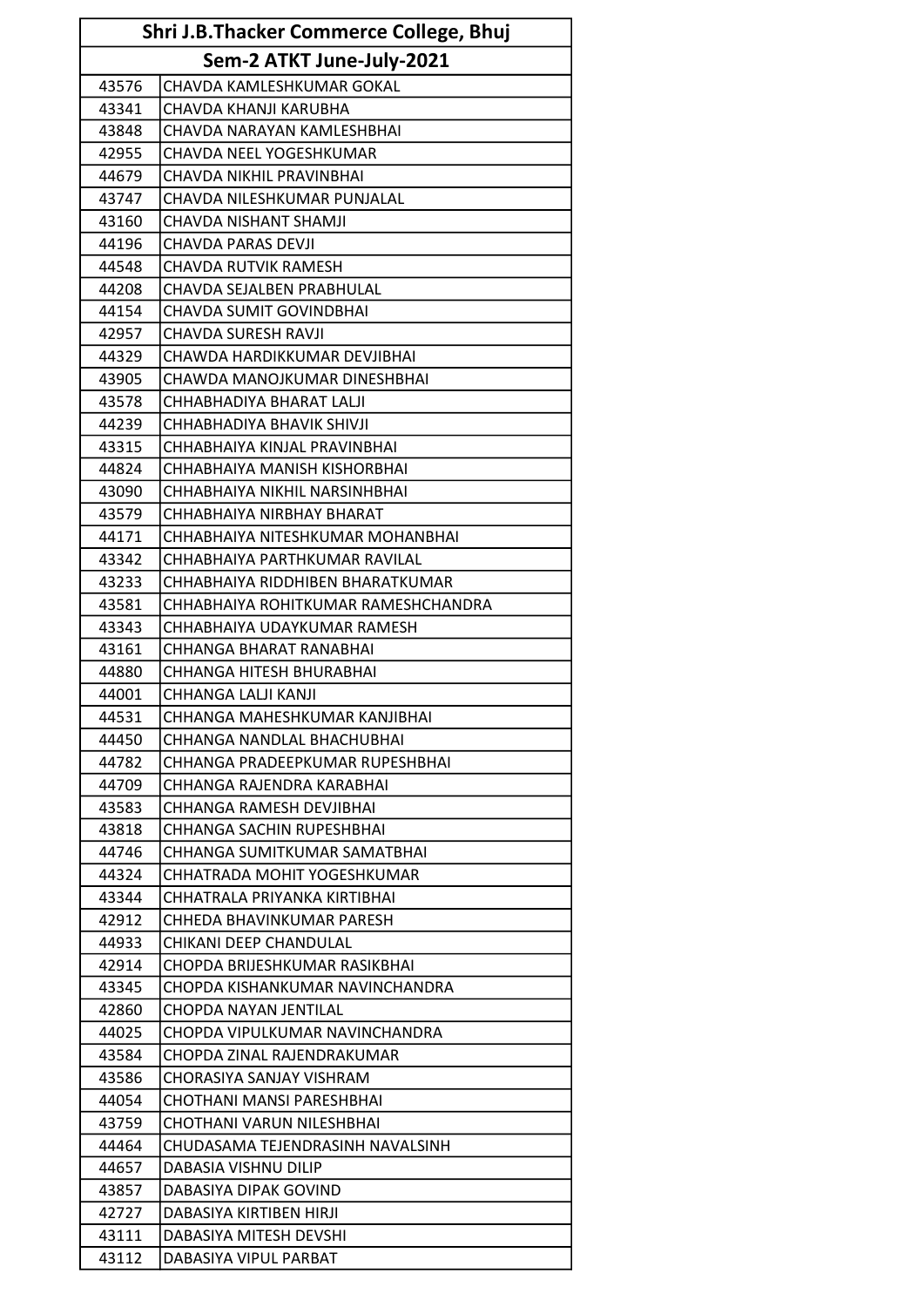| Shri J.B.Thacker Commerce College, Bhuj |                                   |  |
|-----------------------------------------|-----------------------------------|--|
|                                         | Sem-2 ATKT June-July-2021         |  |
| 43588                                   | DABHI AVANI AJAYBHAI              |  |
| 43935                                   | DABHI SHUBHAM HARIHARBHAI         |  |
| 43234                                   | DADGA KEYUR PARSOTAM              |  |
| 43944                                   | DADGA SANDHYABEN MANOJBHAI        |  |
| 43235                                   | DAFDA BHAVESH DHIRAJLAL           |  |
| 43590                                   | DAFDA KISHANKUMAR RAMESHBHAI      |  |
| 44522                                   | DAFDA MONIKA KANJI                |  |
| 43883                                   | DAIYA MAHESHBHAI RUDABHAI         |  |
| 43508                                   | DAMA MEHUL BUDHIYABHAI            |  |
| 43113                                   | DANGAR ANILBHAI HARIBHAI          |  |
| 42962                                   | DANGAR BHARAT VASAN               |  |
| 43797                                   | DANGAR BHAVESH DAMJIBHAI          |  |
| 43121                                   | DANGAR CHETANBHAI VALJI           |  |
| 42728                                   | DANGAR DAMJI LAKHANA              |  |
| 43823                                   | DANGAR DARSHAN SAMJI              |  |
| 43591                                   | DANGAR HASMEEN BHANJI             |  |
| 43592                                   | DANGAR HITESH MADEVABHAI          |  |
| 44545                                   | DANGAR JIGARKUMAR VINODBHAI       |  |
| 42729                                   | DANGAR KANABHAI KARMANBHAI        |  |
| 42963                                   | DANGAR MANJI MAVJI                |  |
| 43791                                   | DANGAR MAVJI DHANJIBHAI           |  |
| 43593                                   | DANGAR MAVJI SHAMJIBHAI           |  |
| 44853                                   | DANGAR RAMESH HIRABHAI            |  |
| 43346                                   | DANGAR SANJESH GANGJI             |  |
| 43347                                   | <b>DANGAR SHAMBHU VASAN</b>       |  |
| 44832                                   | DANGAR VISHAL HARIBHAI            |  |
| 44189                                   | DANICHA SAPNABEN BABULAL          |  |
| 44800                                   | DARAJI SHRAVAN RAJESHBHAI         |  |
| 43594                                   | DARBAR BHARATSINH UMEDSINH        |  |
| 43998                                   | DARJI NIKITABEN PRADIPBHAI        |  |
| 44553                                   | DARJI RIDDHIBEN BIPINBHAI         |  |
| 43595                                   | DAU MITESHBHAI HAMIRBHAI          |  |
| 43114                                   | DAVDA ANKITA AJAYKUMAR            |  |
| 44416                                   | DAVDA PARTH UMESHBHAI             |  |
| 43597                                   | DAVDA PRIYANK YOGESHBHAI          |  |
| 43115                                   | DAVDA VINA VINODBHAI              |  |
| 43116                                   | DAVDA VIVEK GIRISHBHAI            |  |
| 43064                                   | DAVE JYOTI HARSHADKUMAR           |  |
| 43814                                   | DAVE MUKESHKUMAR JAYANTILAL       |  |
| 43781                                   | DAVE SHREYASH LAXMIKANTBHAI       |  |
| 43348                                   | DAYANI BHAVINKUMAR MAHENDRABHAI   |  |
| 43100                                   | DEDHIYA DARSHANA JENTILAL         |  |
| 44283                                   | DEDHIYA HERIL BHAVESHBHAI         |  |
| 43091                                   | DEDHIYA SUMIT CHHOTALAL           |  |
| 42966                                   | DESAI PARTH BHUPENDRABHAI         |  |
| 43117                                   | DEVDHAR SUDHIRKUMAR RAMESHCHANDRA |  |
| 44787                                   | DHAL MAHENDRASINH PRATAPSINH      |  |
| 44757                                   | DHAL GHANSHYAMSINH MANUBHA        |  |
| 42730                                   | DHAMANI NAUSHIRALI NAUSHADALI     |  |
| 44381                                   | DHAMECHA DEVANG PRAKASH           |  |
| 44258                                   | DHAMECHA RAVI RAJESHBHAI          |  |
| 43533                                   | DHANANI AJAY JAYNTILAL            |  |
| 42861                                   | DHANANI HARENDRA JAYNTILAL        |  |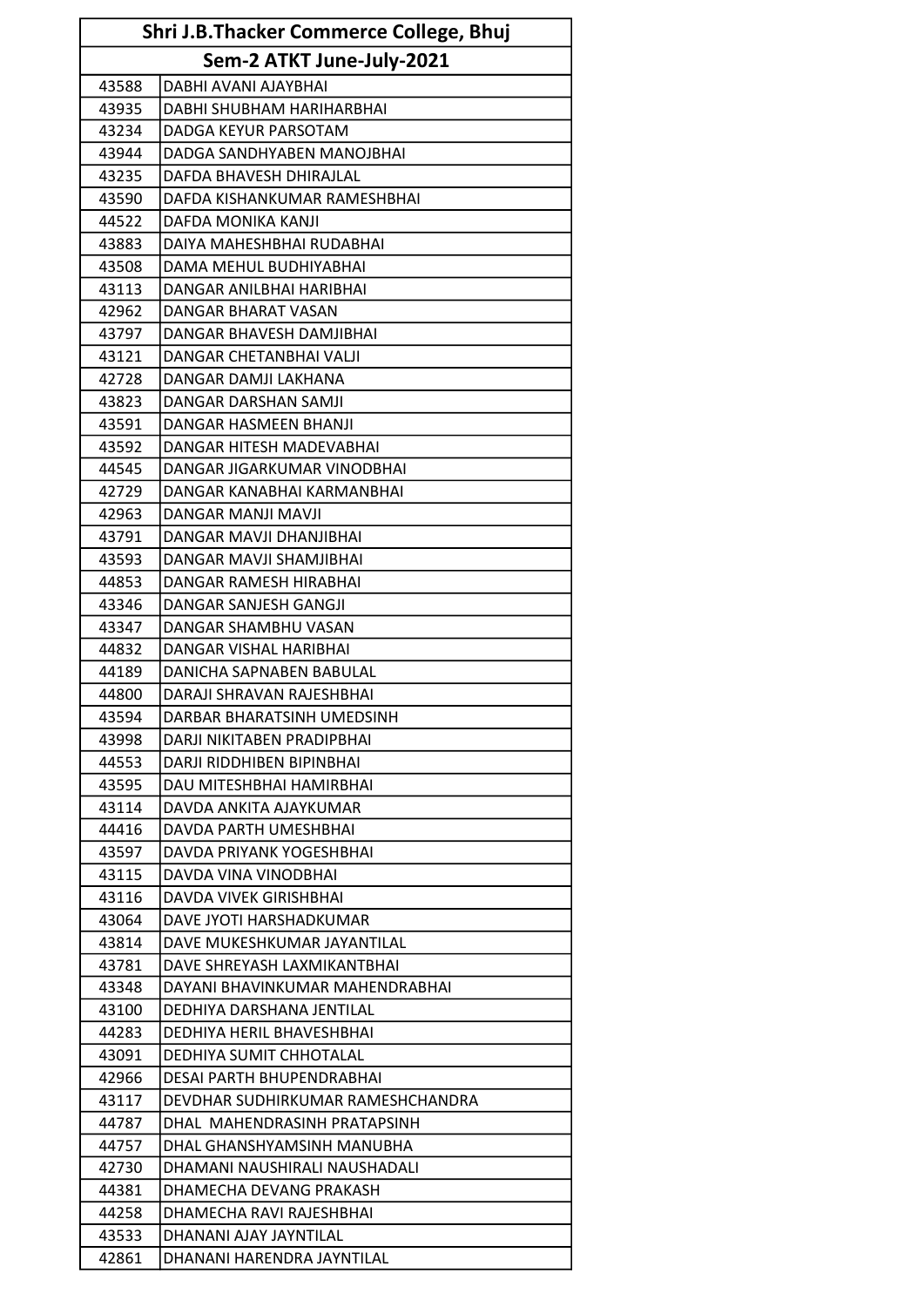| Shri J.B.Thacker Commerce College, Bhuj |                                |  |
|-----------------------------------------|--------------------------------|--|
|                                         | Sem-2 ATKT June-July-2021      |  |
| 43349                                   | DHANANI MANISH SHAMJI          |  |
| 44005                                   | DHANANI PARITA RAVILAL         |  |
| 44750                                   | DHANANI RACHANA TULSIDAS       |  |
| 44693                                   | DHANGAR DHAVAL DAMJI           |  |
| 44337                                   | DHEDA RUTIK LAKHMAN            |  |
| 43069                                   | DHILA ISHWAR VASABHAI          |  |
| 44111                                   | DHILA PARVATIBEN GOPAL         |  |
| 44002                                   | DHILA RAMESHKUMAR DEVJIBHAI    |  |
| 44110                                   | DHOBI KULSUM BARKATALI         |  |
| 42731                                   | DHOBI MUSTAKAHMAD ALIMAMAD     |  |
| 44116                                   | DHOBI RAJIYABANU HUSEN         |  |
| 43599                                   | DHODHA IRFAN MUSABHAI          |  |
| 44407                                   | <b>DHOKADIYA RITA JENTILAL</b> |  |
| 43755                                   | DHOLIA ALAKSHAN AFTAB          |  |
| 43162                                   | DHOLU ANANDKUMAR KANTILAL      |  |
| 44029                                   | DHOLU BHAVIKKUMAR MOHANLAL     |  |
| 44778                                   | DHOLU DARSHANABEN HARESHBHAI   |  |
| 44267                                   | DHOLU DEVENDRA MOHANBHAI       |  |
| 43469                                   | DHOLU HARSH RAVILAL            |  |
| 44006                                   | DHOLU JIGNABEN MOHANLAL        |  |
| 43279                                   | DHOLU KAJAL DINESHBHAI         |  |
| 43300                                   | DHOLU KETAN KUMAR JAGADISHBHAI |  |
| 43280                                   | DHOLU KISHAN NARSHIBHAI        |  |
| 44027                                   | DHOLU KISHAN SHANTILAL         |  |
| 44082                                   | DHOLU MIRAL BABULAL            |  |
| 43470                                   | <b>DHOLU MOHIT MOHANLAL</b>    |  |
| 44250                                   | DHOLU NIMIT RAMANLAL           |  |
| 44012                                   | <b>DHOLU NIRALIBEN RAVILAL</b> |  |
| 44039                                   | DHOLU POOJABEN SUBHASHBHAI     |  |
| 44870                                   | <b>DHOLU RUSHI MUKESHBHAI</b>  |  |
| 44777                                   | DHOLU SAKSHI NAVINKUMAR        |  |
| 43600                                   | DHOLU SANDIPKUMAR JENTILAL     |  |
| 43927                                   | DHOLU SHYAMKUMAR KISHORBHAI    |  |
| 44059                                   | DHOLU VIVEK MOHANLAL           |  |
| 43163                                   | DHUKER LAXMAN PARSOTAMBHAI     |  |
| 42862                                   | DIVANI DIXIT KARAMSHI          |  |
| 43164                                   | DIVANI JINAL DINESHKUMAR       |  |
| 43165                                   | DIVANI NIKULKUMAR SHANTILAL    |  |
| 43092                                   | DIVANI NIRAVKUMAR MUKESH       |  |
| 43956                                   | DIVANI RAHUL SHANTILAL         |  |
| 43166                                   | DIVANI RUTVI BHOGILAL          |  |
| 42975                                   | DIWANI HIREN LAKHAMSHIBHAI     |  |
| 44022                                   | DIWANI RUCHIT MAHENDRABHAI     |  |
| 43673                                   | DODIYA HARDIKSINH GOVINDBHAI   |  |
| 43959                                   | DOSHI AKSHAT RAJESH            |  |
| 43167                                   | DOSHI HET RASHMINBHAI          |  |
| 43122                                   | DOSHI JAY BHARAT               |  |
| 44313                                   | DOSHI KUNJAN DHARMENDRABHAI    |  |
| 43767                                   | DOSHI MAHIMA VIJAYBHAI         |  |
| 44786                                   | DOSHI NIDHI ANILBHAI           |  |
| 43916                                   | DUBAL PARTH BHAVANJI           |  |
| 44627                                   | DUBARIYA CHIRAG MAHADEV        |  |
| 43074                                   | DUDHAIYA RAHUL SHASHIKANT      |  |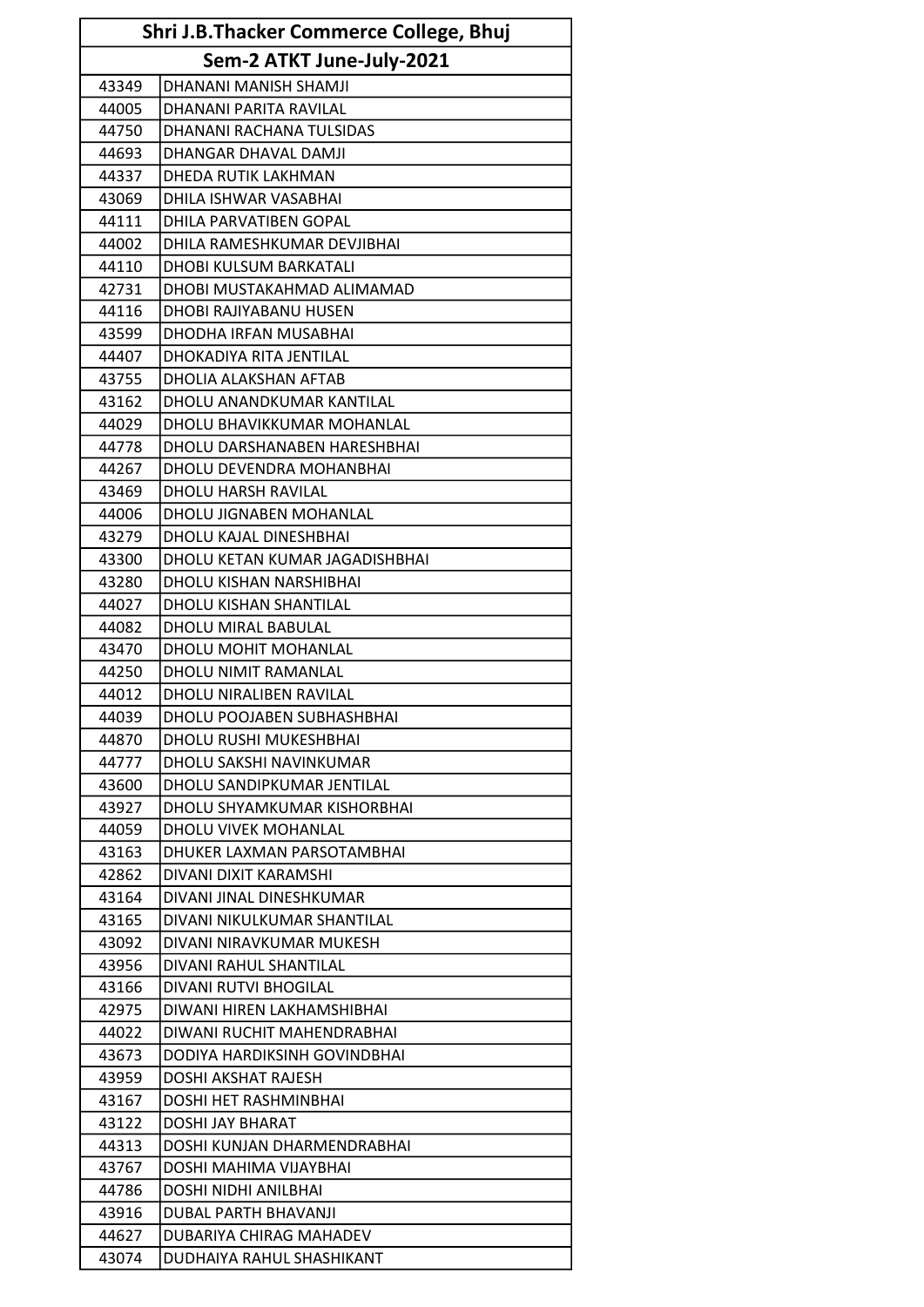| Shri J.B.Thacker Commerce College, Bhuj |                                     |  |
|-----------------------------------------|-------------------------------------|--|
|                                         | Sem-2 ATKT June-July-2021           |  |
| 44388                                   | DUGARKHIYA VIPUL HARILAL            |  |
| 43070                                   | DUSADH RAMASHNKARRAM AMARSINGH      |  |
| 43748                                   | FAFAL RAHULKUMAR NANJIBHAI          |  |
| 44773                                   | <b>FAFAL VISHAL NANJI</b>           |  |
| 43602                                   | FOFINDI HIMESH SURESHBHAI           |  |
| 44568                                   | FUL PRAVINSINH BUDHUBHA             |  |
| 44202                                   | <b>GADHAVI BHAVIKA NARESHBHAI</b>   |  |
| 43351                                   | GADHAVI DASHRATHDAN DHIRUDAN        |  |
| 43352                                   | GADHAVI KAPILDAN SHANKARDAN         |  |
| 44210                                   | <b>GADHAVI KISHAN MOHAN</b>         |  |
| 43603                                   | <b>GADHAVI KISHAN VINESHBHAI</b>    |  |
| 43432                                   | <b>GADHAVI MAHAVIR YOGANAND</b>     |  |
| 43604                                   | <b>GADHAVI MANHARDAN RAMDAN</b>     |  |
| 43433                                   | <b>GADHAVI RAJESH MAHIPATDAN</b>    |  |
| 43168                                   | <b>GADHAVI YUGAL HARESHDAN</b>      |  |
| 44440                                   | <b>GADHECHA JENIL MAHESH</b>        |  |
| 43471                                   | GADHVI AMITBHA RAMBHA               |  |
| 42992                                   | <b>GADHVI BHAGIRATH HIMMATDAN</b>   |  |
| 43473                                   | <b>GADHVI BHAVESH DHANRAJ</b>       |  |
| 44550                                   | <b>GADHVI HARDAS ASARIYA</b>        |  |
| 43123                                   | <b>GADHVI HIREN GHANSHYAMBHAI</b>   |  |
| 42977                                   | <b>GADHVI KAPIL PARESHDAN</b>       |  |
| 42978                                   | <b>GADHVI MANGALSINGH MAHESHDAN</b> |  |
| 43790                                   | GADHVI PRAKASHDAN NYALDAN           |  |
| 44062                                   | <b>GADHVI URVASHI KISHOR</b>        |  |
| 42845                                   | GADHVI VIVEKDAN PRABHUDAN           |  |
| 43605                                   | <b>GAGAL BHARAT VELJI</b>           |  |
| 43606                                   | GAGAL DHIRAJBHAI VISHRAMBHAI        |  |
| 44295                                   | <b>GAGAL LAKHMAN DAMJI</b>          |  |
| 43996                                   | <b>GAGAL MANISH MAVJI</b>           |  |
| 44113                                   | <b>GAGAL NILESH HARI</b>            |  |
| 44203                                   | <b>GAGAL NITA SHAMBHUBHAI</b>       |  |
| 44182                                   | <b>GAGAL NITESH GOPAL</b>           |  |
| 44226                                   | GAGAL RAHULKUMAR LAKHMAN            |  |
| 44528                                   | GAGAL RAJESHKUMAR DEVABHAI          |  |
| 44850                                   | GAGAL RAMESH MAVJI                  |  |
| 43607                                   | <b>GAGAL RAMJI DAMJIBHAI</b>        |  |
| 43608                                   | GAGAL RAMJI SHAMJIBHAI              |  |
| 44227                                   | <b>GAGAL SUNIL KANABHAI</b>         |  |
| 43169                                   | <b>GAGAL SUNILKUMAR ARJAN</b>       |  |
| 43170                                   | <b>GAGAL VIJAY GOPAL</b>            |  |
| 43107                                   | GAJAN ABUBHAKHAR KAYA               |  |
| 44929                                   | GAJAN MUSTAK ABDULBHAI              |  |
| 42732                                   | <b>GAJIPARA NITIN VALJI</b>         |  |
| 44404                                   | GAJJAR BHOOMIBEN JITESHBHAI         |  |
| 42733                                   | GAJJAR SHIVANI SURYAKANT            |  |
| 44609                                   | GAJRA MAHENDRA GOPAL                |  |
| 42734                                   | GAMBHAVA ANJANA ARVINDBHAI          |  |
| 43832                                   | <b>GAMI VINOD BHARAT</b>            |  |
| 42891                                   | GANATRA HARDIK LAXMIKANTBHAI        |  |
| 43613                                   | <b>GANATRA HARDIK SUDHIRKUMAR</b>   |  |
| 43171                                   | <b>GANDHI JIKESH SURESHBHAI</b>     |  |
| 44211                                   | GANDHI RASHMIBEN MUKESHBHAI         |  |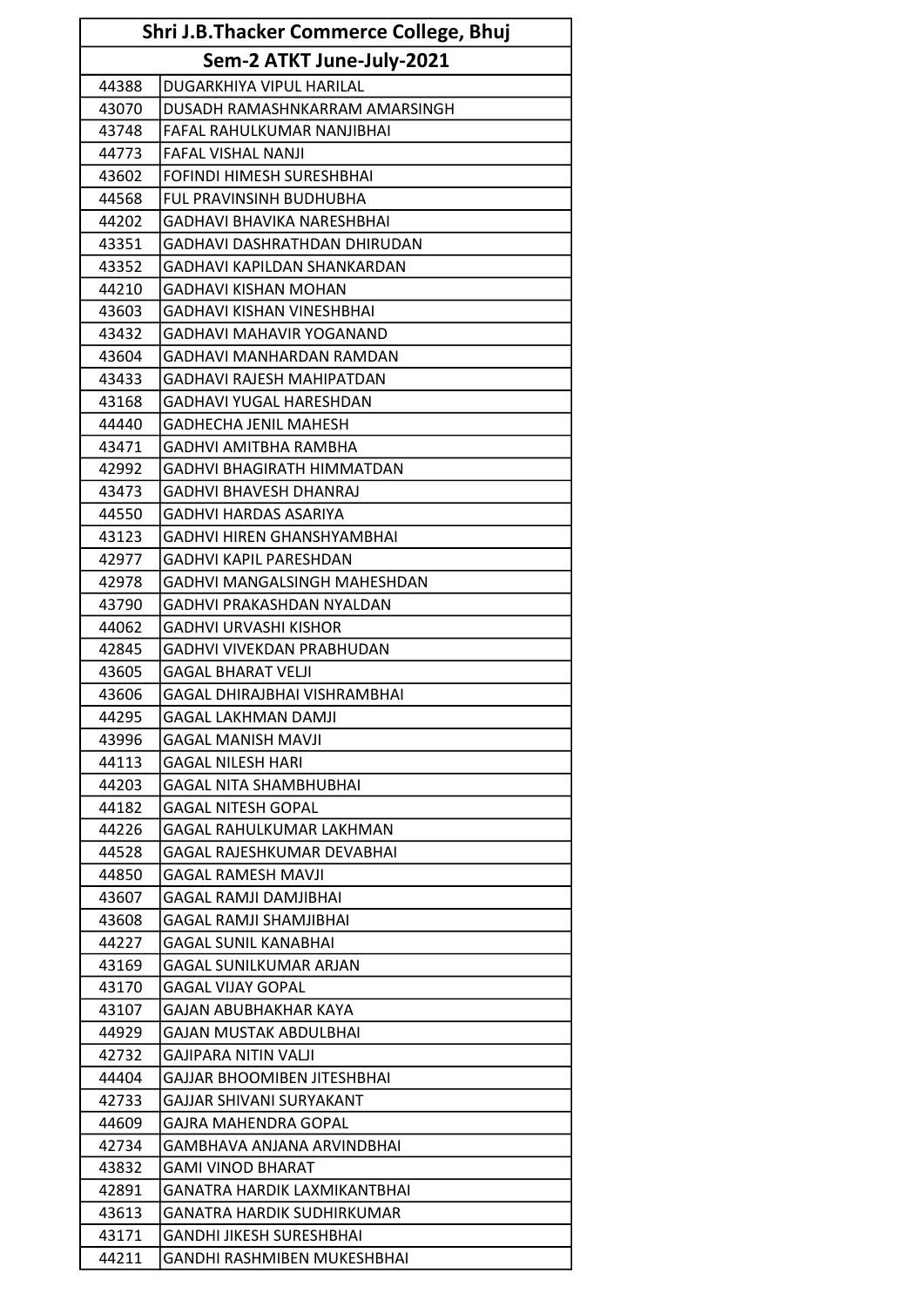| <b>Shri J.B.Thacker Commerce College, Bhuj</b> |                                         |  |  |
|------------------------------------------------|-----------------------------------------|--|--|
|                                                | Sem-2 ATKT June-July-2021               |  |  |
| 43617                                          | <b>GANGAJIYANI KAUSHIK VALJI</b>        |  |  |
| 44653                                          | <b>GARVA DIMPAL VISHNUPRASAD</b>        |  |  |
| 43620                                          | <b>GARVA HITESH DHIRAJLAL</b>           |  |  |
| 43621                                          | <b>GARVA MANISHA DHIRAJLAL</b>          |  |  |
| 44207                                          | GARVA MAYUR PERAJ                       |  |  |
| 43885                                          | GASIYA MANOJKUMAR RANABHAI              |  |  |
| 43622                                          | GAVALI MOHAMMADSIRAJUSSALIK AKHTARHUSEN |  |  |
| 44664                                          | <b>GEDIYA AVANI KAMLESH</b>             |  |  |
| 44241                                          | GEDIYA URVASHI MAHESH                   |  |  |
| 42993                                          | <b>GHOGHARI ARVINDKUMAR HASMUKH</b>     |  |  |
| 43898                                          | <b>GHUMALIYA MANISH HARJI</b>           |  |  |
| 42899                                          | GODHANIYA PARBAT KESHUBHAI              |  |  |
| 43625                                          | <b>GOHIL AAYUSHI RANJIT</b>             |  |  |
| 43175                                          | GOHIL HARDIK ANILBHAI                   |  |  |
| 43058                                          | <b>GOHIL HEJAL KALYANJI</b>             |  |  |
| 42735                                          | <b>GOHIL JIGAR PRAVINBHAI</b>           |  |  |
| 44216                                          | <b>GOHIL PRINCE NILESHBHAI</b>          |  |  |
| 44638                                          | <b>GOHIL RAHUL NATWARLAL</b>            |  |  |
| 43626                                          | <b>GOHIL RIKEN KARSHANJI</b>            |  |  |
| 44166                                          | GOHIL SANJAYKUMAR GOVINDBHAI            |  |  |
| 44917                                          | <b>GOHIL SHUBHAM HARSHADBHAI</b>        |  |  |
| 42736                                          | <b>GOR DENISH BHARATBHAI</b>            |  |  |
| 43769                                          | <b>GOR DEV JAVERILAL</b>                |  |  |
| 44900                                          | GOR DIYA SUNILKUMARGOR DIYA SUNILKUMAR  |  |  |
| 43176                                          | <b>GOR HARSH ANILKUMAR</b>              |  |  |
| 43177                                          | <b>GOR HARSH KAMALBHAI</b>              |  |  |
| 44874                                          | <b>GOR HARSH LABHSHANKAR</b>            |  |  |
| 43903                                          | GOR JAY BHAVESHKUMAR                    |  |  |
| 44041                                          | GOR KHUSHALI DHARMENDRABHAI             |  |  |
| 43353                                          | <b>GOR KISHAN DIPAK</b>                 |  |  |
| 44179                                          | <b>GOR MAHESH HARESHBHAI</b>            |  |  |
| 42894                                          | <b>GOR MAYANK PRAVINKUMAR</b>           |  |  |
| 43354                                          | <b>GOR PRIYA SANJAYBHAI</b>             |  |  |
| 43772                                          | <b>GOR RINKAL BHARATBHAI</b>            |  |  |
| 42979                                          | <b>GOR ROHANBHAI MAHESHBHAI</b>         |  |  |
| 44482                                          | <b>GOR SHEETAL MUKESHBHAI</b>           |  |  |
| 44460                                          | <b>GOR SHEFALI ANILBHAI</b>             |  |  |
| 43355                                          | <b>GOR SIDDHARTH MANOJBHAI</b>          |  |  |
| 43627                                          | <b>GOR VIRAL LABHSHANKAR</b>            |  |  |
| 42964                                          | <b>GOR VIRAL PRAKASHBHAI</b>            |  |  |
| 44919                                          | <b>GOR ZALAK VISHAL</b>                 |  |  |
| 44246                                          | GORANI BHAVIK PRAVINBHAI                |  |  |
| 43788                                          | GORANI DHAVALKUMAR BHARATBHAI           |  |  |
| 43628                                          | GORANI DIPESHKUMAR KANAIYALAL           |  |  |
| 43629                                          | <b>GORANI DRASHTI BABULAL</b>           |  |  |
| 43884                                          | <b>GORANI KRUSHNAKUMAR MAGANLAL</b>     |  |  |
| 44081                                          | GORANI MILANKUMAR BHAGVANJI             |  |  |
| 43124                                          | <b>GORANI MITAL JAYASUKHBHAI</b>        |  |  |
| 44459                                          | GORASIA VANSHILA HARJIBHAI              |  |  |
| 44422                                          | <b>GORASIYA ANIL DHANJI</b>             |  |  |
| 43509                                          | <b>GORASIYA BHARAT KARASAN</b>          |  |  |
| 43178                                          | <b>GORASIYA KANTI BHIKHALAL</b>         |  |  |
| 42737                                          | <b>GORASIYA NAUTAM NANJI</b>            |  |  |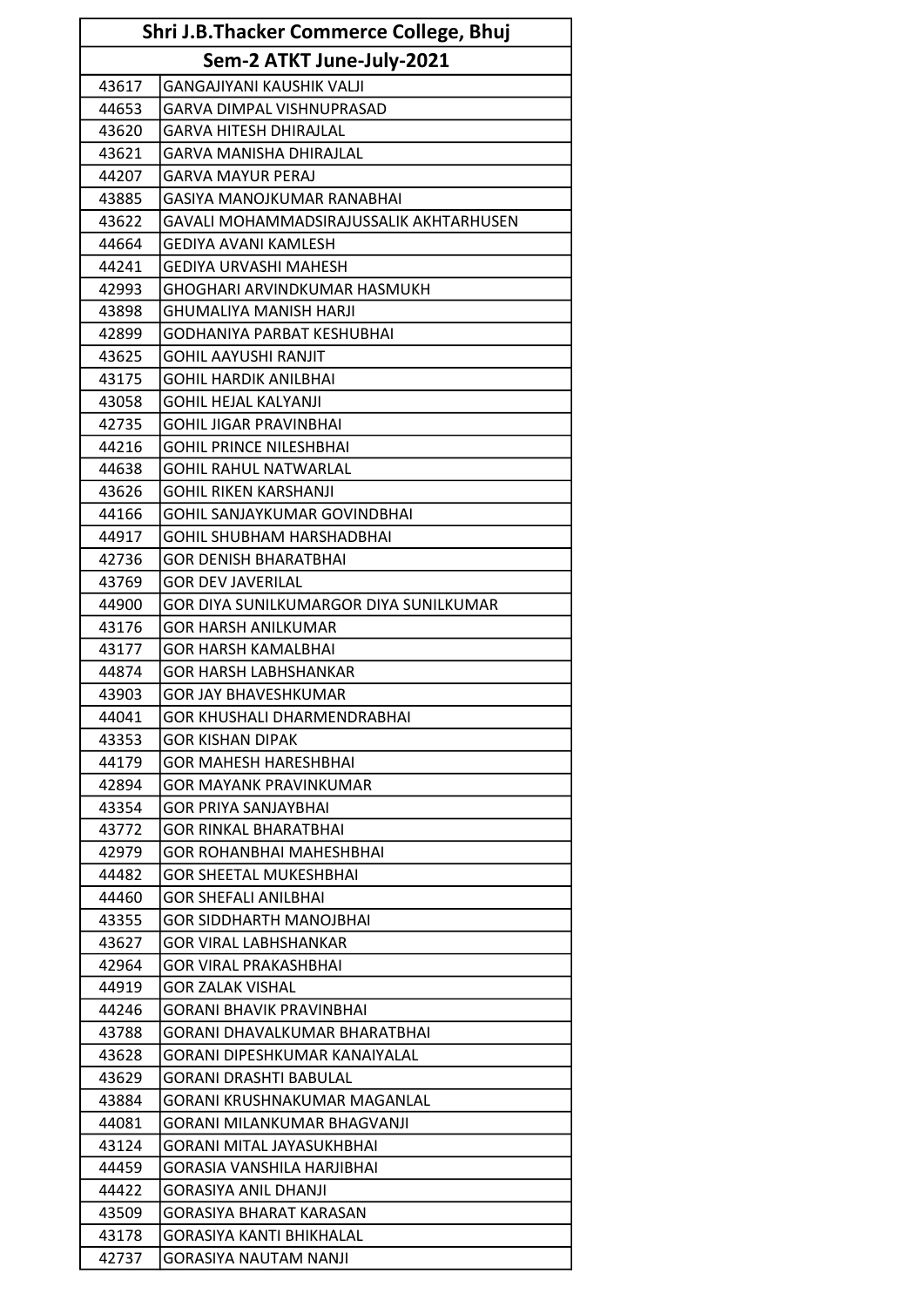| Shri J.B.Thacker Commerce College, Bhuj |                                        |  |
|-----------------------------------------|----------------------------------------|--|
| Sem-2 ATKT June-July-2021               |                                        |  |
| 43125                                   | <b>GORASIYA NILESH DEVSHI</b>          |  |
| 42738                                   | <b>GORASIYA PAYAL RAVJIBHAI</b>        |  |
| 42987                                   | <b>GORASIYA PRADIP LALJI</b>           |  |
| 44170                                   | <b>GORASIYA VIJAY NANJI</b>            |  |
| 44242                                   | <b>GORASIYA YUKTI HARJI</b>            |  |
| 43281                                   | <b>GORI BHAVESH NANJI</b>              |  |
| 43630                                   | <b>GORI RAJESH KHIMJI</b>              |  |
| 43802                                   | <b>GORSIYA AJAY VINOD</b>              |  |
| 42965                                   | <b>GORSIYA NITIN RAVJI</b>             |  |
| 43127                                   | GOSAWMI DILIPGAR RAMESHGAR             |  |
| 42739                                   | <b>GOSWAMI MITENGIRI CHANDANGIRI</b>   |  |
| 43631                                   | GOSWAMI AKSHAYGAR LAHERIGAR            |  |
| 43102                                   | GOSWAMI BHARATGIRI GOVINDGIRI          |  |
| 43792                                   | <b>GOSWAMI CHIRAG MAHESH</b>           |  |
| 43356                                   | <b>GOSWAMI DARSHAN BALDEVGIRI</b>      |  |
| 44581                                   | <b>GOSWAMI DEVENDRAGIRI SURESHGIRI</b> |  |
| 43062                                   | GOSWAMI FULESHGIRI RAMESHGIRI          |  |
| 44133                                   | GOSWAMI HARDIKGIRI KAMLESHGIRI         |  |
| 43067                                   | <b>GOSWAMI HET DEEPAK</b>              |  |
| 44879                                   | <b>GOSWAMI JAHANVI KIRANGIRI</b>       |  |
| 43960                                   | GOSWAMI JIGNESHPURI SANTOSHPURI        |  |
| 43633                                   | GOSWAMI KISHANGIRI RAMESHGIRI          |  |
| 43634                                   | <b>GOSWAMI MAULIKGAR SURESHGAR</b>     |  |
| 44312                                   | GOSWAMI MAYURGIRI KIRITGIRI            |  |
| 44248                                   | <b>GOSWAMI MEET KISHOR</b>             |  |
| 43635                                   | GOSWAMI NIKULPURI NARANPURI            |  |
| 43784                                   | <b>GOSWAMI NILESH BHARATKUMAR</b>      |  |
| 43179                                   | <b>GOSWAMI RUDRESH RAKESHGIRI</b>      |  |
| 44184                                   | GOSWAMI SAURAVGIRI HEMANTGIRI          |  |
| 44502                                   | <b>GOSWAMI SHIVAM DILIPBHAI</b>        |  |
| 44177                                   | GOSWAMI SHIVAMGIRI JANAKGIRI           |  |
| 43434                                   | <b>GOSWAMI TRUPTI NAVINGAR</b>         |  |
| 43876                                   | GOSWAMI VIVEKGIRI SHANKARGIRI          |  |
| 44805                                   | <b>GOYAL KRUPALIBEN ANILBHAI</b>       |  |
| 44936                                   | GOYAL PIYUSH KARSHANBHAI               |  |
| 44557                                   | GOYAL RAHUL RAVJI                      |  |
| 43357                                   | <b>GOYAL SAILESH NARANBHAI</b>         |  |
| 43065                                   | GUJRIYA SAVAN LAKHAMSHI                |  |
| 43610                                   | GUNSAI MEETBHARTHI BHARATBHARTHI       |  |
| 43796                                   | GUNSAI PARTHGIRI NARESHGIRI            |  |
| 42980                                   | GUNSAI RAHULGIRI CHANCHALGIRI          |  |
| 42897                                   | GUNSAI SANNIGIRI DINESHGIRI            |  |
| 42741                                   | GURNANI MISHA MANOJ                    |  |
| 42742                                   | <b>GUSAI ANANDGIRI RAMESHGAR</b>       |  |
| 43322                                   | GUSAI CHIRAG ANILGAR                   |  |
| 44521                                   | <b>GUSAI DIPALI BHARATGIRI</b>         |  |
| 44140                                   | GUSAI HEMANSHUBHARTHI KISHORBHARTHI    |  |
| 42981                                   | GUSAI KAILASHGAR JAGDISHGAR            |  |
| 42743                                   | GUSAI MANISHA JITENDRA                 |  |
| 43611                                   | GUSAI RAVINDRAGIRI JAGDISHGIRI         |  |
| 44910                                   | HAJAM AASHIF ISHA                      |  |
| 44515                                   | <b>HALA NADEEM ALTAF</b>               |  |
| 43612                                   | HALAI DHIRESH PREMJI                   |  |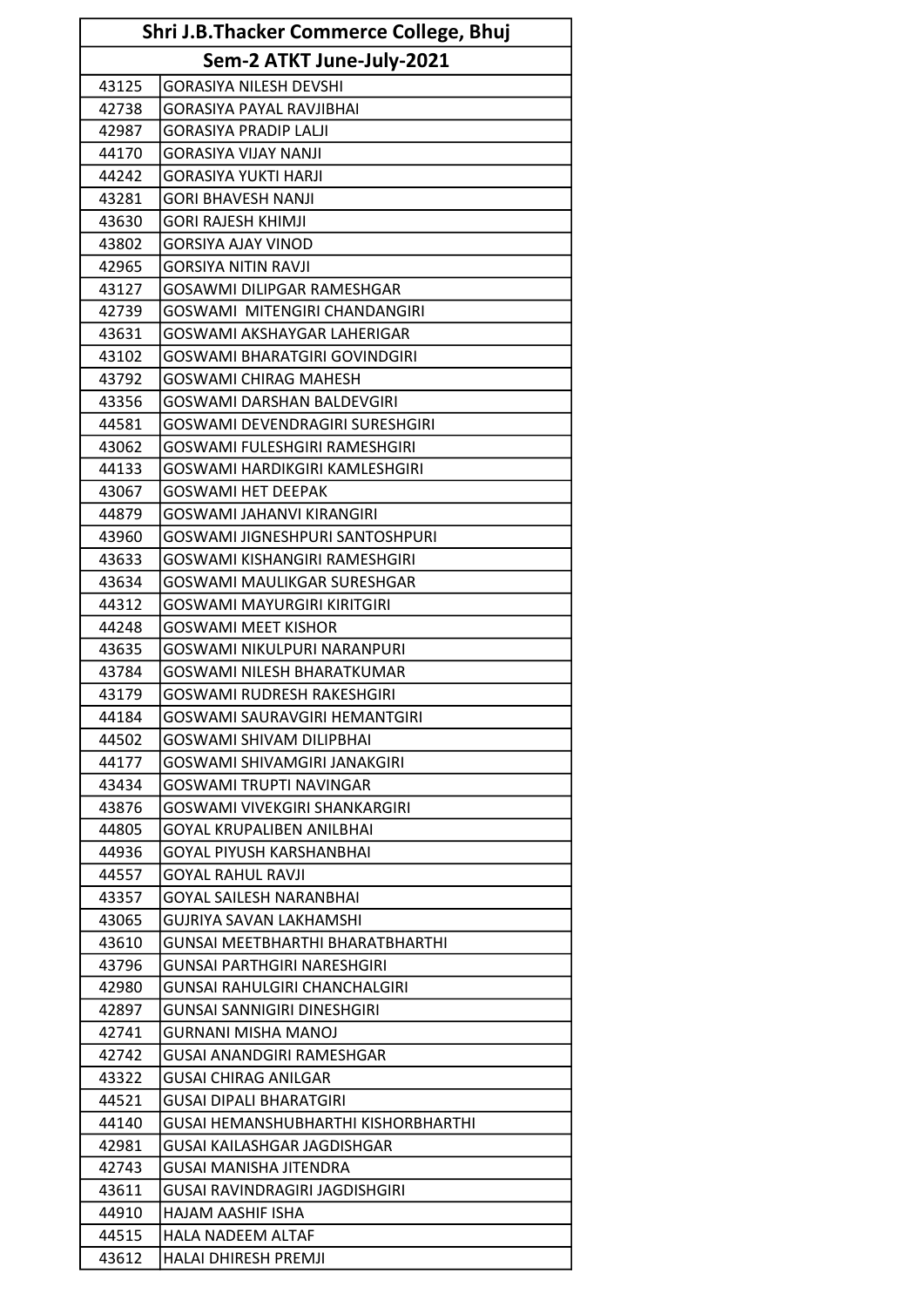| <b>Shri J.B.Thacker Commerce College, Bhuj</b> |                                  |
|------------------------------------------------|----------------------------------|
|                                                | Sem-2 ATKT June-July-2021        |
| 43282                                          | HALAI GHANSHYAM HIRJI            |
| 42846                                          | <b>HALAI JAGDISH ARJAN</b>       |
| 42983                                          | <b>HALAI JIGNESH KALYAN</b>      |
| 44108                                          | <b>HALAI JIGNESH NARAN</b>       |
| 43614                                          | HALAI KAUSHIK KARSHAN            |
| 43435                                          | HALAI MEHUL KARSHAN              |
| 43864                                          | HALAI MUSTAFA SAIFUDDIN          |
| 44186                                          | HALAI NARANYAN LAKHMAN           |
| 42982                                          | <b>HALAI QASIM SOKAT</b>         |
| 43908                                          | HALAI RASIK JITENDRA             |
| 43615                                          | HALAI RITIN JITENDRA             |
| 44484                                          | <b>HALAI RUPESH KANTI</b>        |
| 43436                                          | <b>HALAI VIJAY MAVJI</b>         |
| 43616                                          | <b>HALAI VINOD KANJI</b>         |
| 43886                                          | HALANI RUSHIKUMAR VIJAYKUMAR     |
| 42984                                          | HALANI VAIBHAV VIJAYKUMAR        |
| 43828                                          | HALPANI BHAVIKKUMAR NAROTTAMBHAI |
| 44268                                          | HANSORA JAYKUMAR ASHOKBHAI       |
| 43358                                          | HARIJAN HARESH RATANSHI          |
| 43180                                          | HARIJAN JAYANTI BUDHABHAI        |
| 43181                                          | HARIJAN MAHESH VAGHAJI           |
| 44151                                          | HARIJAN MUKESH RAMJI             |
| 44157                                          | <b>HARIJAN MURJI DEVSHI</b>      |
| 43952                                          | HARIJAN NANJI DAYABHAI           |
| 43993                                          | HARIJAN RAJESHKUMAR DAYABHAI     |
| 43109                                          | <b>HEDAU RAVI JAGDISH</b>        |
| 42744                                          | <b>HEDAUA JEET NAVINKUMAR</b>    |
| 44540                                          | HETHVADIYA PRAFUL KARSHANBHAI    |
| 44099                                          | HINGORA ISHAK OSMANGANI          |
| 44854                                          | HINGORA SHAHIL HUSEN             |
| 44301                                          | HINGORA SOYEB ABDULA             |
| 43638                                          | HINGORJA NADEEMRAJA RAMJUBHAI    |
| 43182                                          | HIRANI BALDEV VELJI              |
| 44463                                          | HIRANI BHAUMIK VALJI             |
| 44834                                          | HIRANI BHAUMIK VALJI             |
| 42863                                          | HIRANI BHAVESH HARJI             |
| 43183                                          | HIRANI DILIP LALJI               |
| 43618                                          | HIRANI DILIPKUMAR KALYANBHAI     |
| 42745                                          | HIRANI DIVYA GOVIND              |
| 43640                                          | HIRANI HARISH PARBATBHAI         |
| 44142                                          | HIRANI HIREN KALYAN              |
| 43641                                          | HIRANI HIREN NARAN               |
| 43288                                          | HIRANI JAGDISHKUMAR MAVJIBHAI    |
| 43437                                          | HIRANI KALPESH DEVJI             |
| 43642                                          | HIRANI LAKHAMAN LALJIBHAI        |
| 44232                                          | HIRANI MANSUKHBHAI GOPAL         |
| 44147                                          | HIRANI MITEN DINESH              |
| 43359                                          | HIRANI NIKHIL MANJI              |
| 43619                                          | HIRANI PARESH MANJI              |
| 43643                                          | HIRANI PRAFULKUMAR RAMJIBHAI     |
| 43877                                          | HIRANI PRAKASH MANJI             |
| 44433                                          | HIRANI SANJAY NAVIN              |
| 43890                                          | HIRANI SHIVANI VALJI             |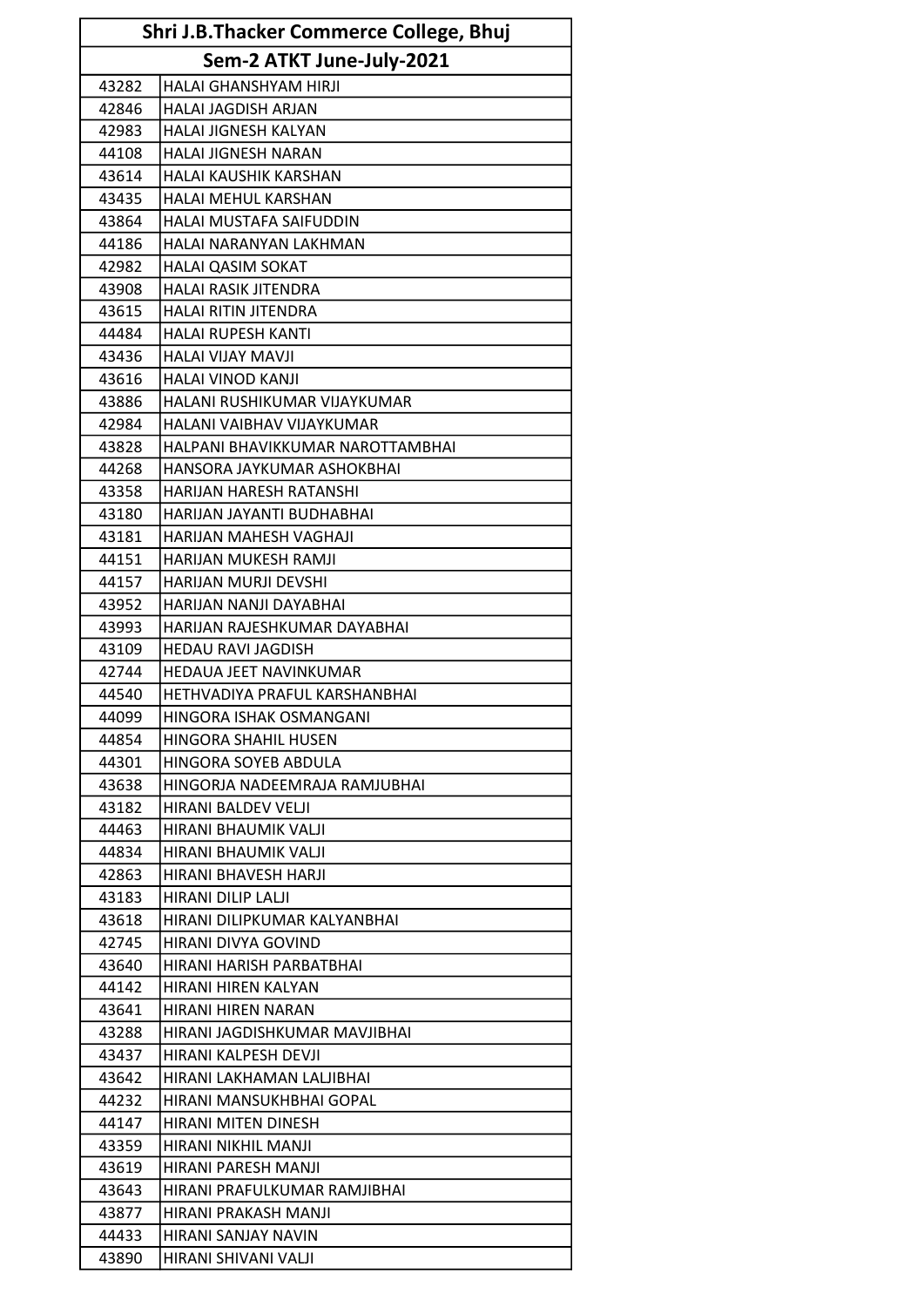| Shri J.B.Thacker Commerce College, Bhuj |                                     |
|-----------------------------------------|-------------------------------------|
|                                         | Sem-2 ATKT June-July-2021           |
| 44591                                   | HIRANI SMIT ARVINDBHAI              |
| 44596                                   | HIRANI VENISH JAYANTILAL            |
| 44441                                   | HIRANI VINOD NARAN                  |
| 43317                                   | HOTHI DIGVIJAYSINH PRATAPSINH       |
| 43645                                   | <b>HUMBAL HITESH HIRA</b>           |
| 43647                                   | HUMBAL LALJI ARJAN                  |
| 43999                                   | HUMBAL MUKESH RAVJIBHAI             |
| 43981                                   | HUMBAL PIYUSH RAVJI                 |
| 43983                                   | HUMBAL RAJESH RANDHIR               |
| 44589                                   | HUMBAL SACHINBHAI SHANKARBHAI       |
| 43475                                   | HUMBAL YOGESH ARJANBHAI             |
| 42878                                   | <b>IMTIYAZ AYUB NODE</b>            |
| 43865                                   | JABUANI RAXITKUMAR DHIRAJBHAI       |
| 43289                                   | <b>JABUANI SVATI ASHOKBHAI</b>      |
| 43777                                   | JABUVANI KUMKUM PRAVINBHAI          |
| 44692                                   | JABUVANI PRINCE JENTILAL            |
| 43649                                   | JADAV PANKAJKUMAR BHURABHAI         |
| 43975                                   | JADAV PRADIP NARANBHAI              |
| 42747                                   | JADEJA MALVIRSINH GAJUBHA           |
| 44903                                   | JADEJA ABHIJEETSINH NIRMALSINH      |
| 42985                                   | JADEJA AJAYSINH CHANDUBHA           |
| 43360                                   | JADEJA ARJUNSINH PRUTHVIRAJSINH     |
| 43651                                   | JADEJA ARJUNSINH VINODSINH          |
| 43891                                   | JADEJA ASHVAPALSINH JAYENDRASINH    |
| 43989                                   | JADEJA BAVUBHA CHANDUBHA            |
| 42746                                   | JADEJA BHARATSINH DILIPSINH         |
| 43361                                   | JADEJA BHARTIBA MADHUBHA            |
| 42875                                   | JADEJA BHAVDIPSINH RANJITSINH       |
| 43937                                   | JADEJA CHANDRADIPSINH PRATAPSINH    |
| 43815                                   | JADEJA CHENSINH BHIKHUBHA           |
| 43362                                   | JADEJA DASHARATHSINH VAKHUBHA       |
| 42989                                   | JADEJA DEVENDRASINH MAHENDRASINH    |
| 43653                                   | JADEJA DHARMENDRASINH KHETUBHA      |
| 44685                                   | JADEJA DHRUVRAJSINH RAJENDRASINH    |
| 43477                                   | JADEJA DIGVIJAYSINH UDAYSINH        |
| 43847                                   | JADEJA DIVYARAJSINH MAHENDRASINH    |
| 43654                                   | JADEJA DIVYARAJSINH VIJAYSINH       |
| 43924                                   | JADEJA HAKUMATSINH BHARATSINH       |
| 43076                                   | JADEJA HARPALSINH HARISHCHANDRASINH |
| 43838                                   | JADEJA HARPALSINH RATANSINH         |
| 44252                                   | JADEJA HITENDRASINH JUVANSINH       |
| 43839                                   | JADEJA HITENDRASINH NATUBHA         |
| 43184                                   | JADEJA INDRAJIT AJITSINH            |
| 44662                                   | JADEJA JASHPALSINH BHUPENDRASINH    |
| 43185                                   | JADEJA JAYENDRASINH ARVINDSINH      |
| 43291                                   | JADEJA JAYPALSINH VRUJRAJSINH       |
| 43655                                   | JADEJA JAYRAJSINH PRITHVISINH       |
| 43657                                   | JADEJA JAYRAJSINH RAJENDRASINH      |
| 43659                                   | JADEJA JIGNABA JATUBHA              |
| 43661                                   | JADEJA JILUBHA TAMACHIJI            |
| 44469                                   | JADEJA JOGENDRASINH KALUBHA         |
| 43059                                   | JADEJA KANAKSINH DAIVATSINH         |
| 42991                                   | JADEJA KANUBHA LAKHIYARHI           |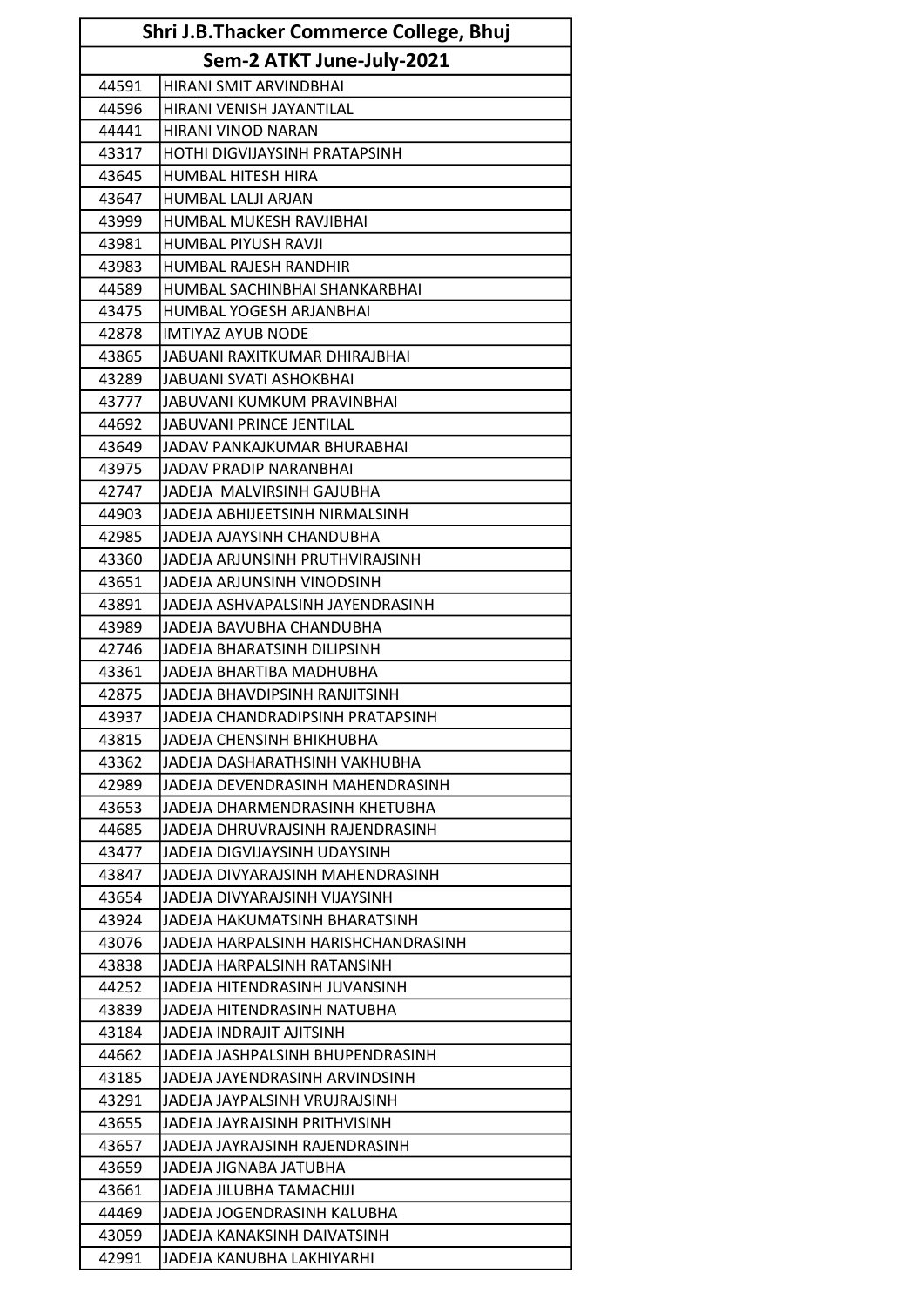| Shri J.B.Thacker Commerce College, Bhuj |                                  |
|-----------------------------------------|----------------------------------|
|                                         | Sem-2 ATKT June-July-2021        |
| 43662                                   | JJADEJA KANUBHA NARENDRASINH     |
| 44217                                   | JADEJA KARTIKSINH BALVANTSINH    |
| 43664                                   | JADEJA KIRANSINH DANUBHA         |
| 43945                                   | JADEJA KRIPALSINH KARSHANJI      |
| 43186                                   | JADEJA KRUSHNAKUMAR TAKHUBHA     |
| 42967                                   | JADEJA LAHERISINH DILIPSINH      |
| 43665                                   | JADEJA LAXMANSINH PATUBHA        |
| 43363                                   | JADEJA MAHENDRASINH GAJAJI       |
| 44508                                   | JADEJA MAHIPALSINH BALWANTSINH   |
| 44468                                   | JADEJA MAHIPALSINH KABALSINH     |
| 43478                                   | JADEJA MAHIPATSINH SURENDRASINH  |
| 43187                                   | JADEJA MAYURSINH BHURJI          |
| 44274                                   | JADEJA MODJI MADHUBHA            |
| 43364                                   | JADEJA NARENDRASINH PRUTHVIRAJ   |
| 43365                                   | JADEJA PARAKRAMSINH RADHUBHA     |
| 44218                                   | JADEJA PRADIPSINH BHANJIBHA      |
| 43316                                   | JADEJA PRADIPSINH SHIVUBHA       |
| 43872                                   | JADEJA PRATAPSINH CHANDRASINH    |
| 44190                                   | JADEJA PRATIKSINH RAJENDRASINH   |
| 44770                                   | JADEJA PRATIPALSINH MAHENDRASINH |
| 44255                                   | JADEJA PRATIPALSINH PRAVINSINH   |
| 43893                                   | JADEJA PRATIPALSINH RAMDEVSINH   |
| 43188                                   | JADEJA RAJDIPSINH BALDEVSINH     |
| 44722                                   | JADEJA RAJDIPSINH BHARATSINH     |
| 43854                                   | JADEJA RAJVIRSINH BALVANTSINH    |
| 42748                                   | JADEJA RAVIRAJSINH HARDEVSINH    |
| 44838                                   | JADEJA SAMRATSINH CHANUBHA       |
| 42994                                   | JADEJA SHAKTISINH HETUBHA        |
| 43479                                   | JADEJA SHAKTISINH HIMMATSINH     |
| 43887                                   | JADEJA SHAKTISINH JUVANSINH      |
| 43366                                   | JADEJA SHAKTISINH MAHENDRASINH   |
| 44352                                   | JADEJA SHIVPALSINH CHANDRASINH   |
| 44483                                   | JADEJA SHRADDHABA VIJAYSINH      |
| 43787                                   | JADEJA SIDDHARAJSINH NARPATSINH  |
| 43367                                   | JADEJA SIDDHARAJSINH SHAKTISINH  |
| 43189                                   | JADEJA SUNILSINH SHAKTISINH      |
| 44376                                   | JADEJA SURYADEEPSINH BHURUBHA    |
| 44168                                   | JADEJA VANKAJI SATUBHA           |
| 44510                                   | JADEJA VIJAYRAJSINH BALVANTSINH. |
| 44512                                   | JADEJA VIRAJSINH BALVANTSINH     |
| 42749                                   | JADEJA VIRAMDEVSINH PRAFULSINH   |
| 43510                                   | JADEJA VIRENDRASINH ASHVINSINH   |
| 44129                                   | JADEJA VIRENDRASINH KESHUBHA     |
| 43368                                   | JADEJA VISHVAJITSINH AJITSINH    |
| 43529                                   | JADEJA YOGENDRASINH KHUMANSINH   |
| 43672                                   | JADEJA YUVRAJSINH BHARATSINH     |
| 44802                                   | JADEJA YUVRAJSINH BHURUBHA       |
| 44563                                   | JADEJA YUVRAJSINH JAYENDRASINH   |
| 43009                                   | JAISWAR RAVI VIJENDRAPRASAD      |
| 42750                                   | JAISWAR VIKASH RAMASHRAY         |
| 43237                                   | JAMALI TASLIM JUZARBHAI          |
| 44590                                   | JANGAM BHAKTIBEN SHAMBHUDERU     |
| 43680                                   | JANGAM HEMEN HASHMUKHDERU        |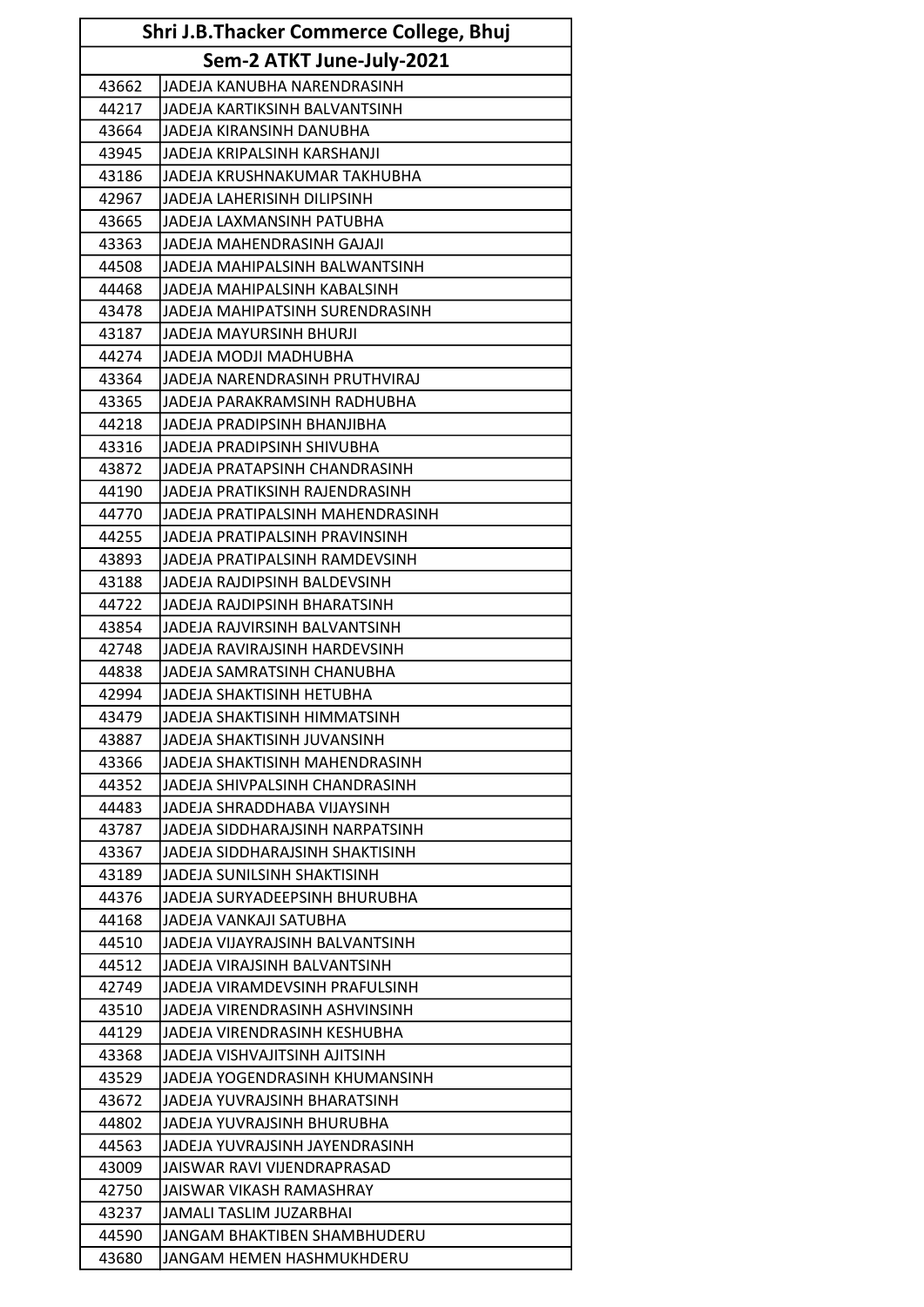| Shri J.B.Thacker Commerce College, Bhuj |                                    |
|-----------------------------------------|------------------------------------|
|                                         | Sem-2 ATKT June-July-2021          |
| 44100                                   | JANGAM MAITRIBEN DHARMENDRA        |
| 44524                                   | <b>JANGAM PARAS VIJAYBHAI</b>      |
| 43977                                   | JANSARI MAHEKKUMAR KIRTIBHAI       |
| 42868                                   | JARADI SAGAR JANAKRAY              |
| 44561                                   | JARANG ARIFHUSEN IBRAHIM           |
| 43010                                   | JARU HARDIK LAKSHMICHAND           |
| 43011                                   | JASHANI ROJAMIN RAMJANALI          |
| 43991                                   | JASHIYA RAMZAN IBRAHIM             |
| 44623                                   | IJAT ALTAFHUSEN ISMAIL             |
| 43793                                   | JAT ASLAM JUSAB                    |
| 43190                                   | JAT MAHMADRAMEEZ ALIMAMAD          |
| 43683                                   | JAT MASUDKHAN ABDULSALAM           |
| 43623                                   | JAT MOHMAD JABIR ABDUL GAFOOR      |
| 43369                                   | JAT OSMANGANI SIDHIK               |
| 43191                                   | JAT SAVAL MAHAMADSALIM             |
| 43012                                   | lJATIYA ASHWIN MAVJI               |
| 43957                                   | JATMALEK FAIZAHMAD ZAHID           |
| 44671                                   | JEPAR DINESHKUMAR SAMJI            |
| 43050                                   | IJEPAR NARESH VELJI                |
| 42847                                   | JESHANI DHIRAJ KALYAN              |
| 43193                                   | JETHI SAUMY NAVINBHAI              |
| 43372                                   | JETHI BHARGAV SHASHIKANT           |
| 43909                                   | JETHI HENCY SANJAYKUMAR            |
| 44031                                   | JETHI KRISHNABEN HARSHADBHAI       |
| 43684                                   | JETHI NIDHI NARESHBHAI             |
| 44383                                   | JETHI SWATI DHARMENDRABHAI         |
| 42751                                   | JETHI VIKRAM INDRAJIT              |
| 43687                                   | JETHVA KISHAN JAGDISH              |
| 44273                                   | JETHVA SIDDHARTH PRAKASHBHAI       |
| 42752                                   | JODHANI VIMAL LALJI                |
| 44249                                   | IJOGI PARESH VERSHI                |
| 43688                                   | JOGI PRAKASH NARSHIBHAI            |
| 43194                                   | <b>JOGI SHANKAR LALJIBHAI</b>      |
| 43532                                   | JOSHI BHUMI DINESHBHAI             |
| 43301                                   | IJOSHI MEETKUMAR HANISHBHAI        |
| 44647                                   | JOSHI ADITYA HARSHADBHAI           |
| 43689                                   | IJOSHI ADITYA PRAVINBHAI           |
| 43002                                   | JOSHI ASHWINI KIRTIKUMAR           |
| 43024                                   | <b>JOSHI BALVANT SAVAILAL</b>      |
| 43118                                   | JOSHI BHARGAV NARENDRBHAI          |
| 43480                                   | IJOSHI BHARGAVKUMAR MAHESHKUMAR    |
| 43025                                   | IJOSHI BHAVIK NALINBHAI            |
| 44487                                   | IJOSHI DHAIRY DHARMESHBHAI         |
| 44047                                   | JOSHI DIVYAKUMAR DILIPBHAI         |
| 44198                                   | <b>JOSHI HARIOM VASUDEV</b>        |
| 43373                                   | JOSHI HARSHIV BIPINBHAI            |
| 43692                                   | <b>JOSHI JAY ARAVIND</b>           |
| 44395                                   | JOSHI JAY PRAVIN                   |
| 44493                                   | IJOSHI KARAN PARESHBHAI            |
| 43694                                   | IJOSHI KARANKUMAR DINESHBHAI       |
| 44479                                   | JOSHI MAHENDRA BHAGWANJI           |
| 43375                                   | <b>JOSHI MAITRIBEN NARESHKUMAR</b> |
| 43911                                   | JOSHI MIHIR NARESH                 |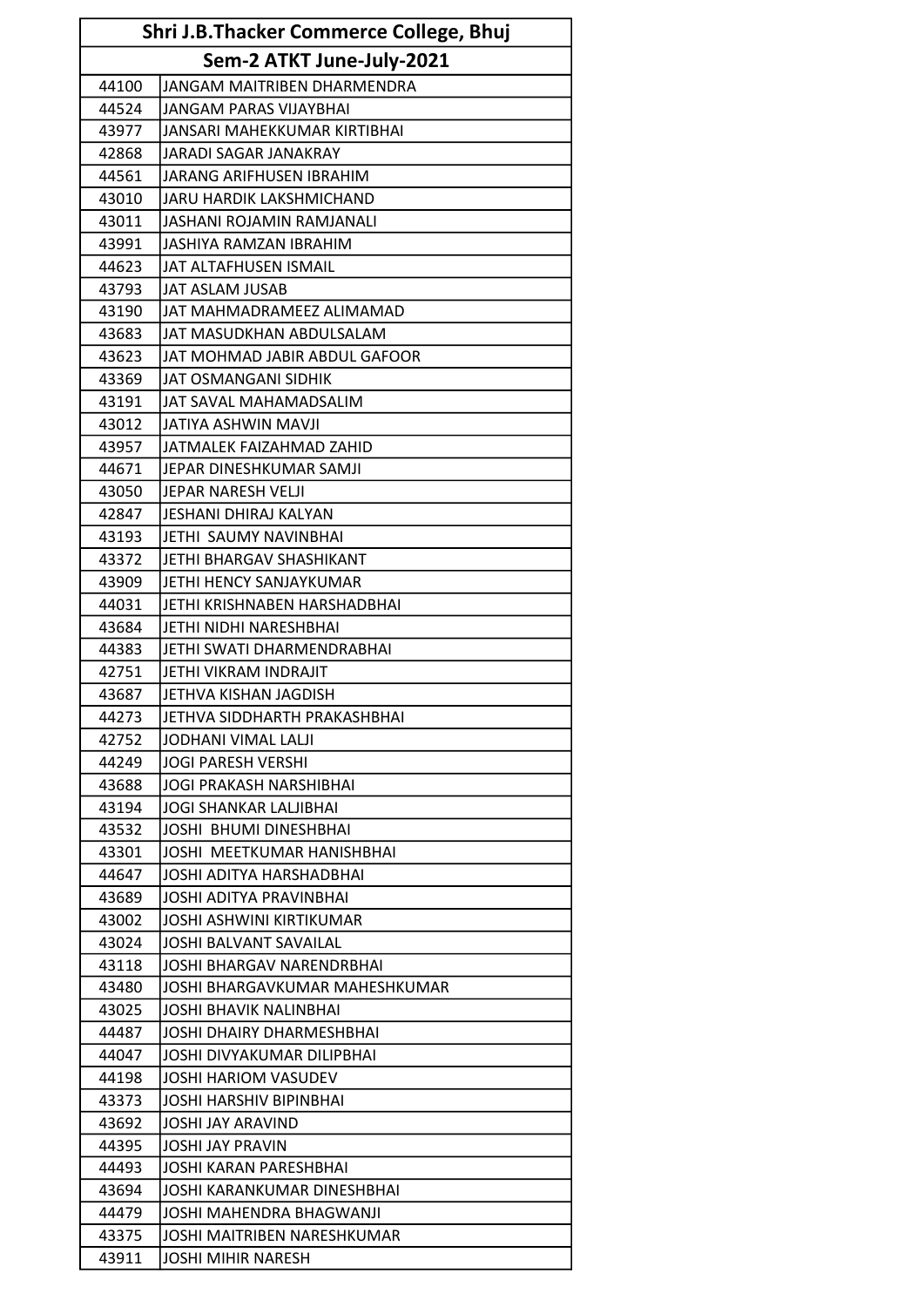| Shri J.B.Thacker Commerce College, Bhuj |                                  |  |
|-----------------------------------------|----------------------------------|--|
|                                         | Sem-2 ATKT June-July-2021        |  |
| 44784                                   | JOSHI NIHAR RAJESHBHAI           |  |
| 42892                                   | <b>JOSHI PARTH MADHUKANT</b>     |  |
| 44684                                   | <b>JOSHI PARTH RAMESHCHANDRA</b> |  |
| 42848                                   | <b>JOSHI PRASHANTKUMAR GOPAL</b> |  |
| 43312                                   | <b>JOSHI PRUTHVI BHUPENDRA</b>   |  |
| 44560                                   | JOSHI PUNIT NITINBHAI            |  |
| 44845                                   | <b>JOSHI VRUTIK RAJENDRABHAI</b> |  |
| 42753                                   | JUMANI RAMZAN ABDULRAHIM         |  |
| 43710                                   | JUNEJA ASHRAF MAHAMADSIDHIK      |  |
| 44625                                   | JUNEJA MAHAMMADRAFIK ANVAR       |  |
| 43376                                   | JUNEJA MAMADYASIN RAJAK          |  |
| 42754                                   | KAGTALA UMANG KANTILAL           |  |
| 44500                                   | KAKKAD JEEL BHAGVANJIBHAI        |  |
| 44277                                   | KAMANI NITESHKUMAR PARSHOTAM     |  |
| 43302                                   | KANANI KOMAL GOVINDBHAI          |  |
| 44030                                   | KANANI MADHURESH CHITRANJAN      |  |
| 43902                                   | KANDOI RAJ ASHOKBHAI             |  |
| 44764                                   | KANDOI RAJ NITAL                 |  |
| 43195                                   | KANGAD MAHESHKUMAR AMBALAL       |  |
| 44745                                   | KANJIYANI DEEP RAMESHBHAI        |  |
| 44228                                   | KANSARA VISHWA MAHESHBHAI        |  |
| 43822                                   | KAPDI YOGESHKUMAR BHAGVANJI      |  |
| 42864                                   | KAPOI LALJI VALDAS               |  |
| 43511                                   | KAPTA SMIT PARESHBHAI            |  |
| 43882                                   | <b>KARA BHARAT DHANJI</b>        |  |
| 43274                                   | KARA JAGDISH HIRALAL             |  |
| 43530                                   | KARA PRAVIN DHANJI               |  |
| 43741                                   | KARIA PRIYANSHU MUKUNDBHAI       |  |
| 43238                                   | KARIA SACHINKUMAR KHETSHIBHAI    |  |
| 43749                                   | KARIYA DHAVALKUMAR DHANJIBHAI    |  |
| 43196                                   | KARIYA JAY KISHORBHAI            |  |
| 44083                                   | KARIYA YASH KISHORBHAI           |  |
| 43072                                   | KATARIYA JAYVIN NARSIBHAI        |  |
| 44293                                   | KATARIYA SAVAN RAMESHBHAI        |  |
| 43512                                   | KATIYAR ALTAFHUSHEN AKBAR        |  |
| 43026                                   | KATTA BHAVIK KISHORBHAI          |  |
| 44478                                   | KATTA JEET HITESHBHAI            |  |
| 44669                                   | KATTA SATYAM KISHORKUMAR         |  |
| 44200                                   | KATTA SHRUSHTI PRAKASHBHAI       |  |
| 44467                                   | KAYA ASHOKSINH DAJIBHA           |  |
| 44504                                   | KAYANI SAMEERABBAS MAHMADJAFAR   |  |
| 44373                                   | KER IMTIHAZ SALEMAMAD            |  |
| 44307                                   | <b>KER ISMAIL ABDREMAN</b>       |  |
| 44839                                   | KERAI ANISH LALJI                |  |
| 43438                                   | KERAI ARVIND KALYANJI            |  |
| 44067                                   | KERAI BHAVESH LALJI              |  |
| 43377                                   | KERAI DINESH KANJI               |  |
| 43275                                   | <b>KERAI DINESH SHANTILAL</b>    |  |
| 44276                                   | KERAI DINESH SHIVJI              |  |
| 42755                                   | KERAI DIPAK LALJI                |  |
| 43830                                   | KERAI MANISHKUMAR RAMESHKUMAR    |  |
| 43751                                   | KERAI NARAN KANJI                |  |
| 43829                                   | KERAI NIRAV BHIKHALAL            |  |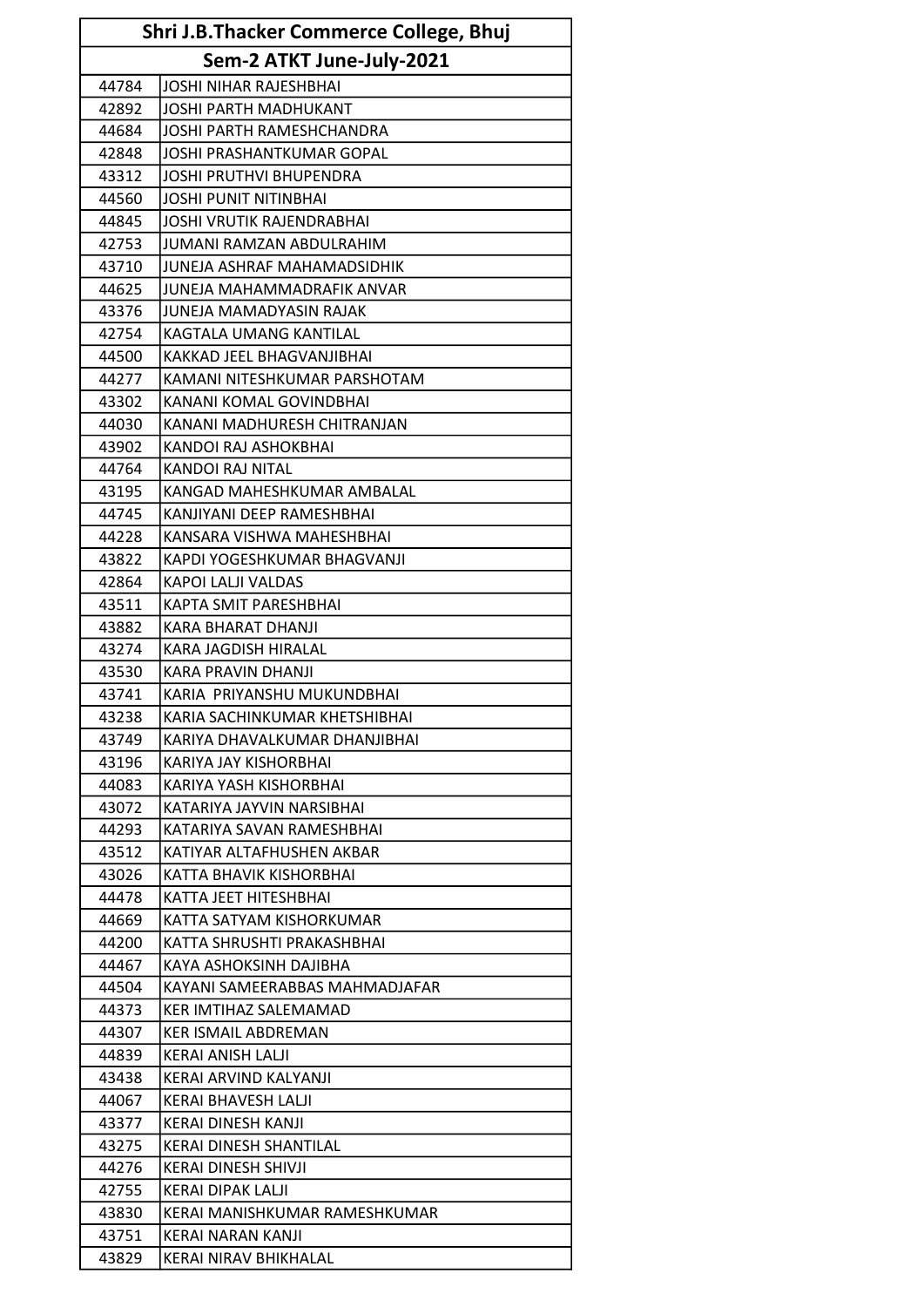| Shri J.B.Thacker Commerce College, Bhuj |                                      |  |
|-----------------------------------------|--------------------------------------|--|
|                                         | Sem-2 ATKT June-July-2021            |  |
| 43439                                   | <b>KERAI PUNIT BHIMJI</b>            |  |
| 43378                                   | KERAI RAJESH VALJI                   |  |
| 43293                                   | <b>KERAI SURESH MANJI</b>            |  |
| 43753                                   | KERAI VIJAY NARANBHAI                |  |
| 43094                                   | <b>KERAI VINESH PREMJI</b>           |  |
| 44275                                   | <b>KERAI VINOD DHANJI</b>            |  |
| 43968                                   | <b>KERASIYA BHAVESH RANCHHOD</b>     |  |
| 43379                                   | KERASIYA GAUTAM KANJIBHAI            |  |
| 43200                                   | KERASIYA NANDKISHOR MAVJIBHAI        |  |
| 43330                                   | <b>KERASIYA SURESH RANCHHOD</b>      |  |
| 43754                                   | KESHARANI HITEN KARSANBHAI           |  |
| 43027                                   | KESHRANI DIVYA LAXMIDASBHAI          |  |
| 43874                                   | KESHRANI NAYAN JAYANTILAL            |  |
| 43853                                   | KESHRANI ROHANKUMAR ISHWARLAL        |  |
| 44753                                   | <b>KESHRANI SHUBHAM GOVIND</b>       |  |
| 43093                                   | KESHRANI VISHAL KARSHAN              |  |
| 44394                                   | KHALIFA ANISHA IBRAHIM               |  |
| 43939                                   | KHALIFA CHANDNI RHEMTULLAH           |  |
| 43028                                   | KHALIFA GULAB UMARBHAI               |  |
| 43201                                   | KHALIFA JAVED JAKAB                  |  |
| 44037                                   | KHALIFA NAUSHAD KASAM                |  |
| 43950                                   | KHALIFA SHABANABANU OSMAN            |  |
| 44050                                   | KHALIFA SOHIL ADAM                   |  |
| 43029                                   | KHANDEKA VIKAS SHANKARLAL            |  |
| 43205                                   | KHARET PRATAPSINH NANJI              |  |
| 43978                                   | KHARET RAHUL ARJAN                   |  |
| 42898                                   | KHARWAL PRASHANT SHRIMAHENDRAKUMARJI |  |
| 44379                                   | KHATARIYA LISHA BABUBHAI             |  |
| 44138                                   | KHATARIYA MAITRIBEN RAMJIBHAI        |  |
| 43785                                   | KHATRI ABDULVAHAB HAIDARALI          |  |
| 44697                                   | KHATRI AFZAL ABBASBHAI               |  |
| 44384                                   | KHATRI DIXIT ASHOKBHAI               |  |
| 43206                                   | KHATRI FAISAL IBRAHIM                |  |
| 43738                                   | KHATRI NAZIRHUSEN HASAN              |  |
| 43030                                   | KHATRI SADDAMHUSSAIN ANWARHUSSAIN    |  |
| 42756                                   | KHETANI NARAN PARBAT                 |  |
| 42857                                   | KHETANI BHARAT KALYANL               |  |
| 42849                                   | KHETANI BHARAT MAVJI                 |  |
| 42865                                   | KHETANI GHANSHYAM KARSHAN            |  |
| 44141                                   | KHETANI HITESH JADAVJI               |  |
| 43739                                   | KHETANI KHUSHAL JADVA                |  |
| 43740                                   | KHETANI NIRMAL PRAVINBHAI            |  |
| 44665                                   | KHETANI RIYABEN VINODBHAI            |  |
| 43632                                   | KHETANI SUMEET VASANTBHAI            |  |
| 43061                                   | KHETANI VIMAL DEVSHI                 |  |
| 43239                                   | KHETANI VISHAL JADAVA                |  |
| 44144                                   | KHOJA DEMIN ANAVARALI                |  |
| 43001                                   | KHOJA SAFIRALI HAIDARALI             |  |
| 44149                                   | KHOKHANI NIKUL DHIRAJ                |  |
| 43756                                   | KHONA SURAJ RAJENDRABHAI             |  |
| 44209                                   | KHUNGALA KEVAL PRABHU                |  |
| 43381                                   | KHUNGALA PRASHANT RAVJI              |  |
| 44533                                   | KHUNGALA RAJIV SAMJI                 |  |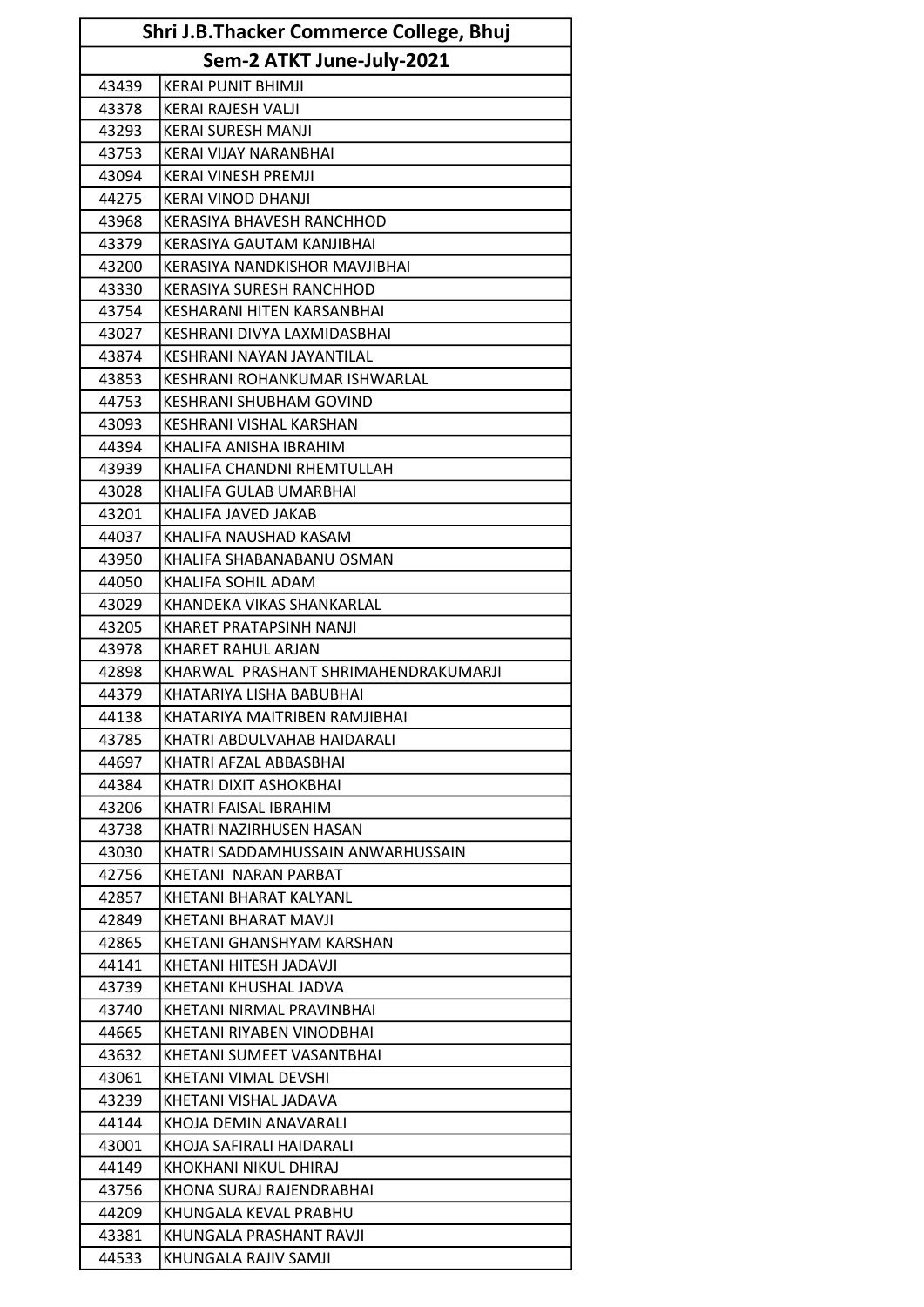| Shri J.B.Thacker Commerce College, Bhuj |                                                         |
|-----------------------------------------|---------------------------------------------------------|
|                                         | Sem-2 ATKT June-July-2021                               |
| 44546                                   | KHUNGALA SACHIN LAKHUBHAI                               |
| 44934                                   | KHUNGLA RAJESH MYAJARBHAI                               |
| 43742                                   | KOLI KIRTI NATHALAL                                     |
| 42757                                   | KOLI PRAVINKUMAR HARIBHAI                               |
| 44175                                   | KORADIYA IRA MAHENDRA                                   |
| 43758                                   | KOTADIYA DIPAM KISHORBHAI                               |
| 43382                                   | KOTAK HARSH BHARATBHAI                                  |
| 44112                                   | KOTAK HEENA ARVINDKUMAR                                 |
| 43383                                   | KOTAK UDAY ASHOKBHAI                                    |
| 43216                                   | KOTAK VIRENKUMAR DINESHBHAI                             |
| 42759                                   | KOTHARI PARTH NAVINCHANDRA                              |
| 42758                                   | KOTHARI DHARAMKUMAR JAYESHBHAI                          |
| 43534                                   | KOTHARI KARAN BHUPENDRA                                 |
| 43004                                   | KOTHIVAD HARILAL LAKHMAN JIVA                           |
| 43218                                   | KOTHIVAD RAJESH SHAMJI                                  |
| 44280                                   | KOTHIVALA MEET KIRTIBHAI                                |
| 44279                                   | KOTHIWAL MIHIK KIRTIBHAI                                |
| 44840                                   | KUBADIA RIYA SATISHBHAI                                 |
| 44104                                   | KUDECHA NIKUL HARESHBHAI                                |
| 43994                                   | KUMBHAR AFSIL ADAM                                      |
| 43810                                   | KUMBHAR FAIZMOHMMAD HARUN                               |
| 43007                                   | KUMBHAR JUNAS OSMANGANI                                 |
| 44354                                   | <b>KUMBHAR JUSAB HUSEN</b>                              |
| 44558                                   | KUMBHAR MAHAMADHANIF ISHABHAI                           |
| 44569                                   | KUMBHAR MAMADARIF ADHAM                                 |
| 44732                                   | KURANGIYA PRIYANKA BHARAT                               |
| 43384                                   | <b>KURESHI AASIF MUSTUFA</b>                            |
| 42760                                   | KURESHI SAJIDALI ABDULRAZAK                             |
| 43744                                   | KURESHI SHARFARAZ MAHMADSALIM                           |
| 43745                                   | KUSVAH SACHIN SHAMBHU                                   |
| 43636                                   | LAHEJI SAMIR HAMID                                      |
| 43219                                   | LAKHASIPAI MUNIR BHACHCHUBHAI                           |
| 43385                                   | LANGHA ASIF ISMAIL                                      |
| 43387<br>43907                          | LANGHA MOHMAD SALIM GULMAMAD ABHA                       |
| 43220                                   | LANGHA NAWAZHUSAIN AYAZ<br>LIMANI DIPESHKUMAR ISHWARLAL |
| 43875                                   | LIMANI KEVALKUMAR KAMLESHBHAI                           |
| 43746                                   | LIMANI VISHAL ISHWARBHAI                                |
| 43440                                   | LIMBANI BHARAT HARJI                                    |
| 43789                                   | LIMBANI CHETAN DHARAMASHIBHAI                           |
| 43008                                   | LIMBANI DARSHAN RAMANIKLAL                              |
| 44103                                   | LIMBANI HARDIK CHANDULAL                                |
| 43221                                   | LIMBANI HITKUMAR KIRTIKUMAR                             |
| 43222                                   | LIMBANI JAGRUTI DHANJI                                  |
| 43324                                   | LIMBANI KALPESHKUMAR CHUNILAL                           |
| 43325                                   | LIMBANI KASHNIKKUMAR KIRITKUMAR                         |
| 43223                                   | LIMBANI MITESHKUMAR DINESHKUMAR                         |
| 42968                                   | LIMBANI NIRALBEN RAMESHKUMAR                            |
| 42761                                   | LIMBANI NISHA NANJI                                     |
| 43224                                   | LIMBANI PARTHKUMAR PRAVINBHAI                           |
| 44091                                   | LIMBANI ROSHANI HARILAL                                 |
| 43326                                   | LIMBANI SAGAR RAMESHBHAI                                |
| 44024                                   | LIMBANI TEJAS DINESHBHAI                                |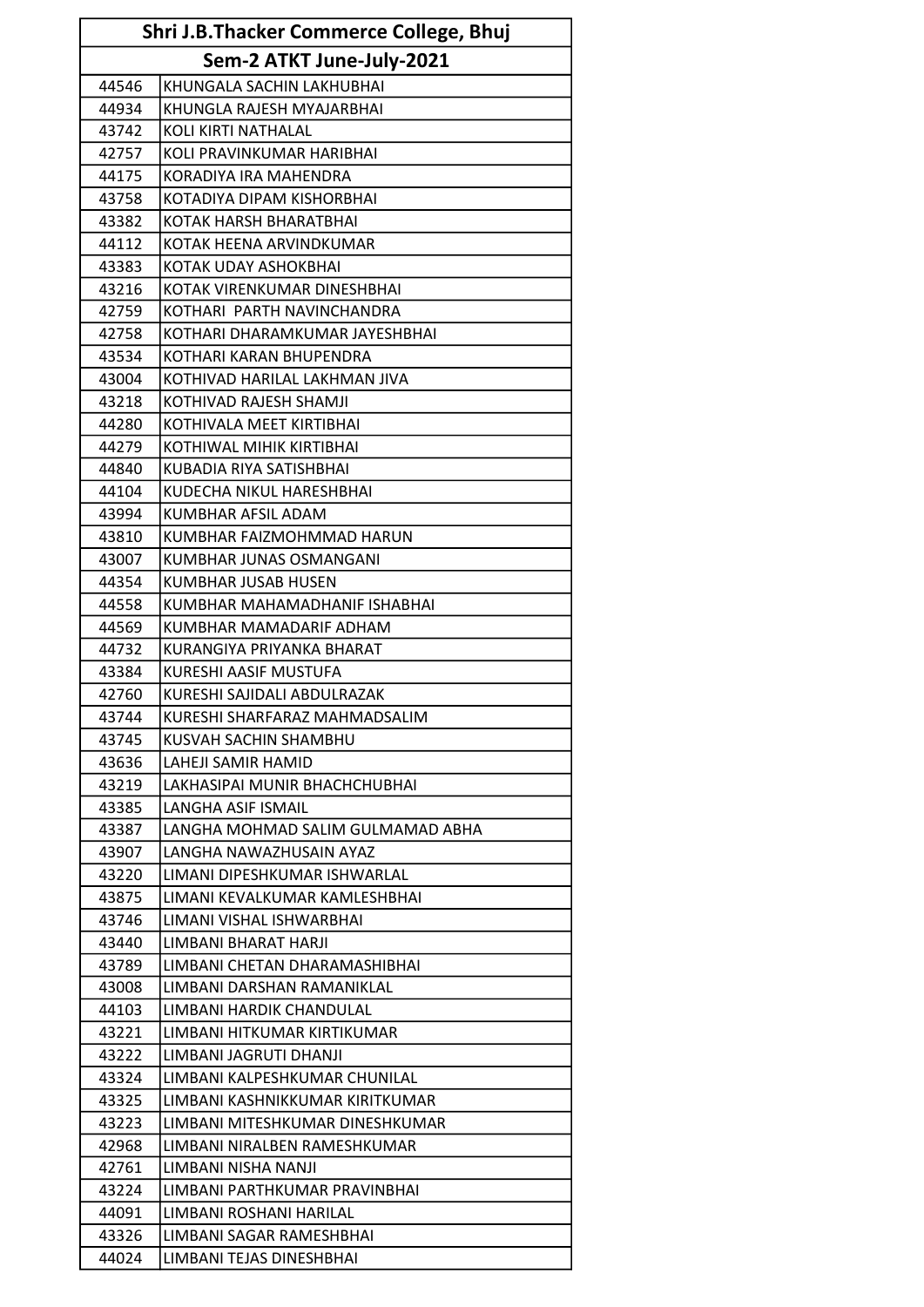| Shri J.B.Thacker Commerce College, Bhuj |                                                       |  |  |
|-----------------------------------------|-------------------------------------------------------|--|--|
|                                         | Sem-2 ATKT June-July-2021                             |  |  |
| 43240                                   | LIMBANI UDAYKUMAR RAJENDRABHAI                        |  |  |
| 43637                                   | LIMBANI ZINKALBEN RATANSHI                            |  |  |
| 44107                                   | <b>LOCHA BHARAT DEVJIBHAI</b>                         |  |  |
| 43031                                   | LODANI DILIP DUDUBHAI                                 |  |  |
| 44598                                   | LODARIYA VRUSHTIBEN HIMATLAL                          |  |  |
| 42762                                   | LODAYA PRITESH CHANDRAKANT                            |  |  |
| 44570                                   | LODAYA ZEEL BHARATKUMAR                               |  |  |
| 43547                                   | LODHARA ABDULMAZEED SULEMAN                           |  |  |
| 43896                                   | LOHAR MAHAMADRAMJAN JUSAB                             |  |  |
| 43095                                   | LONCHA JITESHKUMAR PREMJI                             |  |  |
| 43225                                   | LOTA FAIZAL MAMAD                                     |  |  |
| 44247                                   | LUHAR AARTI SURESHKUMAR                               |  |  |
| 43441                                   | LUHAR AFSANABEN ABDUL                                 |  |  |
| 43919                                   | LUHAR AFSHEEL JANMAMAD                                |  |  |
| 43096                                   | LUHAR FARUKKADAR ABARIYA                              |  |  |
| 43548                                   | LUHAR JAVED ABDULA                                    |  |  |
| 43527                                   | LUHAR JAVED ABDULBHAI                                 |  |  |
| 43327                                   | LUHAR NASEER ABDULRAZAK                               |  |  |
| 43549                                   | LUHAR RAJABHUSEN JUSAB                                |  |  |
| 42763                                   | LULATAR MAHAMMADRAFIK ADAM                            |  |  |
| 43328                                   | MADHAR ANILKUMAR GHANSHYAM                            |  |  |
| 44362                                   | MAHANTO AMITA GOVARDHAN                               |  |  |
| 43806                                   | MAHESHWARI BHARATBHAI BHIMJIBHAI                      |  |  |
| 43552                                   | MAHESHWARI BHAVESH HIRJI                              |  |  |
| 42764                                   | MAHESHWARI BHAVIN NANJIBHAI                           |  |  |
| 44391                                   | MAHESHWARI BHAVINKUMAR KANTILAL                       |  |  |
| 44405                                   | MAHESHWARI CHETAN JAKHULAL                            |  |  |
| 44797                                   | MAHESHWARI DIPAK GOPAL                                |  |  |
| 44262                                   | MAHESHWARI DIPAKKUMAR VERSHI                          |  |  |
| 44902                                   | MAHESHWARI HIRENKUMAR DINESHBHAI                      |  |  |
| 44453                                   | MAHESHWARI HITESHKUMAR BHIMJIBHAI                     |  |  |
| 43294                                   | MAHESHWARI JAGDISH BHIMJI                             |  |  |
| 44343                                   | MAHESHWARI JYOTIBEN CHAMPSHI                          |  |  |
| 43228                                   | <b>MAHESHWARI JYOTIBEN HARILAL</b>                    |  |  |
| 43229                                   | MAHESHWARI KALPANA SHAMJIBHAI                         |  |  |
| 43554                                   | MAHESHWARI KANJI AATU                                 |  |  |
| 42870                                   | MAHESHWARI KARAN PREMJI                               |  |  |
| 44314                                   | MAHESHWARI KISHAN RAMESHBHAI                          |  |  |
| 42765                                   | MAHESHWARI KOMAL PRAVINCHANDRA                        |  |  |
| 44187                                   | MAHESHWARI MADHUBEN BHIMJI                            |  |  |
| 43037                                   | MAHESHWARI MAHESH PETHALAL                            |  |  |
| 43038<br>44164                          | MAHESHWARI MAHESH VELJI<br>MAHESHWARI MAYUR DEVJIBHAI |  |  |
| 44641                                   | MAHESHWARI MUKESHBHAI HEMRAJBHAI                      |  |  |
| 44689                                   | MAHESHWARI NILESH BHIMJI                              |  |  |
| 43557                                   | MAHESHWARI NITIN GANGJI                               |  |  |
| 43974                                   | MAHESHWARI PARESH NANJIBHAI                           |  |  |
| 43204                                   | MAHESHWARI PARESHKUMAR RAMANIKLAL                     |  |  |
| 43559                                   | MAHESHWARI PRAKASH JETHA                              |  |  |
| 44711                                   | MAHESHWARI SANDIP VELJIBHAI                           |  |  |
| 43774                                   | MAHESHWARI SUNIL JUMABAHI                             |  |  |
| 43561                                   | MAHESHWARI SUNIL MAGANBHAI                            |  |  |
| 43639                                   | MAHESHWARI VIJYA KARSAN                               |  |  |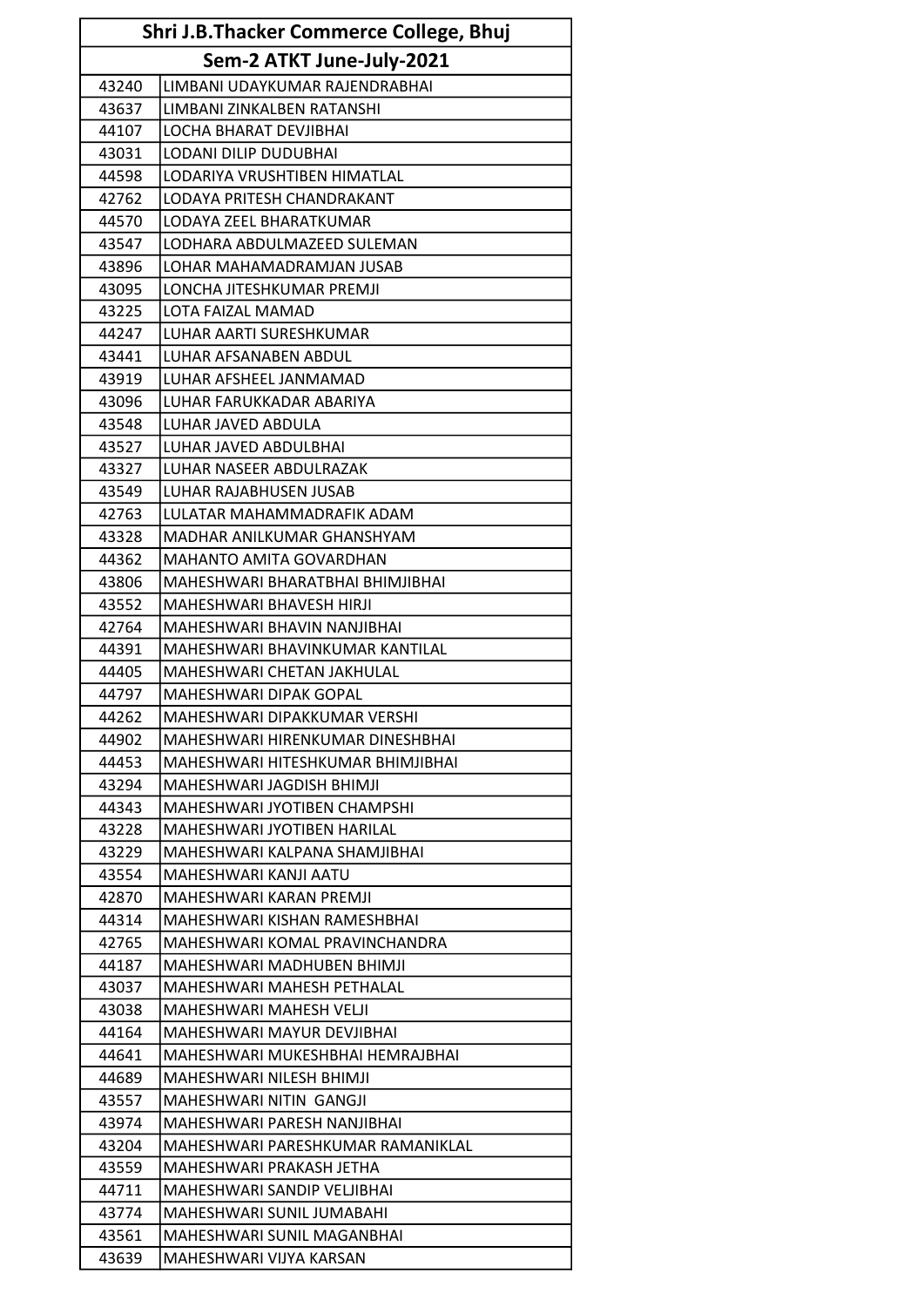| Shri J.B.Thacker Commerce College, Bhuj |                                   |  |
|-----------------------------------------|-----------------------------------|--|
| Sem-2 ATKT June-July-2021               |                                   |  |
| 43895                                   | MAHESHWARI VIKRAMKUMAR RAMJI      |  |
| 44409                                   | MAHESHWARI YOGESH SHAMJI          |  |
| 43207                                   | MAHETA SHILPA RAJNIKANT           |  |
| 44325                                   | MAHETA AAGAM RAESHBHAI            |  |
| 43563                                   | MAHETA BHUMIKA MAHESHBHAI         |  |
| 44256                                   | <b>MAHETA HARDIK BIPINBHAI</b>    |  |
| 44193                                   | <b>MAHETA HETKUMAR ROHITBHAI</b>  |  |
| 43852                                   | MAHETA JINALBEN PRAKASHBHAI       |  |
| 43393                                   | MAHETA NIHARKUMAR NILESHBHAI      |  |
| 43209                                   | MAHETA SHITAL RAJNIKANT           |  |
| 43513                                   | MAICHA CHIRAG PRADEEPBHAI         |  |
| 43564                                   | MAJETHIYA KINJAL VIMALBHAI        |  |
| 44861                                   | MAJETHIYA MIHIR SANDIPBHAI        |  |
| 42766                                   | <b>MAKANI CHINTAN VADILAL</b>     |  |
| 42767                                   | <b>MAKANI DIKESH MUKESHBHAI</b>   |  |
| 42768                                   | <b>MAKANI HIREN NARSINHBHAI</b>   |  |
| 42769                                   | <b>MAKANI JINESH NAVINBHAI</b>    |  |
| 43566                                   | <b>MAKANI PRATIK SHANTILAL</b>    |  |
| 43394                                   | MAKANI SANKET NAVINCHANDRA        |  |
| 43395                                   | MAKANI UMESH BHAGVANJI            |  |
| 44575                                   | MAKANI VIDHIBEN HARESHBHAI        |  |
| 43213                                   | MAKAVANA ABHAY ARVINDBHAI         |  |
| 43214                                   | MAKAVANA SHIVANIBEN AMRUTLAL      |  |
| 43018                                   | MAKVANA GOPAL NARAN               |  |
| 42770                                   | MAKVANA KHUSHAL JAYENDRA          |  |
| 44530                                   | <b>MAKVANA MITAL HAMIR</b>        |  |
| 42895                                   | MAKVANA RAJENDRAKUMAR AMRUTLAL    |  |
| 43567                                   | MAKWANA BIPIN HARESH              |  |
| 43568                                   | MAKWANA MANISHKUMAR JAYANTILAL    |  |
| 44906                                   | MAKWANA HENCY HARISHBHAI          |  |
| 44543                                   | MAKWANA JYOTSHNA HARILAL          |  |
| 44060                                   | MAKWANA KISHAN SURESHBHAI         |  |
| 43808                                   | MAKWANA PRASEN BHARATBHAI         |  |
| 43215                                   | MAKWANA TEJAS MAVJIBHAI           |  |
| 43217                                   | MALANI ASHMI DILIPBHAI            |  |
| 44744                                   | MALI PRIYABEN JERAMBHAI           |  |
| 43049                                   | <b>MALI SAGAR MOHANBHAI</b>       |  |
| 44475                                   | <b>MALIK ARYAN RAJESH</b>         |  |
| 43482                                   | MAMAN MAHAMADJAHID ISHA           |  |
| 43019                                   | <b>MANANI ALPESH CHANDULAL</b>    |  |
| 43020                                   | MANANI ALPESHKUMAR PARSHOTTAMBHAI |  |
| 43057                                   | <b>MANANI ATUL HARILAL</b>        |  |
| 43053                                   | MANANI MEHULKUMAR VASANTLAL       |  |
| 43241                                   | MANANI MONIKABEN KANTILAL         |  |
| 44010                                   | MANANI PUJABEN PRAVINBHAI         |  |
| 44008                                   | MANANI RINKALBEN CHANDULAL        |  |
| 44021                                   | <b>MANANI ROHIT BABULAL</b>       |  |
| 44009                                   | MANANI RUKMIBEN CHANDULAL         |  |
| 43442                                   | MANANI SHILPABEN KANTILAL         |  |
| 43443                                   | <b>MANANI URMILA BABULAL</b>      |  |
| 43571                                   | MANDALIYA CHARUL ATUL             |  |
| 44626                                   | MANDHRA FAIZAL ABDUL              |  |
| 43972                                   | MANGALIYA CHETAN PUNAMCHAND       |  |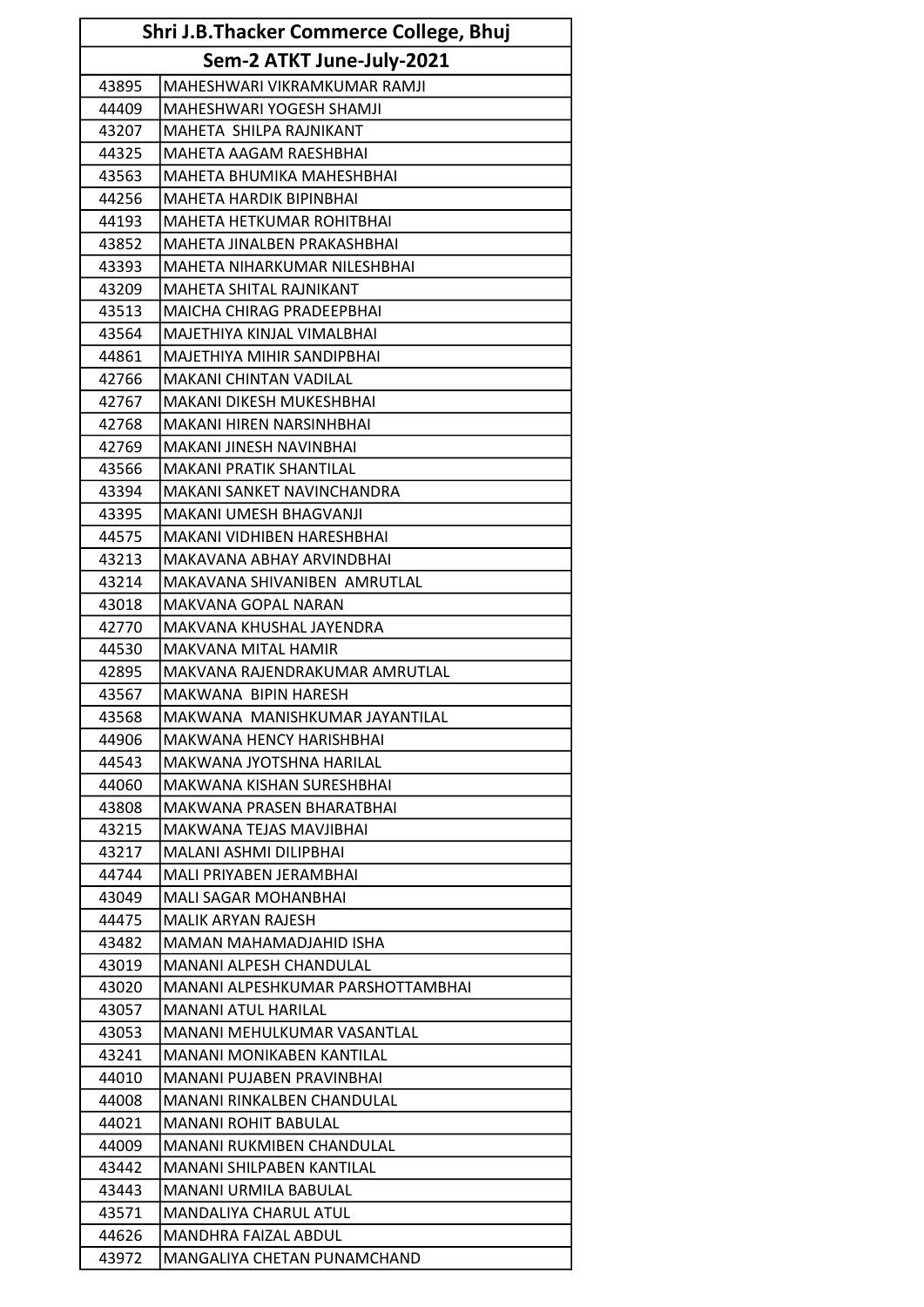| Shri J.B.Thacker Commerce College, Bhuj |                                |  |
|-----------------------------------------|--------------------------------|--|
| Sem-2 ATKT June-July-2021               |                                |  |
| 42771                                   | MANGARIYA DARSHAN HARJIBHAI    |  |
| 44132                                   | MANGARIYA SANJAY GOVINDBHAI    |  |
| 43021                                   | MANGE DHAVAL SHAMBHULAL        |  |
| 43097                                   | <b>MANGE MEHUL ARVIND</b>      |  |
| 43236                                   | <b>MANJOTHI FAZAL AYUB</b>     |  |
| 44471                                   | MANJOTHI MD NASEER KASAM       |  |
| 44769                                   | <b>MANJOTHI NAUSHAD NUMAN</b>  |  |
| 44315                                   | MANJOTHI SHAHEDABANU RAMJU     |  |
| 43572                                   | MANJOTHI SHAHIDFAZAL IBRAHIM   |  |
| 43022                                   | MANKAD ANJANI BIMALBHAI        |  |
| 42866                                   | MARAJ KALPESH RAMJIBHAI        |  |
| 43573                                   | MARAND KETAN RAJESHBHAI        |  |
| 44332                                   | MARU PRATIMA ARVINDBHAI        |  |
| 43389                                   | MARVADA ARVIND DEVJI           |  |
| 43675                                   | MARVADA JASHODABEN RAVJI       |  |
| 44539                                   | MATA HASMUKH VAGHJIBHAI        |  |
| 43390                                   | MATA MAHESHKUMAR BABU          |  |
| 43954                                   | MATA SACHINBHAI HARIBAHAI      |  |
| 43962                                   | <b>MATA SUNIL PANCHABHAI</b>   |  |
| 43997                                   | <b>MATA VIJAY VALA</b>         |  |
| 43023                                   | MATIYA DILIP SHAMJI            |  |
| 43261                                   | MAV ANANDKUMAR GANGJIBHAI      |  |
| 44507                                   | MAVANI DIYA PRAVINBHAI         |  |
| 44244                                   | MAVANI JUGAN VINODKUMAR        |  |
| 43835                                   | MAVANI MANALIBEN VASANTLAL     |  |
| 43850                                   | MAVANI VINAYKUMAR RAMESHBHAI   |  |
| 43646                                   | MEGHANI DIPESH JAYANTILAL      |  |
| 44700                                   | MEGHANI NEER HASMUKHBHAI       |  |
| 44809                                   | MEGHANI VEDIKA RAMANIKLAL      |  |
| 43391                                   | MEGHAVAL NILESH RAMJI          |  |
| 44065                                   | <b>MEHTA CHELSA PRATAPBHAI</b> |  |
| 44003                                   | MEHTA DEVANSHI BIPINKUMAR      |  |
| 44437                                   | <b>MEHTA DHRUVI BIPINBHAI</b>  |  |
| 43575                                   | MEHTA DRASHTI NILESHBHAI       |  |
| 44150                                   | MEHTA FENNY BHAVESHKUMAR       |  |
| 43192                                   | MEHTA HASTI AMRUTLAL           |  |
| 43044                                   | MEHTA JAYKUMAR VANECHAND       |  |
| 43851                                   | MEHTA KARAN HARSHADBHAI        |  |
| 43947                                   | MEHTA MAHIMA VASANTBHAI        |  |
| 43648                                   | <b>MEHTA PARTH SUKETU</b>      |  |
| 43396                                   | <b>MEHTA RACHIT DINESHBHAI</b> |  |
| 43397                                   | <b>MEHTA RAJ MUKESHBHAI</b>    |  |
| 43073                                   | MEHTA SOHANG ASHOKBHAI         |  |
| 43032                                   | MEHTA UJAS MANSUKHLAL          |  |
| 43262                                   | <b>MEMAN JISHAN SALIM</b>      |  |
| 44356                                   | <b>MEMAN SOHEB MAHMADHUSEN</b> |  |
| 43531                                   | MEMON MAHMADFARUK ABDULKARIM   |  |
| 44725                                   | <b>MEMON SAMEER ABDULAZIZ</b>  |  |
| 43577                                   | <b>MEMON SIRAJ IKBAL</b>       |  |
| 44439                                   | MEPANI ANIL RAVJI              |  |
| 43816                                   | MEPANI MAHESH DEVJI            |  |
| 43933                                   | <b>MEPANI MILAN LALJI</b>      |  |
| 44649                                   | <b>MEPANI NILESH RAVAJI</b>    |  |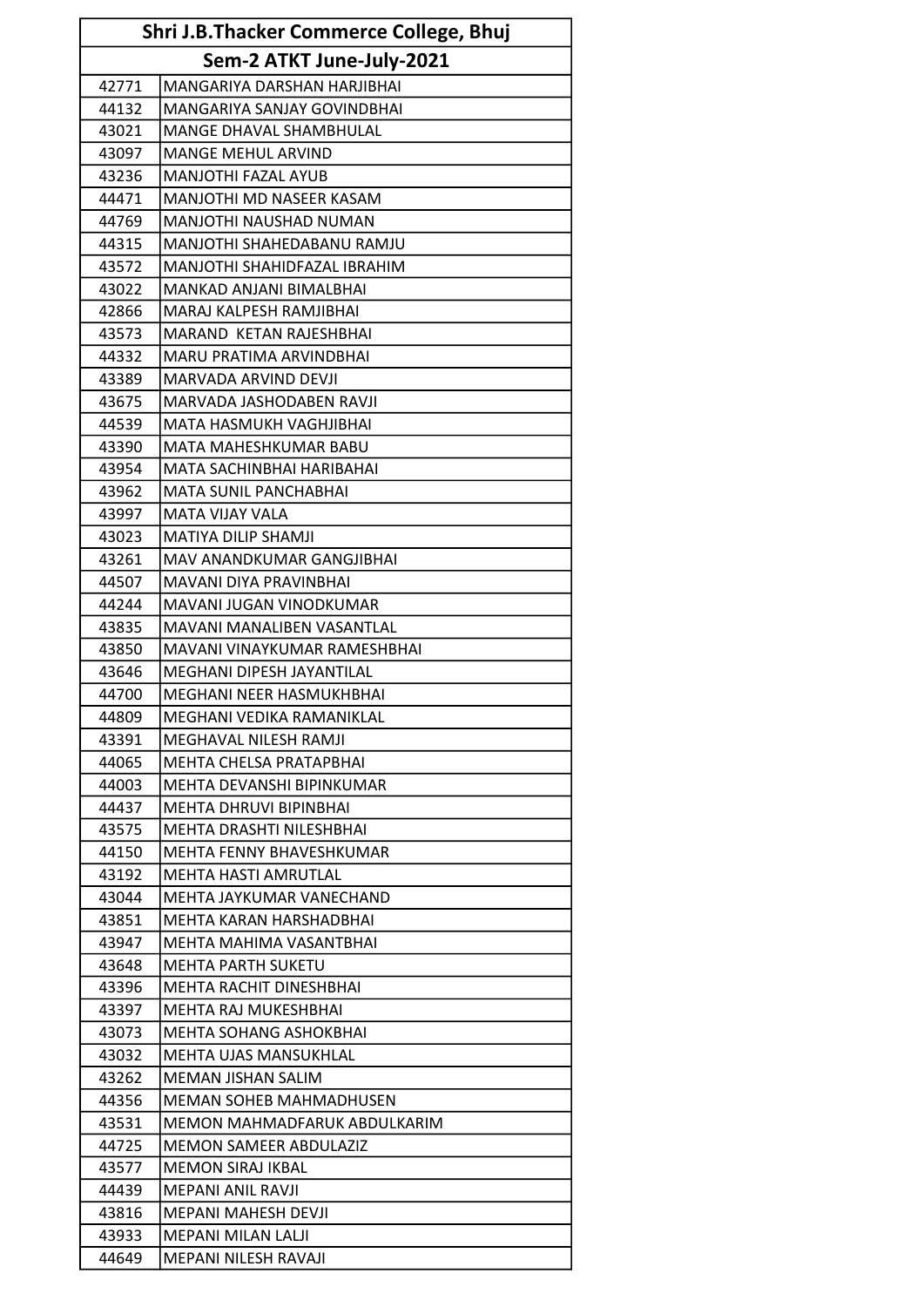| Shri J.B.Thacker Commerce College, Bhuj |                                  |  |
|-----------------------------------------|----------------------------------|--|
|                                         | Sem-2 ATKT June-July-2021        |  |
| 44454                                   | MERIYA JIGNA RAMJI               |  |
| 44904                                   | MERIYA KANTILAL KHETSHI          |  |
| 43949                                   | MERIYA VISHAL MAVJIBHAI          |  |
| 44432                                   | MIR ARBAZ JUMABHAI               |  |
| 43868                                   | MISHRA NITESHKUMAR ASHESH        |  |
| 42772                                   | MISTRI VIKAS PRATAPBHAI          |  |
| 43398                                   | <b>MISTRY ROHAN PRADIP</b>       |  |
| 44458                                   | MIYAJI RUSTAM OSMANGANI          |  |
| 43801                                   | MIYATRA KHIMJIBHAI KARMASHI      |  |
| 43650                                   | <b>MODH BHAVYA NITINBHAI</b>     |  |
| 43580                                   | MODHAVADIYA PARABAT SAJANBHAI    |  |
| 43582                                   | MOGAL SABBIR ANVARBHAI           |  |
| 43399                                   | MOKHA HARDEVSINH BHOJRAJJI       |  |
| 44206                                   | MORBIYA AKSHAT MANOJ             |  |
| 44577                                   | <b>MORE RUSHALI RAMPAL</b>       |  |
| 44506                                   | MOTA DIVYA RAJESH                |  |
| 44491                                   | <b>MOTA PARAS SUNILBHAI</b>      |  |
| 43197                                   | MOTA POOJA HITESHKUMAR           |  |
| 43198                                   | MOTA VIVEKKUMAR NAVINBHAI        |  |
| 43401                                   | MOTHARIYA AJAY PUNJABHAI         |  |
| 43402                                   | MOTHARIYA JIGNESHKUMAR PREMJI    |  |
| 42773                                   | MULCHANDANI VISHAL MAHESH        |  |
| 44514                                   | MUNSHI MOHAMMED ZAIN MOINUDDIN   |  |
| 42774                                   | MUTVA SADHAMHUSEN BAPUMIYA       |  |
| 44415                                   | MYATRA JAYDEEP ARJANBHAI         |  |
| 42775                                   | <b>NAIR SIDDARTH MOHAN</b>       |  |
| 44442                                   | NAKARANI ARJUNKUMAR MANSUKHBHAI  |  |
| 42969                                   | NAKARANI POONAM MULJIBHAI        |  |
| 43936                                   | NAKRANI DARSHANKUMAR RAVILAL     |  |
| 44302                                   | NAKRANI HARDIK VASANTBHAI        |  |
| 44702                                   | NANDA DEEP RATANKUMAR            |  |
| 43202                                   | NANDA JAYNIT GHANSHYAM           |  |
| 44495                                   | NANDA NEEL BIPINBHAI             |  |
| 44125                                   | NANDA NEELKUMAR JENTILAL         |  |
| 44007                                   | NARSINGANI RIDDHIBEN BIPINKUMAR  |  |
| 43524                                   | NATHANI BHAVESH SHIVBHAI         |  |
| 43013                                   | NATHANI GAURAV PRAVINBHAI        |  |
| 43403                                   | NATHBAVA DHARMEN RAJESHBHAI      |  |
| 43203                                   | NATHBAVA JITENDRA VISHWANATH     |  |
| 43752                                   | NATHBAVA NANDINI AMRUTNATH       |  |
| 44462                                   | NAYAGPARA TUSHAR RAJESHBHAI      |  |
| 43060                                   | NAYAK KULDIP ASHOKKUMAR          |  |
| 44011                                   | NAYANI ARTIBEN VINODBHAI         |  |
| 43585                                   | NAYANI HARDIKKUMAR PARSHOTAMBHAI |  |
| 44055                                   | NAYANI KISHAN KANTILAL           |  |
| 43404                                   | NAYANI MAHESHKUMAR RAMESHBHAI    |  |
| 43652                                   | NAYANI NILESHKUMAR BABULAL       |  |
| 43098                                   | NAYANI RAHUL CHANDULAL           |  |
| 44023                                   | NAYANI SAGAR BHARATBHAI          |  |
| 44013                                   | NAYANI SHIVANIBEN PRAVINBHAI     |  |
| 44074                                   | NAYANI URVASHI HARILAL           |  |
| 43405                                   | NAYI ANKESHKKUMAR DASHRATHLAL    |  |
| 44529                                   | NAYKA AAKASHKUMAR NANJIBHAI      |  |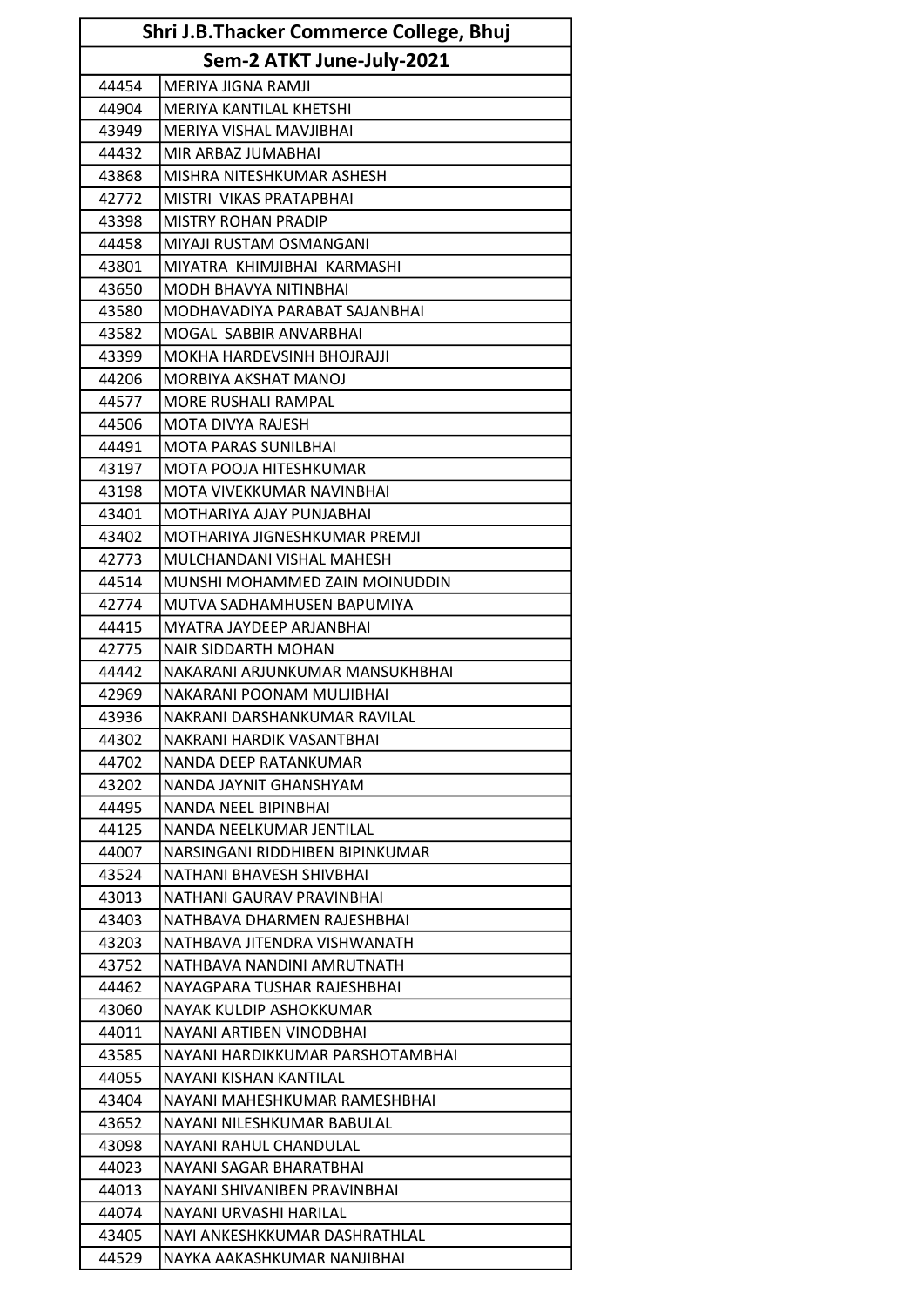| Shri J.B.Thacker Commerce College, Bhuj |                                  |
|-----------------------------------------|----------------------------------|
|                                         | Sem-2 ATKT June-July-2021        |
| 44888                                   | NISAR MITAL HARESH               |
| 43587                                   | ODEDARA RAM VASTABHAI            |
| 42900                                   | PADHARIYA DEEP CHANDULAL         |
| 43406                                   | PADHHARIYA GAYATRI BHARATBHAI    |
| 44408                                   | PADHIYAR BHUPENDRASINH DADUBHA   |
| 44574                                   | PADHIYAR IBRAHIM BABU            |
| 44134                                   | PADHIYAR RAGHUVIRSINH DEEPSANGJI |
| 42776                                   | PADMANE MIRABEN NATVARLAL        |
| 44089                                   | PADMANI ARCHANABEN JAYANTILAL    |
| 44305                                   | PAL RAMSANGJI PRATAPSINH         |
| 44304                                   | PAL VIJAYSINH GAGUJI             |
| 43589                                   | PALAN MEET NILBHAI               |
| 44019                                   | PALEJA MEETKUMAR LAXMANBHAI      |
| 43245                                   | PANCHANI DILSUKH VINOD           |
| 43246                                   | PANCHANI MANISH JITENDRA         |
| 44333                                   | PANDAV VAISHALIBEN SHANTILAL     |
| 44000                                   | PANDRE YASTAR AKALSINGH          |
| 43208                                   | PANDYA SHREEKESH MUKESHCHANDRA   |
| 43407                                   | PANDYA UDAYKUMAR DINESHBHAI      |
| 43210                                   | PANDYA VIVEK PRAFUL              |
| 42777                                   | PANDYA YASHKUMAR JAYESH          |
| 44185                                   | PARADHI PARSHOTTAM DEVA          |
| 43483                                   | PARASIYA BHAVESH SHANKARLAL      |
| 43211                                   | PARASIYA BHUMIT GIRISHBHAI       |
| 42995                                   | PARASIYA HIREN MAGANLAL          |
| 43881                                   | PARASIYA NAYANABEN CHHAGANLAL    |
| 43484                                   | PARASIYA PARESH KANTILAL         |
| 44297                                   | PARASIYA SMEET SHAMJIBHAI        |
| 43066                                   | PARASIYA UPASANA KAMLESHBHAI     |
| 43980                                   | PARAVADIYA BANSHIBEN ARVINDBHAI  |
| 43676                                   | PARDESHI YASH GANESH             |
| 44326                                   | PAREKH PAVAN RAJESHBHAI          |
| 42872                                   | PAREKH RONAK DINESHBHAI          |
| 43101                                   | PARMAR ABHISHEK PRADIPKUMAR      |
| 43408                                   | PARMAR ANAND KISHORBHAI          |
| 43212                                   | PARMAR BHADRASINH KALUBHA        |
| 44637                                   | PARMAR BHAVIK HARESHBHAI         |
| 44726                                   | PARMAR BHAVYA DILIPKUMAR         |
| 44213                                   | PARMAR BHUMIKA MAVJIBHAI         |
| 43598                                   | PARMAR BINDIYA RAMESHCHANDRA     |
| 44793                                   | PARMAR CHIRAGKUMAR VINUBHAI      |
| 44191                                   | PARMAR DARSHANBHAI RAMESHBHAI    |
| 44466                                   | PARMAR DHAVAL KHODABHAI          |
| 43303                                   | PARMAR DILIPSINH RANJEETSINH     |
| 43309                                   | PARMAR HARPALSINH SARDARSINH     |
| 44084                                   | PARMAR HARSH PANKAJBHAI          |
| 43867                                   | PARMAR HENSI GAUTAMBHAI          |
| 43014                                   | PARMAR HITESHKUMAR MANILAL       |
| 42778                                   | PARMAR JITENDRAKUMAR MAYABHAI    |
| 43039                                   | PARMAR KARTIK DEVRAM             |
| 43948                                   | PARMAR KIRANKUMAR SURESHBHAI     |
| 44335                                   | PARMAR MANSI KIRTIBHAI           |
| 44188                                   | PARMAR MANSI PRAVINBHAI          |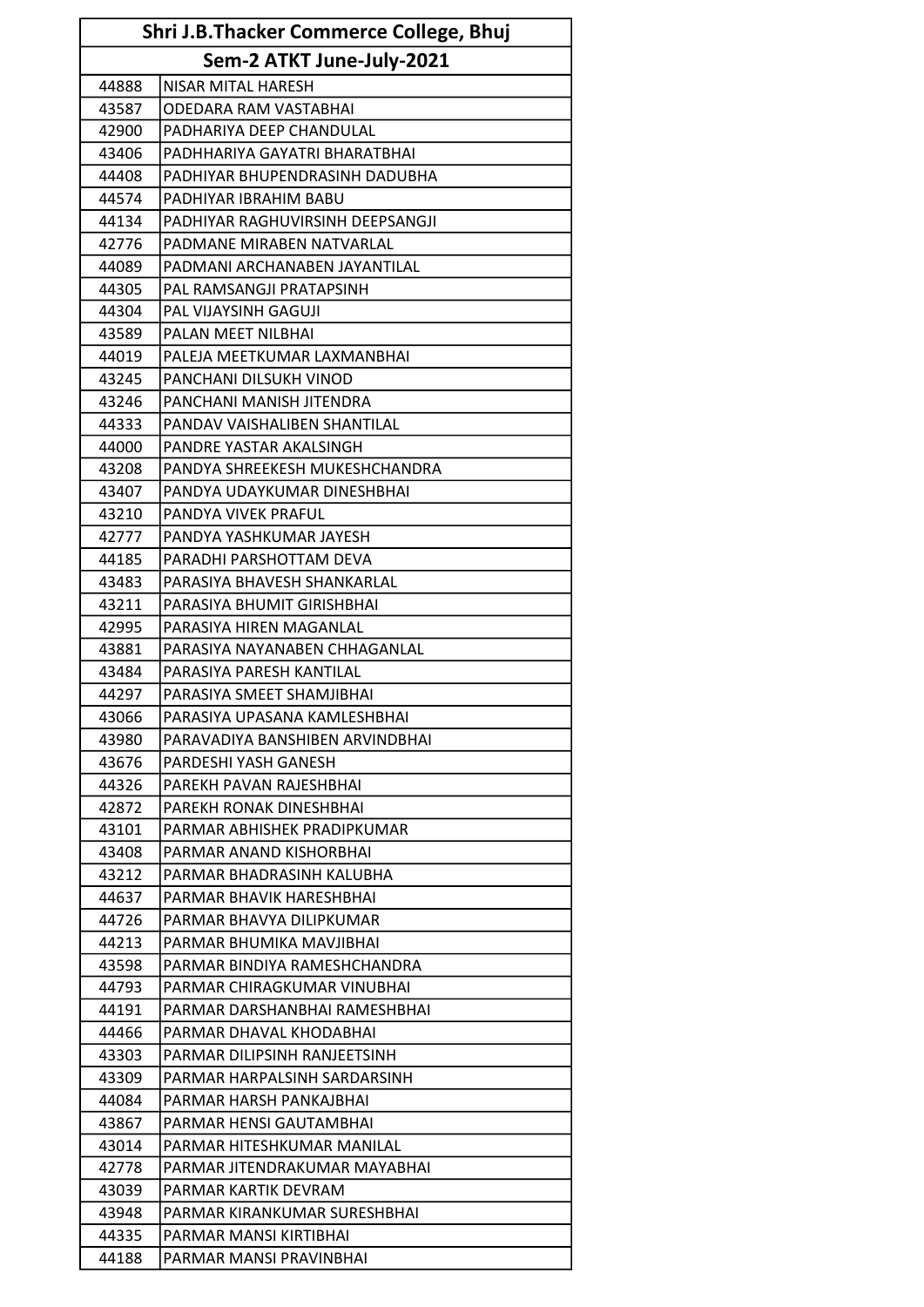| Shri J.B.Thacker Commerce College, Bhuj |                                  |
|-----------------------------------------|----------------------------------|
|                                         | Sem-2 ATKT June-July-2021        |
| 43099                                   | PARMAR MEET BHARATBHAI           |
| 43681                                   | PARMAR NEEL UMEDBHAI             |
| 44549                                   | PARMAR PRAVIN PANCHA             |
| 43682                                   | PARMAR ROHIT NITINBHAI           |
| 44215                                   | PARMAR SHRUTI RAJENDRABHAI       |
| 43964                                   | PARMAR SONALI MUKESHBHAI         |
| 42779                                   | PARMAR VASANTKUMAR PRAVINBHAI    |
| 43514                                   | PARMAR VATSAL BHARATBHAI         |
| 43015                                   | PARMAR VIPULKUMAR DUDABHAI       |
| 42970                                   | PARSIYA DARSHAN RASIKLAL         |
| 43409                                   | PARSIYA HIREN SHAMJIBHAI         |
| 43410                                   | PARSIYA NIRMIT HIMATLAL          |
| 43930                                   | PARSIYA SIDDHI NARENDRABHAI      |
| 43596                                   | PARSIYA VIJAY MANSUKHLAL         |
| 43313                                   | PARVADIYA AKSHAYKUMAR KIRTIKUMAR |
| 43226                                   | PARVADIYA NIRAV RAMESH           |
| 44020                                   | PATEL AJAY VELJIBHAI             |
| 43128                                   | PATEL ANKIT HARESHBHAI           |
| 44090                                   | PATEL AYUSHIBEN RAJESHKUMAR      |
| 43798                                   | PATEL BANSIBEN PRAVINKUMAR       |
| 43411                                   | PATEL BHAVESHKUMAR HARILAL       |
| 44234                                   | PATEL BHUMIL RASHMIKANT          |
| 44374                                   | PATEL DEEPKUMAR MAHENDRA         |
| 43685                                   | PATEL DHRUVKUMAR CHANDRAVADAN    |
| 44862                                   | PATEL DIPAKKUMAR CHANDULAL       |
| 43863                                   | PATEL GAURAV MANSUKHLAL          |
| 43016                                   | PATEL GUNJAN VADILAL             |
| 43227                                   | PATEL HARSHALKUMAR KISHORBHAI    |
| 44813                                   | PATEL HEETIKSHABHEN VALJIBHAI    |
| 43126                                   | PATEL HEMANGIBEN HEERALAL        |
| 44121                                   | PATEL HITESH AMBALAL             |
| 44447                                   | PATEL JANKI BHARATKUMAR          |
| 43844                                   | PATEL JIGNAL GANGARAM            |
| 42780                                   | PATEL JITESH MANILAL             |
| 44073                                   | PATEL MAUSAM HASMUKHBHAI         |
| 43690                                   | PATEL MAYUR TULSIDAS             |
| 43249                                   | PATEL MITALBEN SHANKARBHAI       |
| 43412                                   | PATEL NEHALBEN BHAVANBHAI        |
| 44666                                   | PATEL NENSI BHARATBHAI           |
| 43773                                   | PATEL NIRMAL MAGANBHAI           |
| 43691                                   | PATEL PRAKASH HARESH             |
| 43068                                   | PATEL PRAKASH JAYANTILAL         |
| 43925                                   | PATEL PRATIK MANOHARLAL          |
| 43770                                   | PATEL PRIYANKKUMAR KISHORBHAI    |
| 44639                                   | PATEL RAGHAV AMRUTLAL            |
| 44369                                   | PATEL RIDDHI KISHORBHAI          |
| 42971                                   | PATEL SANDIPKUMAR BHIMAJIBHAI    |
| 43413                                   | PATEL SAURAVKUMAR MOHANLAL       |
| 44120                                   | PATEL TRILOK DINESHBHAI          |
| 44695                                   | PATEL TUSHAR MUKESHBHAI          |
| 44045                                   | PATEL VISHAL ARVINDBHAI          |
| 42972                                   | PATEL VISHAL JAGDISH             |
| 43444                                   | PATEL VISHALKUMAR NARSINBHAI     |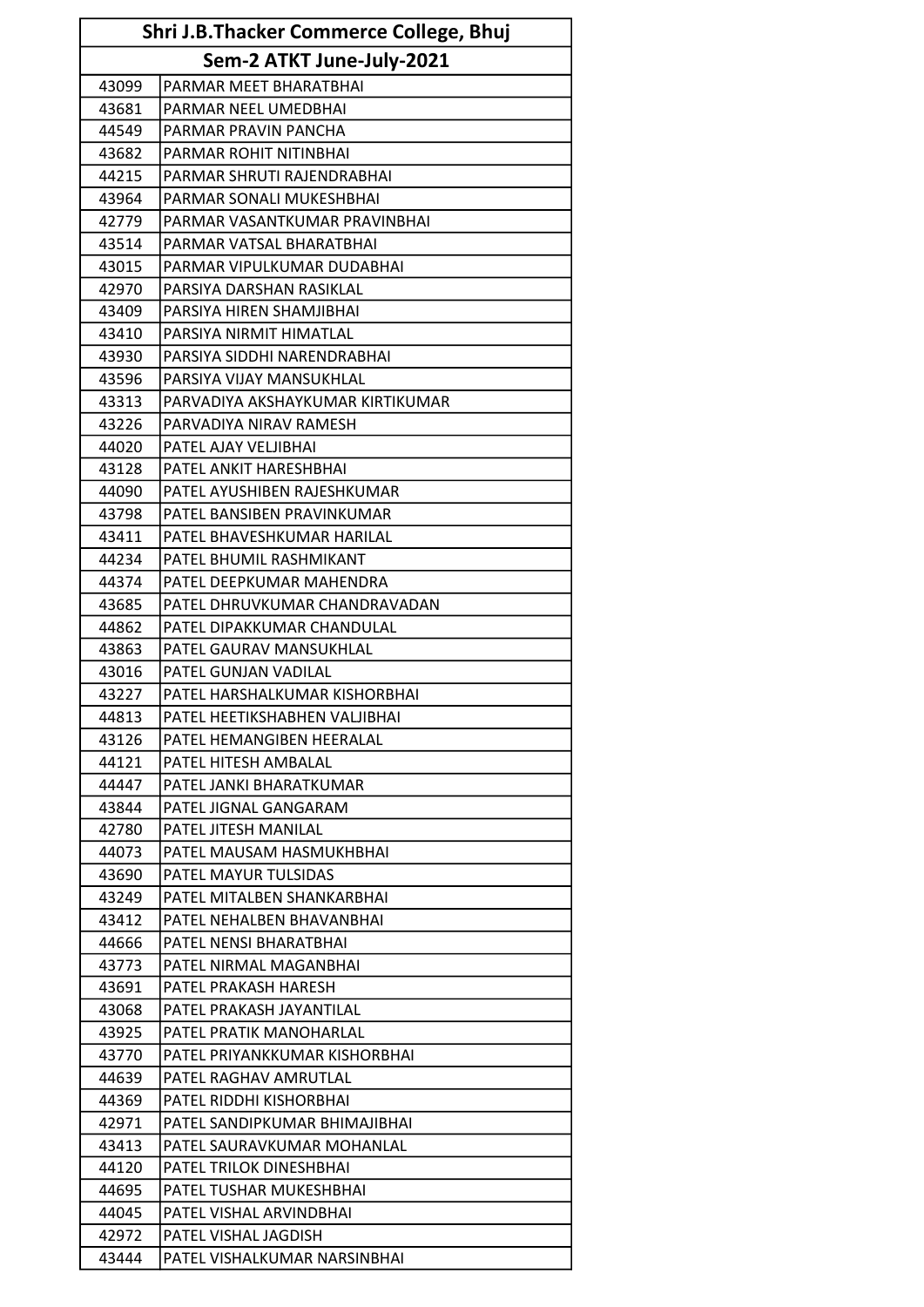| Shri J.B.Thacker Commerce College, Bhuj |                                   |  |
|-----------------------------------------|-----------------------------------|--|
| Sem-2 ATKT June-July-2021               |                                   |  |
| 44046                                   | PATEL VISHNU HARSUKHBHAI          |  |
| 43677                                   | PATHAK AJIT DIGAMBER              |  |
| 43139                                   | PATHAN HAFEEJ HANIFKHAN           |  |
| 43242                                   | PATIDAR DARSHITKUMAR MANSUKHLAL   |  |
| 43899                                   | PATNI JEET KIRANBHAI              |  |
| 44893                                   | PATTANI VAGHARI SHANKAR VINODBHAI |  |
| 43414                                   | PAWAR PIYUSH VISHNU               |  |
| 42781                                   | PAYAR POOJAN ASHOKBHAI            |  |
| 43243                                   | PAYAR RAMESH BALUBHAI             |  |
| 43244                                   | PETHANI MEERABEN PRANJIVAN        |  |
| 43888                                   | PETHANI SHARADKUMAR RAJESH        |  |
| 43003                                   | PETHANI URVI UMESHBHAI            |  |
| 42710                                   | PINARA SEEMA VINODBHAI            |  |
| 42782                                   | PINDOLIYA ANKITA MAHENDRA         |  |
| 43763                                   | PINDORIYA KARAN HARISHBHAI        |  |
| 42850                                   | PINDORIYA JAGDISH KANJI           |  |
| 44296                                   | PINDORIYA JAYDEEP NARAN           |  |
| 43445                                   | PINDORIYA MANISH LALJI            |  |
| 42988                                   | PINDORIYA NIKESH PREMJI           |  |
| 43446                                   | PINDORIYA PRITAM LALJI            |  |
| 43251                                   | PINDORIYA PRITESH HARISH          |  |
| 44576                                   | PINDORIYA PRIYANKA KANTILAL       |  |
| 44428                                   | PINDORIYA SANDIP BHIMJI           |  |
| 43247                                   | PINDORIYA SURESH BHIMJI           |  |
| 43938                                   | PIR MURADALI ASHIKALI             |  |
| 44056                                   | PIR PRADIPSINH HETUBHA            |  |
| 43017                                   | PITRODA KISHAN DEEPAKBHAI         |  |
| 44915                                   | POKAR ANANDKUMAR MAHENDRABHAI     |  |
| 44885                                   | POKAR BADAL HANSRAJBHAI           |  |
| 43447                                   | POKAR BHAVESH PRAVINBHAI          |  |
| 42783                                   | POKAR DHARMESHKUMAR ISHWARLAL     |  |
| 43856                                   | POKAR DIYABEN VINODBHAI           |  |
| 43448                                   | POKAR HARDIKKUMAR KANTILAL        |  |
| 43825                                   | POKAR MEENABEN HASMUKH            |  |
| 42901                                   | POKAR MEHULKUMAR JAYANTILAL       |  |
| 43841                                   | POKAR MITESHKUMAR BHAGVANDAS      |  |
| 43248                                   | POKAR MONIK RAMESHBHAI            |  |
| 44269                                   | POKAR MUKESH VASANTBHAI           |  |
| 42902                                   | POKAR NILESHKUMAR CHUNILAL        |  |
| 44122                                   | POKAR NISHANT DINESHBHAI          |  |
| 42784                                   | POKAR PIYUSH HIRALAL              |  |
| 42851                                   | POKAR PRAFULKUMAR SHAMJIBHAI      |  |
| 43696                                   | POKAR SHRADDHABEN BHARATBHAI      |  |
| 42879                                   | POKAR SUMITKUMAR RATILAL          |  |
| 44775                                   | POKAR UJESHKUMAR ANILBHAI         |  |
| 43795                                   | POKAR VINIBEN YOGESHBHAI          |  |
| 43415                                   | POMAL ADARSH RAJESHBHAI           |  |
| 43697                                   | POMAL DHARAM BAIJUBHAI            |  |
| 42785                                   | POMAL KISHAN JIVRAM               |  |
| 43698                                   | POMAL MEET GHANSHYAM              |  |
| 42786                                   | PRAJAPATI BHARAT RAMESHBHAI       |  |
| 44224                                   | PRAJAPATI MARGSHRI SATISHBABU     |  |
| 44400                                   | PRAJAPATI SHABANA SIDHIK          |  |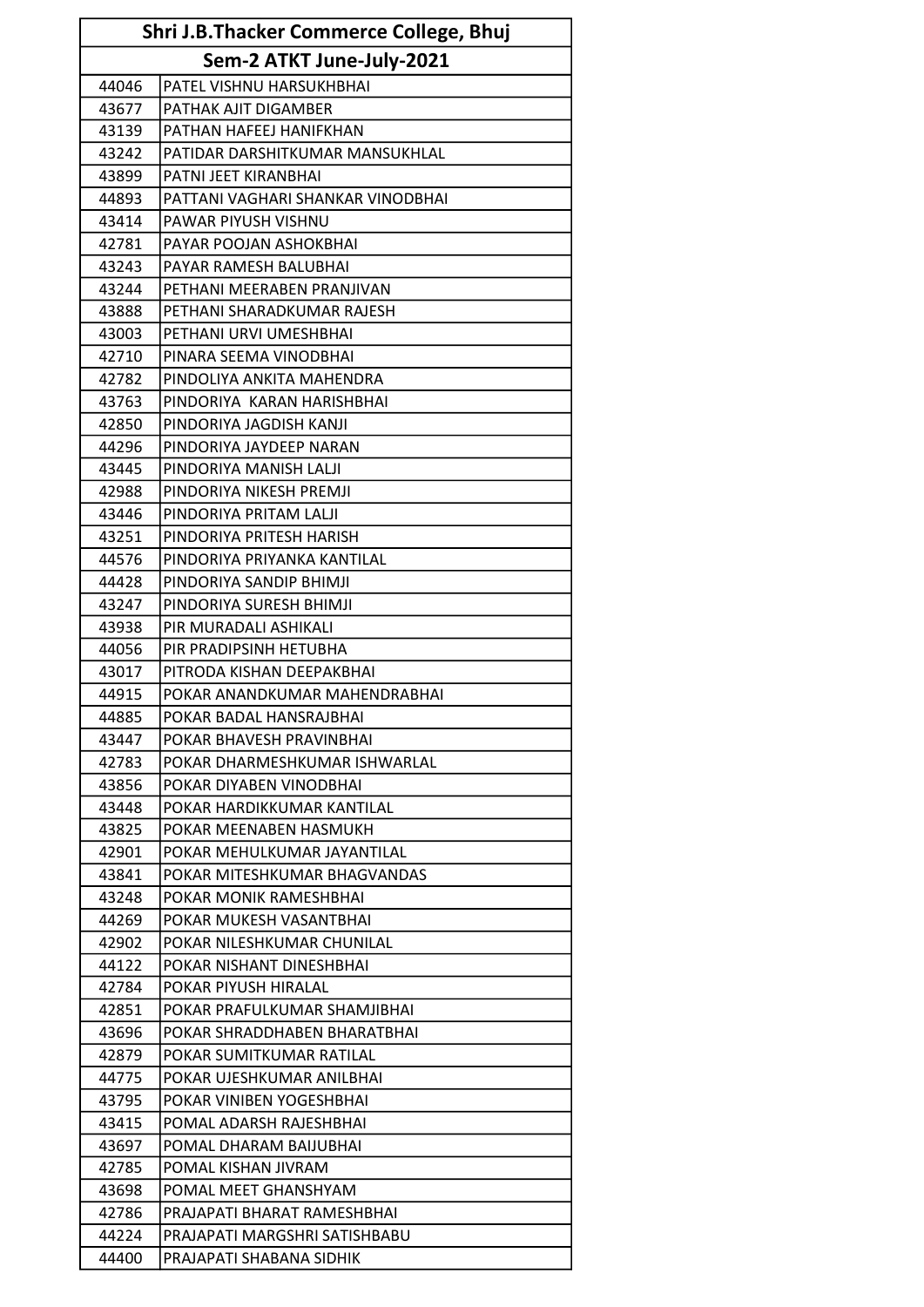| Shri J.B.Thacker Commerce College, Bhuj |                                   |  |
|-----------------------------------------|-----------------------------------|--|
| Sem-2 ATKT June-July-2021               |                                   |  |
| 43250                                   | PRAJAPATI UMESHKUMAR BABURAM      |  |
| 43780                                   | PRAJAPATI VIJAYKUMAR PARSOTAMBHAI |  |
| 44481                                   | PUJ NEET DIPAK                    |  |
| 43256                                   | PUJARA ABHISHEK BHARATBHAI        |  |
| 44424                                   | PUJARA BHUMIK MAHENDRA            |  |
| 42787                                   | PUJARA CHIRAG MANOJBHAI           |  |
| 43702                                   | PUJARA RONAK MANOJBHAI            |  |
| 44438                                   | PUNJANI UDAY JITENDRABHAI         |  |
| 44336                                   | PURBIYA MAHIPAL VINODBHAI         |  |
| 42788                                   | PUROHIT RAJ ASHISHBHAI            |  |
| 43071                                   | QURESHI FAIZAL ALIMAMAD           |  |
| 44245                                   | RABADIA SAGAR HARESHBHAI          |  |
| 44573                                   | RABADIYA ANKIT ARVINDBHAI         |  |
| 43129                                   | RABADIYA BHAVIK NARANBHAI         |  |
| 43656                                   | RABADIYA BHUPESH JETHALAL         |  |
| 44593                                   | RABADIYA CHANDRAKANT VINODBHAI    |  |
| 43658                                   | RABADIYA MANISH NARANBHAI         |  |
| 43449                                   | RABADIYA NILESH SAMJI             |  |
| 43450                                   | RABADIYA PIYUSH MAVJI             |  |
| 43252                                   | RABADIYA PRAVIN GOVIND            |  |
| 44094                                   | RABADIYA RIKESH RAVJIBHAI         |  |
| 43660                                   | RABADIYA VISHAL VINODKUMAR        |  |
| 42867                                   | RABARI ASHA DEPABHAI              |  |
| 44588                                   | RABARI BHAVNA JIVABHAI            |  |
| 44785                                   | RABARI HARESH KALABHAI            |  |
| 44417                                   | RABARI KAMLESHBHAI SONABHAI       |  |
| 42903                                   | RABARI MAHESHKUMAR DEVASHI        |  |
| 43704                                   | RABARI MITESH JAGDISHBHAI         |  |
| 44613                                   | RABARI NARSINH KANABHAI           |  |
| 43986                                   | RABARI RAJESH KUMAR RANABHAI      |  |
| 44767                                   | RABARI RAJUBAI KHETABHAI          |  |
| 44183                                   | RABARI RAJUBEN VERSHIBHAI         |  |
| 44139                                   | RABARI RAMABHAI KARNABHAI         |  |
| 43778                                   | RABARI RAMESHKUMAR RAVABHAI       |  |
| 44347                                   | RABARI RANABHAI RAJABHAI          |  |
| 44587                                   | RABARI VEJIBEN LADHABHAI          |  |
| 44178                                   | RABARI VELABHAI JUMABHAI          |  |
| 43915                                   | RAEEN ABUASIM RAMZANALI           |  |
| 44509                                   | RAG SHAMAT MEGARAJ                |  |
| 43253                                   | RAGHAV DHANANJAY SRIPALSINGH      |  |
| 43046                                   | RAIYA HITARTH TRILOKBHAI          |  |
| 43104                                   | RAIYANI JIGNESH KHIMJI            |  |
| 43914                                   | RAIYANI KOMALBEN JAYANTILAL       |  |
| 44829                                   | RAIYANI SHAKSHI KISHORBHAI        |  |
| 44053                                   | RAJANI GITESH JITENDRABHAI        |  |
| 42852                                   | RAJDE JIGARKUMAR SHASHIKANT       |  |
| 43416                                   | RAJGOR HARSH AJITKUMAR            |  |
| 43928                                   | RAJGOR JEET ANILBHAI              |  |
| 42789                                   | RAJGOR JINALBEN NATVARLAL         |  |
| 43451                                   | RAJGOR KARANKUMAR RAJESHBHAI      |  |
| 44212                                   | RAJGOR KHUSHBOO MAHESHBHAI        |  |
| 43837                                   | RAJGOR MOUNIK MANOJBHAI           |  |
| 43678                                   | RAJGOR MUKESH PRANJIVAN           |  |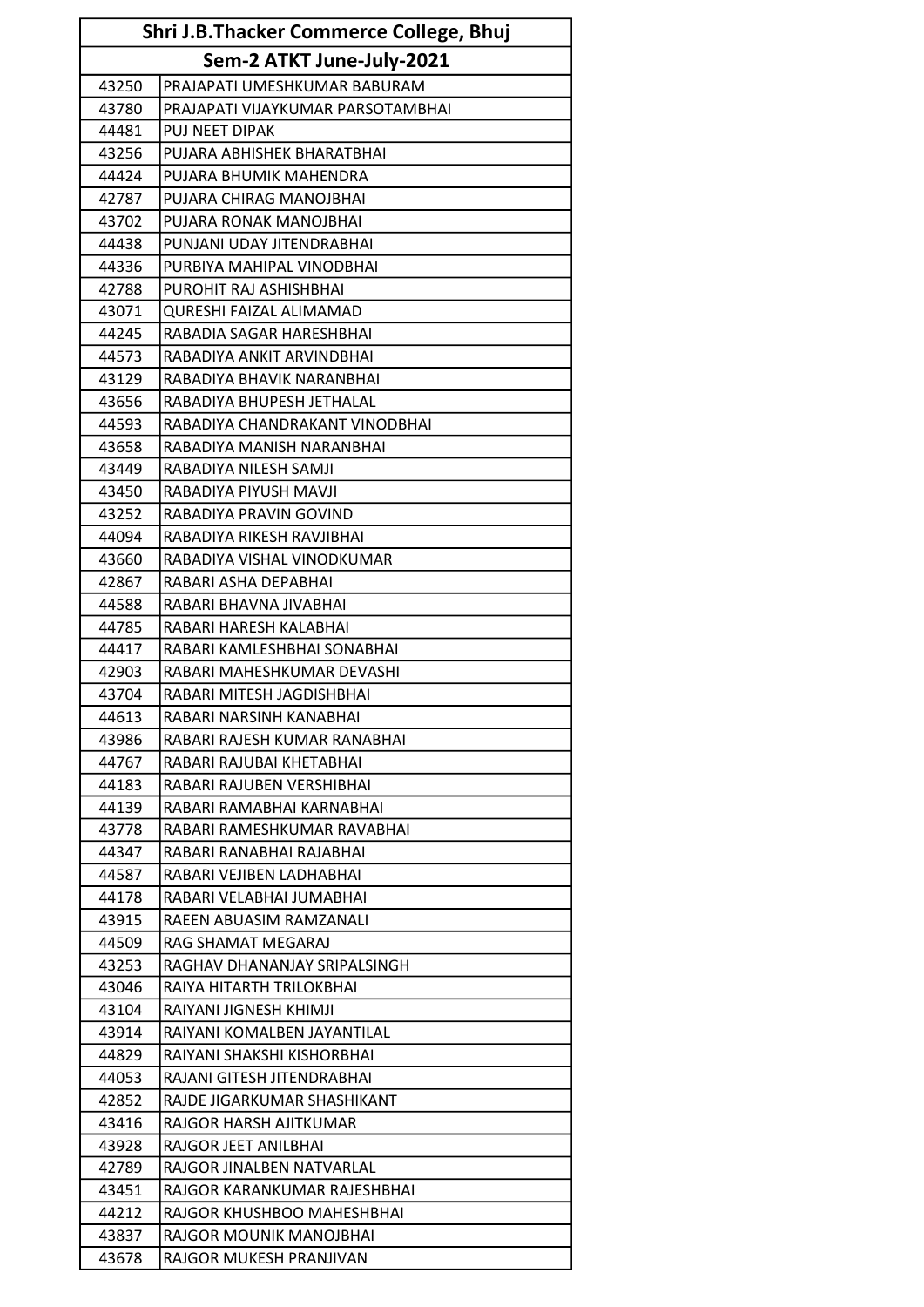| Shri J.B.Thacker Commerce College, Bhuj |                                  |
|-----------------------------------------|----------------------------------|
|                                         | Sem-2 ATKT June-July-2021        |
| 44494                                   | RAJGOR NILIMA KANTILAL           |
| 43417                                   | RAJGOR PURVI KHARASHAKAR         |
| 44328                                   | RAJGOR SAGAR KAMLESHBHAI         |
| 44898                                   | RAJGOR SATYA VINODBHAI           |
| 43934                                   | RAJGOR SAURABHKUMAR JALARAM      |
| 44501                                   | RAJGOR SMIT PRAVINBHAI           |
| 43419                                   | RAJGOR VISHALKUMAR HITESHBHAI    |
| 42905                                   | RAJPUT PARTH AJITSINH            |
| 42906                                   | RAMANI BHUPENDRA JAYANTILAL      |
| 43268                                   | RAMANI DINKALBAHEN SHANTILAL     |
| 42996                                   | RAMANI DIVY VIRENDRA             |
| 42907                                   | RAMANI GAURAV LALJI              |
| 44015                                   | RAMANI JASMIN LILADHARBHAI       |
| 43420                                   | RAMANI KEVAL LALJIBHAI           |
| 43421                                   | RAMANI KHUSHAL NANJIBHAI         |
| 44014                                   | RAMANI KOMAL PRABHURAM           |
| 43423                                   | RAMANI KRUNAL GANGARAM           |
| 42908                                   | RAMANI NEHA LALJIBHAI            |
| 44289                                   | RAMANI NIKHIL BHARATLAL          |
| 43269                                   | RAMANI NILESH DHANSUKHLAL        |
| 42790                                   | RAMANI NIRAV ANILKUMAR           |
| 44690                                   | RAMANI SAGAR BHARATBHAI          |
| 42997                                   | RAMANI URMIBEN ISHWARLAL         |
| 44028                                   | RAMJIYANI ANKIT NARENDRA         |
| 44311                                   | RAMJIYANI JYOTIBEN ASHOKKUMAR    |
| 44128                                   | RAMJIYANI KAUSHIK NARSINH        |
| 42791                                   | RAMJIYANI MAYURKUMAR RAJESHKUMAR |
| 43860                                   | RAMJIYANI UDESHKUMAR VITTHALDAS  |
| 42792                                   | RANA DHRUVKUMAR TANUBHA          |
| 43270                                   | RANA MAYURSINH BHAGIRATHSINH     |
| 43880                                   | RANA PRADIPSINH PRAVINSINH       |
| 43708                                   | RANA RAGHUVIRSINH PRAVINSINH     |
| 43926                                   | RANGANI ANUJ PRAVIN              |
| 42998                                   | RANGANI HETUL DAYALAL            |
| 43943                                   | RANGANI HIT NARSHI               |
| 44719                                   | RANGANI KISHANKUMAR DHANSUKH     |
| 42793                                   | RANGANI KRISHNABEN MAVAJI        |
| 44032                                   | RANGANI MEET KANTILAL            |
| 43709                                   | RANGANI NITINKUMAR NAVNCHANDRA   |
| 43845                                   | RANGANI RIYA MANILAL             |
| 43271                                   | RANGANI VISHAL ASHOK             |
| 44552                                   | RATHOD BARKHA HIMATBHAI          |
| 43272                                   | RATHOD DEVANG KETANBHAI          |
| 43273                                   | RATHOD HARIYALIBEN GHANSHYAM     |
| 43370                                   | RATHOD JAGDISH SHAMJI            |
| 43803                                   | RATHOD MANTHANKUMAR BHARATBHAI   |
| 44749                                   | RATHOD MUKESH BHIKHA             |
| 43276                                   | RATHOD NIMESH SHAILESHBHAI       |
| 43716                                   | RATHOD PRINCE ANIL               |
| 44856                                   | RATHOD PRIYA NARENDRABHAI        |
| 42794                                   | RATHOD RAHUL CHATSINH            |
| 44158                                   | RATHOD RAJ DINESHBHAI            |
| 44096                                   | RATHOD ROSHANI VINODBHAI         |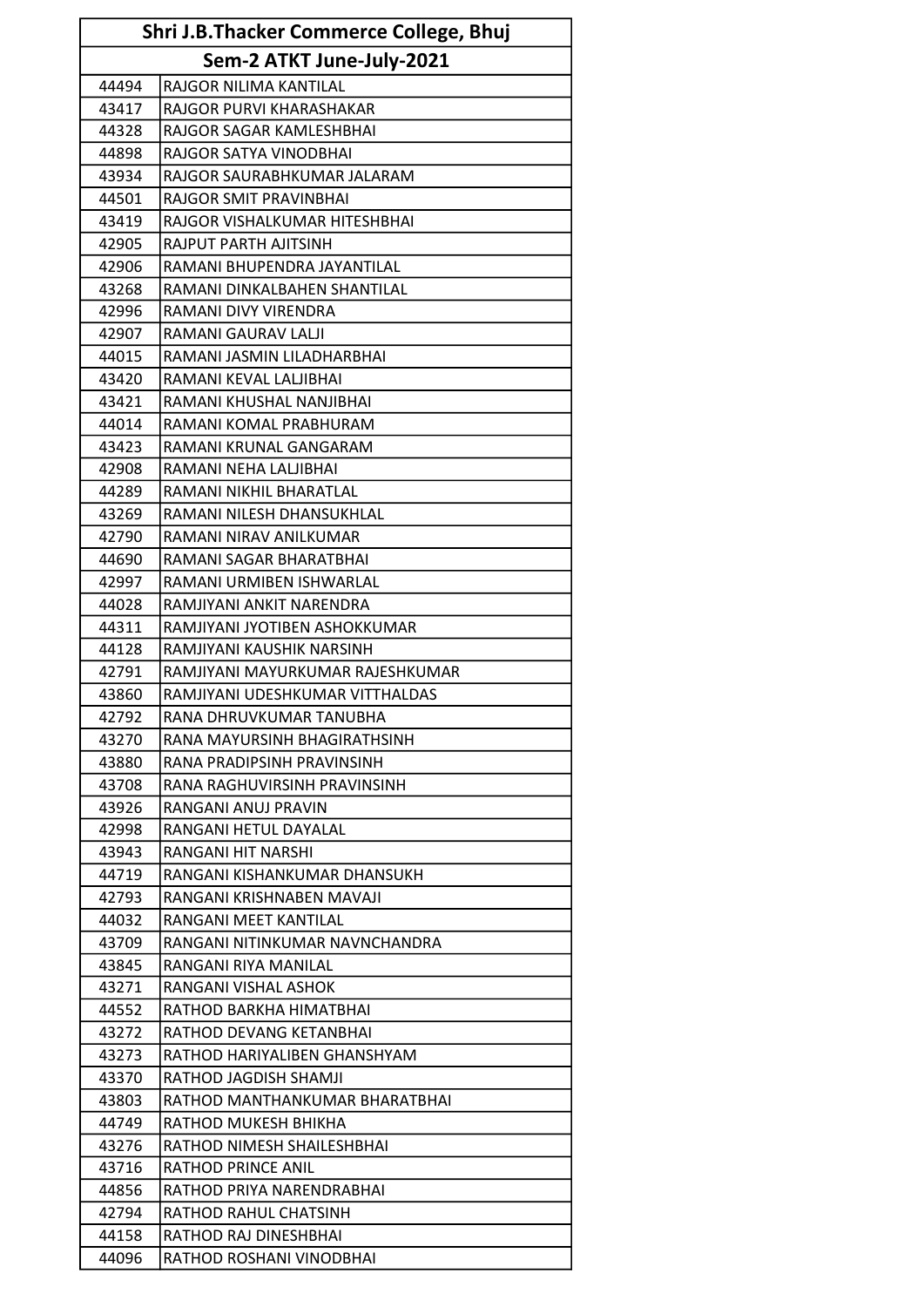| Shri J.B.Thacker Commerce College, Bhuj |                                  |  |  |
|-----------------------------------------|----------------------------------|--|--|
|                                         | Sem-2 ATKT June-July-2021        |  |  |
| 43906                                   | RATHOD SUMIYABANU ABDREMAN       |  |  |
| 44320                                   | RATHOD UMANG ARVINDBHAI          |  |  |
| 42795                                   | RATHOD VIJAYRAJJI NONGANJI       |  |  |
| 42796                                   | RATHVA NILESHBHAI NARATAMBHAI    |  |  |
| 43371                                   | RATNANI HARDIK LAKHAMSHI         |  |  |
| 44076                                   | RAWAT MANSIBEN MAHENDRAKUMAR     |  |  |
| 43103                                   | RAYKUNDAL VIVEK KIRTIBHAI        |  |  |
| 43283                                   | RAYMA MARJINA MITHU              |  |  |
| 44243                                   | RAYMA MUSTAK FAKIRMAMAD          |  |  |
| 44397                                   | RAYMA NAJIRHUSEN ABDUL           |  |  |
| 43717                                   | RAYMA SAHILHUSHEN SULEMAN        |  |  |
| 42797                                   | RAYMA TAHERULKADIR MAHAMADAMIN   |  |  |
| 42909                                   | RUDANI ANILKUMAR VITTHALDAS      |  |  |
| 43257                                   | RUDANI DARSHANKUMAR KHIMJI       |  |  |
| 42798                                   | RUDANI DIPESHKUMAR MAHENDRAKUMAR |  |  |
| 43284                                   | RUDANI HARDIK NARANBHAI          |  |  |
| 43485                                   | RUDANI HARDIKKUMAR MOHANBHAI     |  |  |
| 43842                                   | <b>RUDANI HIT SURESH</b>         |  |  |
| 43304                                   | RUDANI JAYESHKUMAR POPATLAL      |  |  |
| 43663                                   | RUDANI JINALBEN NIRANJANBHAI     |  |  |
| 44876                                   | RUDANI KAPILKUMAR TULSIDAS       |  |  |
| 43374                                   | RUDANI KIRANKUMAR BHARATBHAI     |  |  |
| 43285                                   | RUDANI MITULKUMAR RAJENDRAKUMAR  |  |  |
| 43329                                   | RUDANI RAJ MAGANLAL              |  |  |
| 44911                                   | RUDANI RIDDHI PARESHKUMAR        |  |  |
| 44843                                   | RUDANI SHITALBEN RAMESHBHAI      |  |  |
| 43912                                   | RUDANI SURAJ BHARATBHAI          |  |  |
| 43380                                   | RUPAREL JAY KHATAUBHAI           |  |  |
| 44640                                   | RUPAREL MIHIR CHANDRAKANT        |  |  |
| 43308                                   | SACHADE DIVYESHKUMAR PRADIPBHAI  |  |  |
| 43901                                   | SAIYAD AFSHANA AKBARSHA          |  |  |
| 44599                                   | SAIYAD IFTAR HUSSAIN ABDUL MAJID |  |  |
| 42799                                   | SAIYAD RUMELABIBI KASAMSHA       |  |  |
| 43286                                   | SAIYAD SAJANSHA AKBARSHA         |  |  |
| 43287                                   | SAIYAD WAJID FIROJSHA            |  |  |
| 43515                                   | SAKARIYA BHARNTI KIRITBHAI       |  |  |
| 43518                                   | SAKARIYA VIVEK BIPINKUMAR        |  |  |
| 43776                                   | SALANI JAYKUMAR RUPABHAI         |  |  |
| 42800                                   | SALAT HARDIK MUKESHBHAI          |  |  |
| 42801                                   | SALAT JIGAR JAGDISHBHAI          |  |  |
| 43386                                   | SALAT VISHAL ANIL                |  |  |
| 42910                                   | SALIYA MAHESH JAKHU              |  |  |
| 42802                                   | SALUNKHE POOJA RAMCHANDRA        |  |  |
| 44155                                   | SAMA AFZAL MOHMADRAFIK           |  |  |
| 42911                                   | SAMA AKHTAR ADAM                 |  |  |
| 44423                                   | SAMA SAHIL GAFUR                 |  |  |
| 43388                                   | SAMA SAHILMAHAMMAD KARIMMAHAMMAD |  |  |
| 44878                                   | SAMANI ANJALIBEN AMRUTLAL        |  |  |
| 43054                                   | SAMANI ANKIT BHARATBHAI          |  |  |
| 43932                                   | SAMANI AYUSH SHANKARLAL          |  |  |
| 42803                                   | SAMANI MANOJKUMAR SHANTILAL      |  |  |
| 43259                                   | SAMANI RAHUL BHARATBHAI          |  |  |
| 44358                                   | SAMANI TANVIBEN HARILAL          |  |  |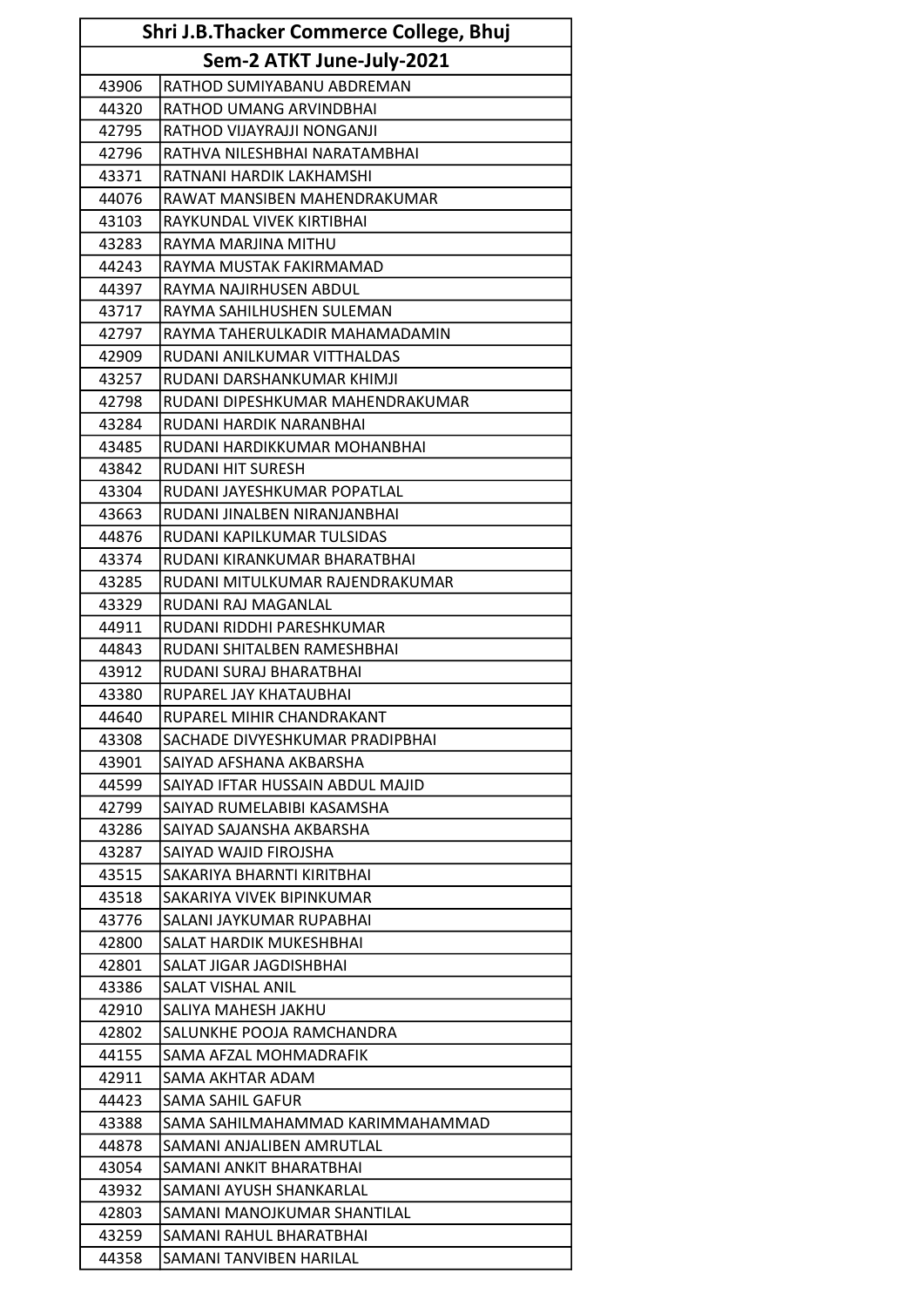| <b>Shri J.B.Thacker Commerce College, Bhuj</b> |                                     |  |  |
|------------------------------------------------|-------------------------------------|--|--|
|                                                | Sem-2 ATKT June-July-2021           |  |  |
| 44097                                          | SAMATRAI PIYUSH KISHOR              |  |  |
| 43392                                          | SAMEJA HEMAD KASAM                  |  |  |
| 43958                                          | SAMEJA IRSHAD UMAR                  |  |  |
| 43834                                          | SANDHIRAYMA AMIRHUSEN ABDUL         |  |  |
| 42913                                          | SANDHIRAYMA IMTIYAZ AMADBHAI        |  |  |
| 42915                                          | SANDHISAMA MAHAMADARIF JUSAB        |  |  |
| 43108                                          | SANGAR ANKITA RAMESH                |  |  |
| 42804                                          | SANGAR ARVIND MEGHRAJBHAI           |  |  |
| 44372                                          | SANGAR ASHOKBHAI MURJIBHAI          |  |  |
| 44731                                          | SANGAR DIPESH BHARATBHAI            |  |  |
| 44825                                          | SANGAR HITIK NAVINBHAI              |  |  |
| 44562                                          | SANGAR PARESH RATANBHAI             |  |  |
| 43254                                          | SANGAR PRAKASH ASHOKBHAI            |  |  |
| 43255                                          | SANGAR SALMAN MO HASAN              |  |  |
| 44237                                          | SANGAR SONAL MEGHRAJ                |  |  |
| 42916                                          | SANGHVI ADARSH KIRTIKUMAR           |  |  |
| 44340                                          | SANGHVI PRINCY JAYESHBHAI           |  |  |
| 43290                                          | SANJOT SHITAL UMARSHIBHAI           |  |  |
| 44429                                          | SANKHALA RIDDHIBEN NARAN            |  |  |
| 44648                                          | SANKHALA ROHAN RAMLAL               |  |  |
| 42805                                          | SANTHISAMA MURTZA ABUBAKAR          |  |  |
| 43400                                          | SARPATA AVINASH PRAVINKUMAR         |  |  |
| 43750                                          | SARPATA VINAY SHANKARBHAI           |  |  |
| 43757                                          | SARVAIYA BHAGIRATHSINH BATUKSINH    |  |  |
| 44806                                          | SARVAIYA BHAGIRATHSINH RAGHUVIRSINH |  |  |
| 42917                                          | SATHWARA PRAKASHKUMAR LALJIBHAI     |  |  |
| 43858                                          | SAVLA NIKUNJKUMAR PRAFULBHAI        |  |  |
| 44396                                          | SEDA AASHARIYA AASHPAN              |  |  |
| 43452                                          | SENGANI VIJAYKUMAR GOPALBHAI        |  |  |
| 43892                                          | SENGHANI BHAVINKUMAR LILADHAR       |  |  |
| 42973                                          | SENGHANI JINALBEN RAVILAL           |  |  |
| 42918                                          | SENGHANI KALPESHKUMAR RAMNIKLAL     |  |  |
| 44867                                          | SENGHANI KISHAN RAMESHBHAI          |  |  |
| 42806                                          | SENGHANI KOMALBEN JAYANTILAL        |  |  |
| 43418                                          | SENGHANI NEHA NAVINCHANDRA          |  |  |
| 42807                                          | SENGHANI PRACHIBEN ARVINDBHAI       |  |  |
| 44365                                          | SENGHANI SAVANKUMAR NAVINBHAI       |  |  |
| 44351                                          | SENGHANI SONUBEN DILIPBHAI          |  |  |
| 44476                                          | SHAH AKSHAY ASHWINBHAI              |  |  |
| 42919                                          | SHAH ANJALI DHIRAJBHAI              |  |  |
| 44473                                          | SHAH BHUMI CHETANBHAI               |  |  |
| 42808                                          | SHAH CHAITY DINESHBHAI              |  |  |
| 43422                                          | SHAH DARSHAN VASUDEV                |  |  |
| 44322                                          | SHAH DAX SHAILESHKUMAR              |  |  |
| 44017                                          | SHAH DHAIRY RAJESHBHAI              |  |  |
| 43942                                          | SHAH DIVYA VASUDEVBHAI              |  |  |
| 43836                                          | SHAH HET CHETANKUMAR                |  |  |
| 42809                                          | SHAH JEKIL NARENDRABHAI             |  |  |
| 43292                                          | SHAH KEVAL KETANBHAI                |  |  |
| 44485                                          | SHAH MIHIR NISITBHAI                |  |  |
| 44652                                          | SHAH MIHIR PRAKASHBHAI              |  |  |
| 43424                                          | SHAH NAITIK DHIRAJBHAI              |  |  |
| 44197                                          | SHAH PARAS ZAVERCHAND               |  |  |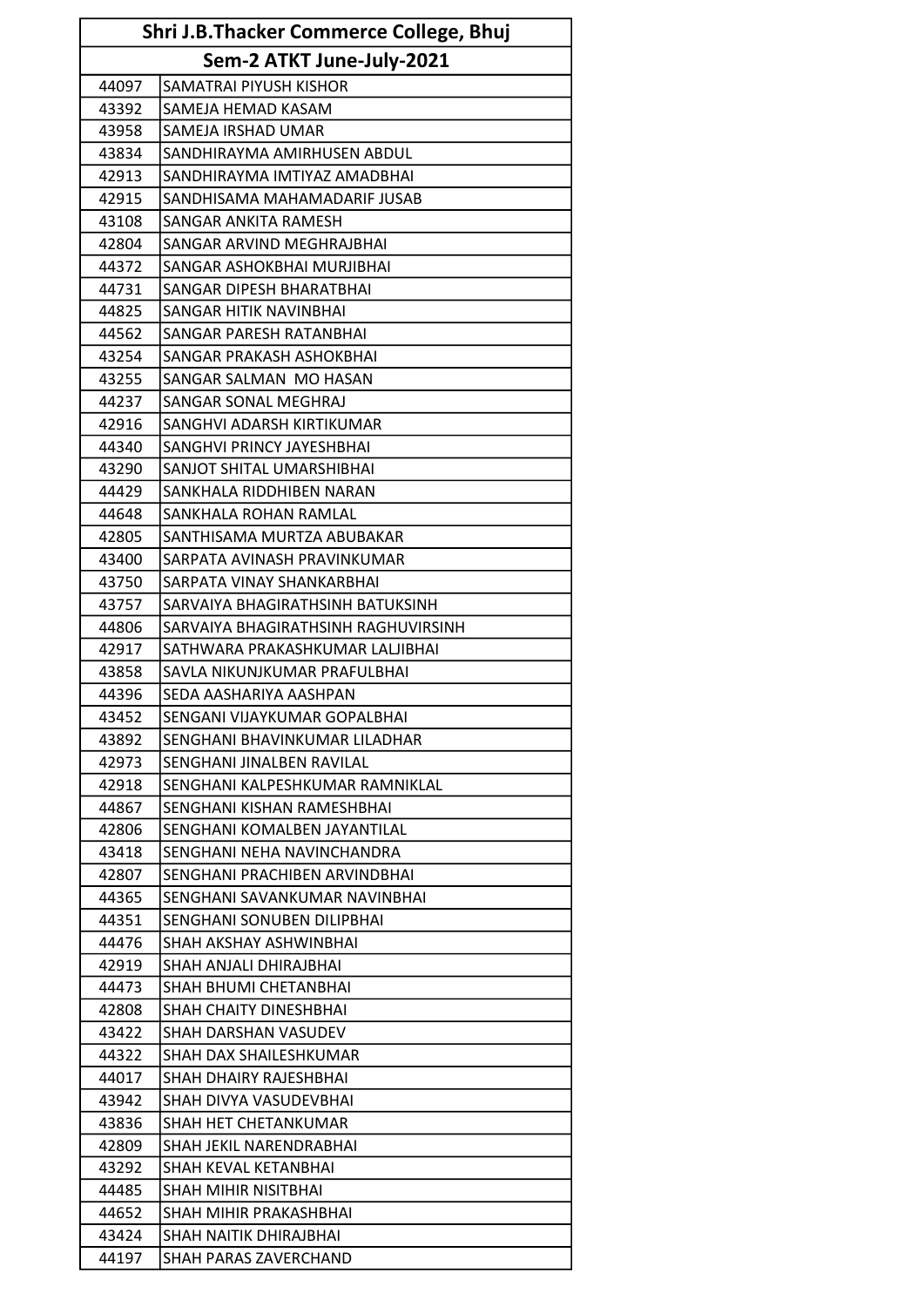| <b>Shri J.B.Thacker Commerce College, Bhuj</b> |                                |  |  |
|------------------------------------------------|--------------------------------|--|--|
|                                                | Sem-2 ATKT June-July-2021      |  |  |
| 43765                                          | SHAH POOJA NARENDRABHAI        |  |  |
| 43425                                          | SHAH RUJUL MUKESHBHAI          |  |  |
| 42999                                          | SHAH RUSHABH VINODCHANDRA      |  |  |
| 44444                                          | <b>SHAH SAMAY ABHAYBHAI</b>    |  |  |
| 42810                                          | <b>SHAH SONALI HARNISHBHAI</b> |  |  |
| 44866                                          | SHAH UDIT RAJNIKANTBHAI        |  |  |
| 44425                                          | SHAH YASH KETANKUMAR           |  |  |
| 44063                                          | SHAINAI ROHANKUMAR PRABHULAL   |  |  |
| 43137                                          | SHAKHARA NARAN KANA            |  |  |
| 43266                                          | SHARMA MAYURI HARKISHAN        |  |  |
| 43267                                          | SHEKH ALAMKHAN KARIMAMAD       |  |  |
| 43258                                          | SHEKH AMIRSOHIL MUSTAKAHEMND   |  |  |
| 44160                                          | SHEKH MAHMADAKIL MAHMADRAFIK   |  |  |
| 44756                                          | SHEKHA TRUPTIBEN MULJI         |  |  |
| 44290                                          | SHEKHVA SANDIP VIRAM           |  |  |
| 43861                                          | SHETH DEEPKUMAR NAVINCHANDRA   |  |  |
| 44077                                          | SHIJU KIRIT VALJI              |  |  |
| 44093                                          | SHIYANI NIKUL KANJI            |  |  |
| 44519                                          | SHIYANI PARESH MANJI           |  |  |
| 43455                                          | SHIYANI PIYUSH RAVJI           |  |  |
| 42811                                          | SHIYANI PRAKASH DINESH         |  |  |
| 42922                                          | <b>SIJU MOHAN MANJI</b>        |  |  |
| 43971                                          | <b>SIJU MUKESH VERSHIBHAI</b>  |  |  |
| 44707                                          | SIJU PARESHKUMAR VELJIBHAI     |  |  |
| 43138                                          | <b>SIJU VANITA NANJI</b>       |  |  |
| 43047                                          | SINGH ANANDKUMAR NIRMALKUMAR   |  |  |
| 43711                                          | SIPAIMALEK SHAHRUKH MAMAD      |  |  |
| 42812                                          | SIPAIPATHAN NADEEM IBRAHIM     |  |  |
| 43295                                          | SIYANI VINOD MAVJI             |  |  |
| 43052                                          | SODHA RANUBHA HEMRAJAJI        |  |  |
| 43296                                          | SODHA AJITSINH BANESANGJI      |  |  |
| 43878                                          | SODHA ANIRUDDHSINH AMBAJI      |  |  |
| 43132                                          | SODHA ANUPSINH KALAYNSINH      |  |  |
| 43488                                          | SODHA ARJUNSINH CHANDANSINH    |  |  |
| 43712                                          | SODHA ASHOKSINH BHARATSINH     |  |  |
| 43489                                          | SODHA BAHADURSINH JALUJI       |  |  |
| 42923                                          | SODHA BHARATSINH MAHIPATSINH   |  |  |
| 43871                                          | SODHA BHUPATSINH HEMUBHA       |  |  |
| 43133                                          | SODHA CHANDRARAJSINH HEMUBHA   |  |  |
| 43490                                          | SODHA HANUBHA BHURJI           |  |  |
| 42924                                          | SODHA HARDEVSINH PRAVINSINH    |  |  |
| 43762                                          | SODHA HARPALSINH BALVANTSINH   |  |  |
| 43862                                          | SODHA HIMMATSINH KANJI         |  |  |
| 43713                                          | SODHA JUVANSANG BANESANG       |  |  |
| 42925                                          | SODHA KALYANSINH DIGUBHA       |  |  |
| 42939                                          | SODHA MAYUR KESHUBHAI          |  |  |
| 43970                                          | SODHA PRABHATSINH GABHUJI      |  |  |
| 43714                                          | SODHA PRATAPSINH UMARSINH      |  |  |
| 43873                                          | SODHA PRAVINSINH BHARATSINH    |  |  |
| 44412                                          | SODHA RAGHUVEERSINH NATHUSINH  |  |  |
| 44655                                          | SODHA RAJDIPSINH CHANDRASINH   |  |  |
| 44088                                          | SODHA RAJDIPSINH JATUBHA       |  |  |
| 43715                                          | SODHA RAJENDRASINH LAXMANSINH  |  |  |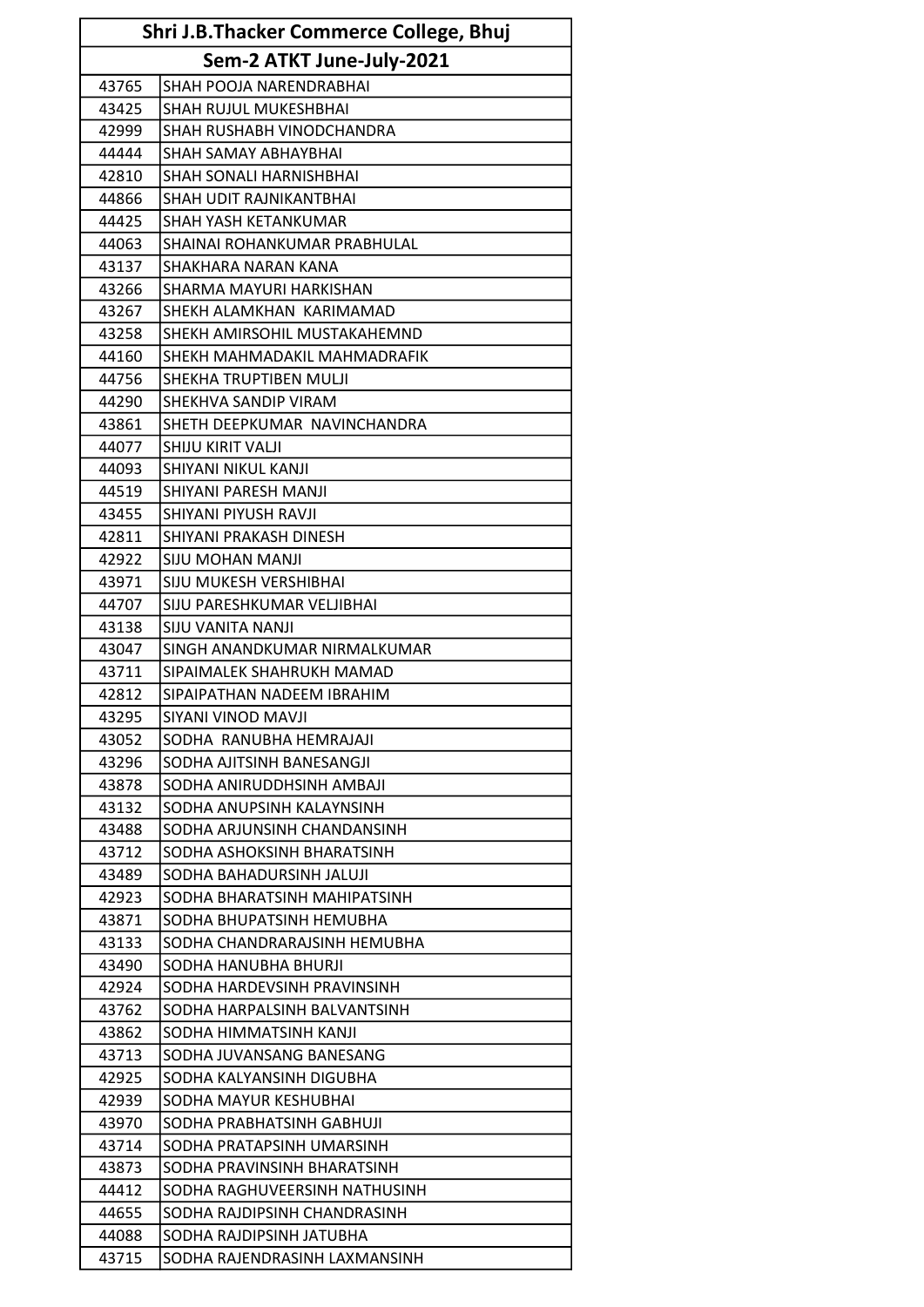| Shri J.B.Thacker Commerce College, Bhuj |                                 |  |
|-----------------------------------------|---------------------------------|--|
| Sem-2 ATKT June-July-2021               |                                 |  |
| 44223                                   | SODHA RANJITSINH NANUBHA        |  |
| 44517                                   | SODHA RAVIRAJSINH GAJENDRASINH  |  |
| 42813                                   | SODHA SAMEER MOHAMADRAFIK       |  |
| 44526                                   | SODHA SHAKTISINH HIMATSINH      |  |
| 42814                                   | SODHA SHAMBHUSINH TEJMALJI      |  |
| 42926                                   | SODHA TANESINH RAYDHANSINH      |  |
| 43491                                   | SODHA THIRAJSINH DANSANGJI      |  |
| 43492                                   | SODHA VIRBHADRASINH JILUBHA     |  |
| 43526                                   | SODHA YUVRAJSINH NARUBHA        |  |
| 42929                                   | SOLANKI BRIJESH PRAKASHCHANDRA  |  |
| 43493                                   | SOLANKI DEEP PARASHOTAM         |  |
| 44251                                   | SOLANKI DHAIRYA DINESHBHAI      |  |
| 43494                                   | SOLANKI DINESHKUMAR TULSIDAS    |  |
| 43718                                   | SOLANKI DIVYA SATISH            |  |
| 44583                                   | SOLANKI HARSHITKUMAR MUKESHBHAI |  |
| 43719                                   | SOLANKI KHUSHALKUMAR RAMESHBHAI |  |
| 44571                                   | SOLANKI KRISHNA SURESHBHAI      |  |
| 44378                                   | SOLANKI KRUPA DINESHBHAI        |  |
| 42927                                   | SOLANKI KUNJAL BHARATKUMAR      |  |
| 43040                                   | SOLANKI MAULIK SHAILESHBHAI     |  |
| 42974                                   | SOLANKI MAYUR NATWARLAL         |  |
| 44572                                   | SOLANKI PARAG SHARADBHAI        |  |
| 44192                                   | SOLANKI PARTH PRABHULAL         |  |
| 42928                                   | SOLANKI SOHAM AJITKUMAR         |  |
| 43721                                   | SOLANKI VISHAL RAMJI            |  |
| 42815                                   | SOLANKI YOGESH RAMESHBHAI       |  |
| 44894                                   | SOMESHWAR DHRUV BIPINCHANDRA    |  |
| 42930                                   | SONARA JAYESHKUMAR GOVINDBHAI   |  |
| 42853                                   | SONARA RAMJI JAKHU              |  |
| 44363                                   | SONEJI DIPAL MAHENDRA           |  |
| 44126                                   | SONEJI JEET KIRTIBHAI           |  |
| 42816                                   | SONEJI JIGAR LAXMIDAS           |  |
| 43722                                   | SONEJI MAITRI KIRANBHAI         |  |
| 43723                                   | SONETA ANKIT PARESHBHAI         |  |
| 43525                                   | SONI NIRAV PRAFULBHAI           |  |
| 43453                                   | SONI DAXESH BHARATBHAI          |  |
| 43724                                   | SONI DIXIT PRABHULAL            |  |
| 42896                                   | SONI DIXIT RAMDAS               |  |
| 44924                                   | SONI HEMAL JAYESHKUMAR          |  |
| 44035                                   | SONI JANKI DINESHBHAI           |  |
| 43725                                   | SONI KAMAL PARESHBHAI           |  |
| 43130                                   | SONI MANSI HARESHBHAI           |  |
| 44869                                   | SONI PALAK SATISHBHAI           |  |
| 43454                                   | SONI RAVINA MAHESHBHAI          |  |
| 44739                                   | SONI RENISH PRAFULKUMAR         |  |
| 43456                                   | SONI SAGAR MAHENDRABHAI         |  |
| 44204                                   | SONI SAGARKUMAR MOHANLAL        |  |
| 42933                                   | SONI SANKET DHIRAJLAL           |  |
| 42817                                   | SONI SHAIL PRAKASH              |  |
| 43726                                   | SONI VATSAL DHIRAJBHAI          |  |
| 43727                                   | SORTHIYA DHARA RAJESHBHAI       |  |
| 43131                                   | SUMRA AAKIB SABIRHUSEN          |  |
| 44622                                   | SUMRA ABDULKARIM NOORMAMAD      |  |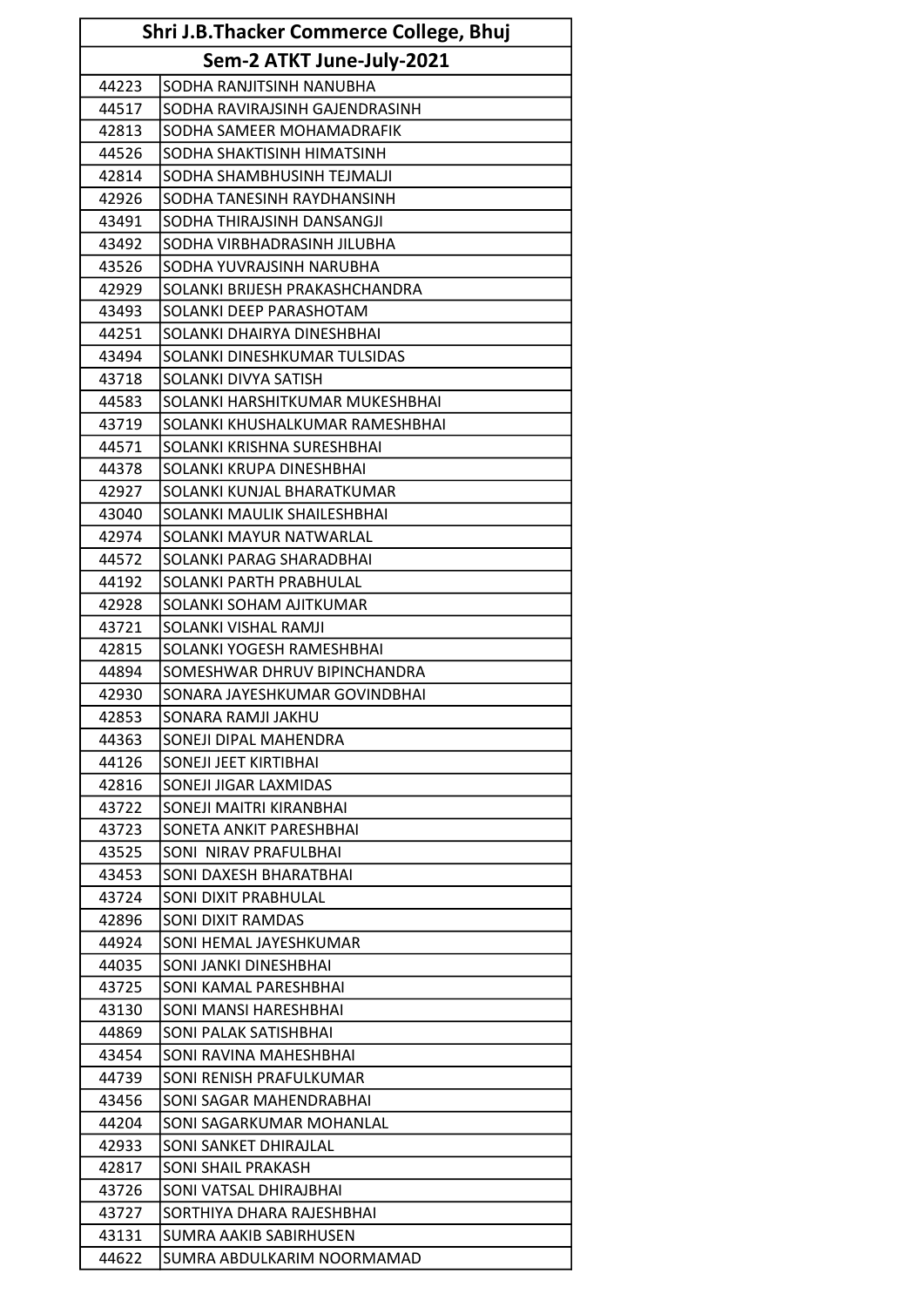| Shri J.B.Thacker Commerce College, Bhuj |                                     |  |  |
|-----------------------------------------|-------------------------------------|--|--|
|                                         | Sem-2 ATKT June-July-2021           |  |  |
| 43904                                   | SUMRA AHESANAHEMAD SULEMAN          |  |  |
| 43992                                   | <b>SUMRA AKIL AMAD</b>              |  |  |
| 43459                                   | SUMRA ALSAZ ABDULLA                 |  |  |
| 42818                                   | <b>SUMRA ILIYAS SADHAK</b>          |  |  |
| 44403                                   | SUMRA SAFIN MAHMADRAFIK             |  |  |
| 44135                                   | SURANI GAYATRIBEN MANSUKHLAL        |  |  |
| 43918                                   | SURANI KEVALKUMAR DHIRAJKUMAR       |  |  |
| 43457                                   | SURANI NIKITABEN MOHANLAL           |  |  |
| 44729                                   | SURANI NISHABEN ASHWINBHAI          |  |  |
| 44240                                   | <b>SURANI PARAS CHNDULAL</b>        |  |  |
| 42854                                   | SUTAR HARDIKBHAI SURESHBHAI         |  |  |
| 43106                                   | SUTAR KETANKUMAR UMARSHI            |  |  |
| 43110                                   | <b>SUTAR MOHIT SURESHBHAI</b>       |  |  |
| 44105                                   | SUTHAR JIGAR HASMUKHBHAI            |  |  |
| 44371                                   | SUTHAR KRUPESHKUMAR PRAKASHBHAI     |  |  |
| 43729                                   | SUTHAR NIRAV BHARATKUMAR            |  |  |
| 43931                                   | SUTHAR PANKAJ PRAKASHBHAI           |  |  |
| 43782                                   | SUTHAR SANDEEP VINESHBHAI           |  |  |
| 43297                                   | <b>TANK ALPESH JAYESH</b>           |  |  |
| 43730                                   | <b>TANK DHARMESH JAYESH</b>         |  |  |
| 44087                                   | TANNA RAJ RAMESHBHAI                |  |  |
| 43731                                   | TAPARIYA RAMBHAI HARIBHAI           |  |  |
| 44034                                   | TEJANI ANKIT ISHWARLAL              |  |  |
| 43783                                   | THACKER AKASH SHAILESHBHAI          |  |  |
| 43732                                   | THACKER AKSHAY BHARATBHAI           |  |  |
| 43766                                   | THACKER ANEY VIJAYBHAI              |  |  |
| 42819                                   | THACKER BRIJESH GANSHYAMBHAI        |  |  |
| 42820                                   | THACKER CHINTAN VASUDEV             |  |  |
| 44605                                   | THACKER CHIRAG JAYENDRA             |  |  |
| 43005                                   | THACKER DEEP BHARATBHAI             |  |  |
| 44535                                   | THACKER DHWANI ASHOK                |  |  |
| 44632                                   | THACKER DINESH ANILBHAI             |  |  |
| 42821                                   | THACKER HARSH DHIRAJLAL             |  |  |
| 42822                                   | THACKER HEMANG ARVINDBHAI           |  |  |
| 43476                                   | THACKER KISHAN CHANDULAL            |  |  |
| 44810                                   | THACKER KRISH PRAFULKUMAR           |  |  |
| 43481                                   | THACKER MANSI MANISHBHAI            |  |  |
| 42934                                   | THACKER MEET RAJENDRABHAI           |  |  |
| 44492                                   | THACKER NAKUL BHARATBHAI            |  |  |
| 43519                                   | THACKER NIKUNJ HITESHBHAI           |  |  |
| 44844                                   | THACKER PALAK ISHWARBHAI            |  |  |
| 43799                                   | THACKER PRACHI BHARATBHAI           |  |  |
| 43963                                   | THACKER PRACHI DIPAKBHAI            |  |  |
| 44935                                   | THACKER PRIYANK MANISH BHAI         |  |  |
| 43141                                   | THACKER PURVESH SHANKARBHAI         |  |  |
| 44718                                   | THACKER RUTIK DHIRENBHAI            |  |  |
| 43946                                   | THACKER SHIVAM DINESHBHAI           |  |  |
| 43134                                   | THACKER SMIT SHAILESHKUMAR          |  |  |
| 42823                                   | THACKER SUMITKUMAR MANHARLAL        |  |  |
| 44886                                   | THACKER YASH NAVINKUMAR             |  |  |
| 43917                                   | THAKARANI HARSHADKUMAR JAGDEESHBHAI |  |  |
| 44801                                   | THAKKAR AMAN JAGDISHBHAI            |  |  |
| 42874                                   | THAKKAR ARUN RAMJIBHAI              |  |  |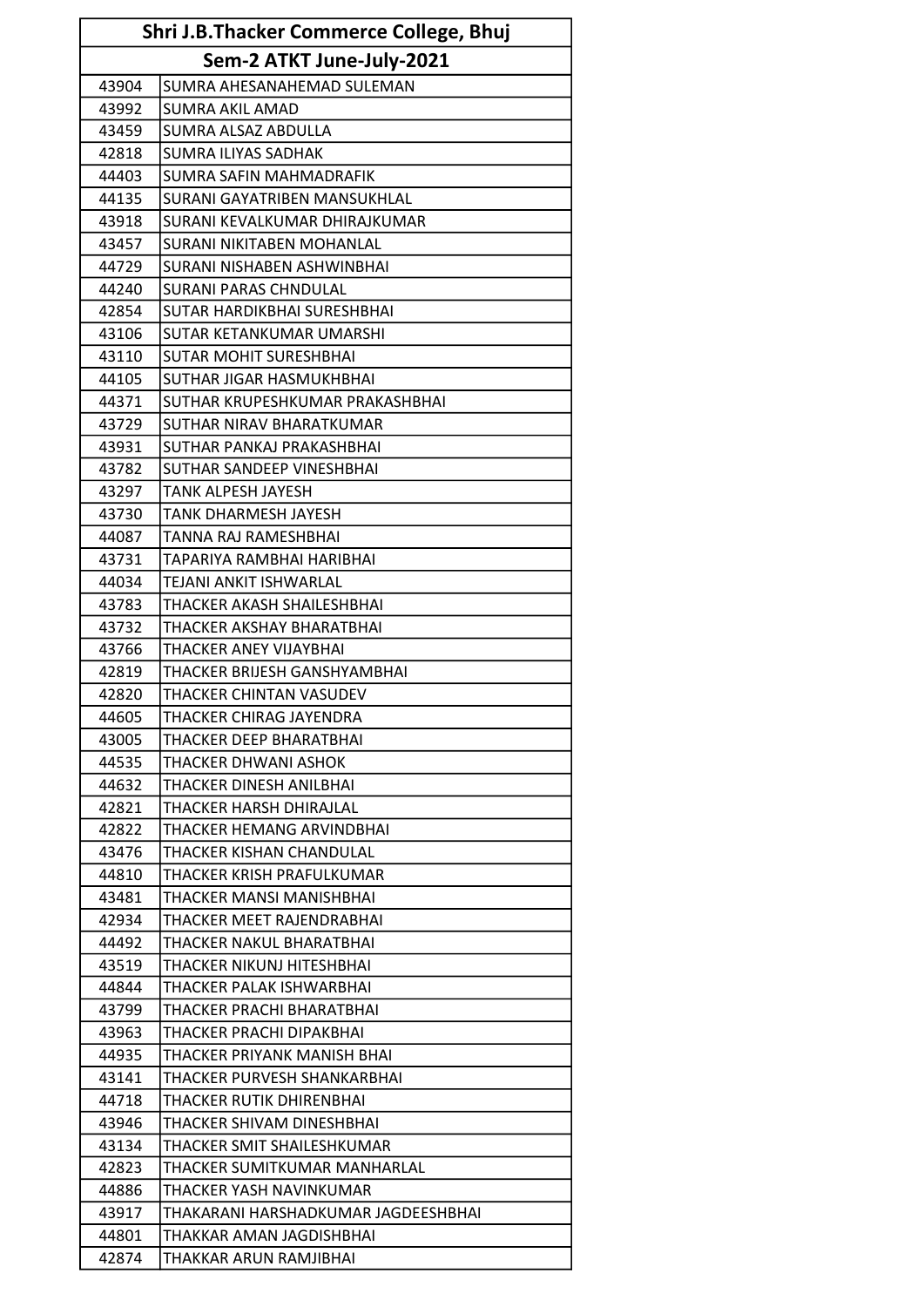| <b>Shri J.B.Thacker Commerce College, Bhuj</b> |                                  |  |  |
|------------------------------------------------|----------------------------------|--|--|
|                                                | Sem-2 ATKT June-July-2021        |  |  |
| 42936                                          | THAKKAR BHAVIKKUMAR VINODKUMAR   |  |  |
| 43458                                          | THAKKAR CHAND DILIPBHAI          |  |  |
| 43142                                          | THAKKAR CHIRAG BHARATBHAI        |  |  |
| 43486                                          | THAKKAR MANANKUMAR HASMUKHLAL    |  |  |
| 44703                                          | THAKKAR MANISHABEN JAYSUKHABHAI  |  |  |
| 42935                                          | THAKKAR NIRAJKUMAR PRATAPKUMAR   |  |  |
| 44752                                          | THAKKAR RAHUL YOGESHBHAI         |  |  |
| 44285                                          | THAKKAR RAJ MAYURBHAI            |  |  |
| 43051                                          | THAKKAR RAVILAL PRAVINCHANDRA    |  |  |
| 42990                                          | THAKKAR SANJAY SHYAMBHAI         |  |  |
| 44490                                          | THAKKAR SANJAYKUMAR PRANLAL      |  |  |
| 43764                                          | THAKKAR SMIT DILIPBHAI           |  |  |
| 44330                                          | THAKKAR VIVEKKUMAR HARESHBHAI    |  |  |
| 43487                                          | THAKOR AJAY BIJALBHAI            |  |  |
| 42824                                          | THAKRANI BHARATKUMAR NARANBHAI   |  |  |
| 43143                                          | THAKRANI HITESHKUMAR VADILAL     |  |  |
| 43522                                          | THAKRANI SUBHAM RAMESHBHAI       |  |  |
| 44742                                          | THAKUR BHUPATSINGH KAMLESH       |  |  |
| 43495                                          | TILAK TEJAS RAJESHBHAI           |  |  |
| 44619                                          | TOMAR AAYUSHSINGH KAMLESHSINGH   |  |  |
| 44169                                          | TRAVADI DHRUV RAJENDRABHAI       |  |  |
| 42940                                          | TREVADIA HARSHAL HASMUKHBHAI     |  |  |
| 43144                                          | TRIVEDI GOPI MUKESHKUMAR         |  |  |
| 43737                                          | TRIVEDI NILAY DIVYBHASHBHAI      |  |  |
| 44503                                          | <b>TRIVEDI PURV MANOJ</b>        |  |  |
| 44814                                          | TURI SUNIL RAMESHBHAI            |  |  |
| 43821                                          | TURIYA ABDULKADIR ABDULA         |  |  |
| 43520                                          | UDIYAN SOORAJ RAMJIBHAI          |  |  |
| 44505                                          | UGANI BHUMI VINODBHAI            |  |  |
| 43897                                          | UKANI DIXA PRAVINBHAI            |  |  |
| 44477                                          | UKANI NIMESH JENTILALBHAI        |  |  |
| 44095                                          | UMARANIYA KINALBEN MAHESHKUMAR   |  |  |
| 44118                                          | UMRANIYA JIGAR GHANSHYAM         |  |  |
| 43496                                          | UMRANIYA KULDEEP NARENDRA        |  |  |
| 42941                                          | UNDARIYA BALDEVBHAI MEGHABHAI    |  |  |
| 44406                                          | UNDARIYA JIGAR HARIBHAI          |  |  |
| 42825                                          | UPADHYAY ANAND MANOJBHAI         |  |  |
| 44026                                          | UPADHYAY KRISHNABEN NARENDRABHAI |  |  |
| 42871                                          | UPADHYAY MEETKUMAR KISHORCHANDRA |  |  |
| 43843                                          | UPADHYAY ZINKAL YOGESHCHANDRA    |  |  |
| 43497                                          | VADHA PRITHVIRAJ PRATAPSINH      |  |  |
| 44123                                          | VADOR YASH PRAKASHBHAI           |  |  |
| 42937                                          | VAGADIYA RAJESH RAMJI            |  |  |
| 44430                                          | VAGDODA MANN AMRUTBHAI           |  |  |
| 44472                                          | VAGHAJIYANI ARVIND RAVJIBHAI     |  |  |
| 42976                                          | VAGHANI JAYESH KHIMJI            |  |  |
| 43045                                          | VAGHANI KALPESH HIRJI            |  |  |
| 42826                                          | VAGHANI SHEETAL KHIMJI           |  |  |
| 42938                                          | VAGHANI VIJAY RAMESH             |  |  |
| 43498                                          | VAGHELA ARVINDSINH KANUJI        |  |  |
| 42827                                          | VAGHELA BINDIYA RAMESHBHAI       |  |  |
| 42945                                          | VAGHELA DARSHAN HASMUKHBHAI      |  |  |
| 43136                                          | VAGHELA DIPRAJSINH BAHADURSINH   |  |  |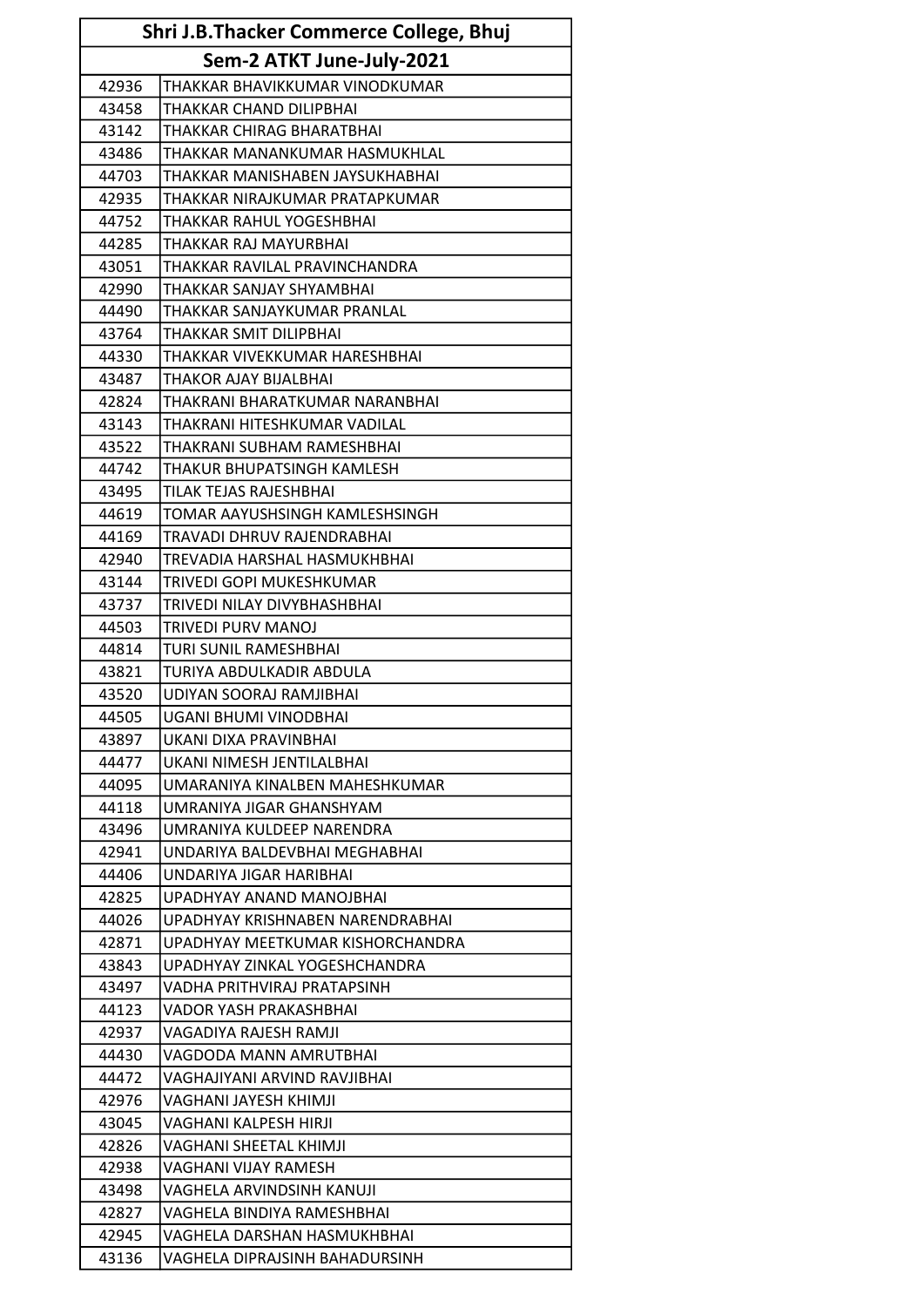| <b>Shri J.B.Thacker Commerce College, Bhuj</b> |                                        |  |  |
|------------------------------------------------|----------------------------------------|--|--|
|                                                | Sem-2 ATKT June-July-2021              |  |  |
| 43859                                          | VAGHELA HARDIKSINH SURENDRASINH        |  |  |
| 43075                                          | VAGHELA HARPALSINH SAMATSINH           |  |  |
| 43521                                          | VAGHELA ISHWAR MANJIBHAI               |  |  |
| 42943                                          | VAGHELA JAYRAJSINH DHAMUBHA            |  |  |
| 44180                                          | VAGHELA MAYURSINH DASHRATSINH          |  |  |
| 43041                                          | VAGHELA MAYURSINH MINESHSINH           |  |  |
| 44349                                          | VAGHELA NIKHILKUMAR KANTILAL           |  |  |
| 44446                                          | <b>VAGHELA RUTVIK BABULAL</b>          |  |  |
| 44043                                          | VAGHELA SHAILESHKUMAR MOHANLAL         |  |  |
| 43264                                          | VAGHELA VIPUL VANRAJSINH               |  |  |
| 43311                                          | VAISHNAV TANMAY PRAFULCHANDRA          |  |  |
| 44788                                          | <b>VALA ENESHKUMAR DANABHAI</b>        |  |  |
| 43734                                          | <b>VALAND HASMITKUMAR VIRENDRABHAI</b> |  |  |
| 43307                                          | <b>VALAND SAWAN MANJIBHAI</b>          |  |  |
| 43077                                          | <b>VALAND YOGESH JAYANTILAL</b>        |  |  |
| 43499                                          | VALANI HARDIKKUMAR KISHORBHAI          |  |  |
| 44877                                          | <b>VALANI KINJALBEN PREMJIBHAI</b>     |  |  |
| 44857                                          | VALJIYANI VIVEK LALJIBHAI              |  |  |
| 42828                                          | VANAK ABDUL SAMSUDIN                   |  |  |
| 44161                                          | VANKAR HIRENKUMAR KHUMANBHAI           |  |  |
| 43666                                          | VARCHAN BHARAMANBHAI VELABHAI          |  |  |
| 43811                                          | VARCHAND KHIMJI VELABHAI               |  |  |
| 42944                                          | <b>VARCHAND MAVJI SHAMJI</b>           |  |  |
| 42829                                          | VARMA KIRANPRAKASH NANDKUMARSINH       |  |  |
| 42835                                          | <b>VARMA USHA BABULAL</b>              |  |  |
| 44148                                          | <b>VAROTRA ASHOK KANJI</b>             |  |  |
| 43735                                          | VAROTRA JITENDRAKUMAR TRIKAMBHAI       |  |  |
| 44808                                          | VAROTRA RAHULBHAI DAMJIBHAI            |  |  |
| 42946                                          | VAROTRA RAMESHKUMAR VELJIBHAI          |  |  |
| 44603                                          | VAROTRA SUNILKUMAR DAMJIBHAI           |  |  |
| 42876                                          | VARSANI PRAKASH HARILAL                |  |  |
| 42947                                          | VARSANI ANJANA DEVSHI                  |  |  |
| 42830                                          | VARSANI BHARAT KALYAN                  |  |  |
| 42873                                          | VARSANI BHUPENDRA JADVA                |  |  |
| 42858                                          | <b>VARSANI HIREN SHANTILAL</b>         |  |  |
| 43078                                          | VARSANI HITESH JETHALAL                |  |  |
| 43910                                          | VARSANI HITESH RAVJIBHAI               |  |  |
| 43006                                          | VARSANI KASHYAP NARAN                  |  |  |
| 44748                                          | VARSANI KISHAN MANJI                   |  |  |
| 43668                                          | VARSANI KISHANKUMAR PREMJIBHAI         |  |  |
| 43460                                          | VARSANI MANISH RAMESH                  |  |  |
| 44323                                          | VARSANI MAYUR DHANJI                   |  |  |
| 43503                                          | VARSANI NAYAN BHAVANBHAI               |  |  |
| 43969                                          | VARSANI NIKESH KUNVARJI                |  |  |
| 43669                                          | VARSANI NILESHKUMAR KALYANBHAI         |  |  |
| 44291                                          | VARSANI NISHIL JADVA                   |  |  |
| 44145                                          | VARSANI PRADIP HARJIBHAI               |  |  |
|                                                |                                        |  |  |
| 43461                                          | VARSANI PRADIP NARAN                   |  |  |
| 43831                                          | VARSANI ROHANKUMAR VALJI               |  |  |
| 42948                                          | VARSANI SANDIP PREMJI                  |  |  |
| 42831                                          | VARSANI SANJAY NAUTAMBHAI              |  |  |
| 42949                                          | VARSANI SANJAY VALJI                   |  |  |
| 44266                                          | VARSANI VIJAY SHIVJI                   |  |  |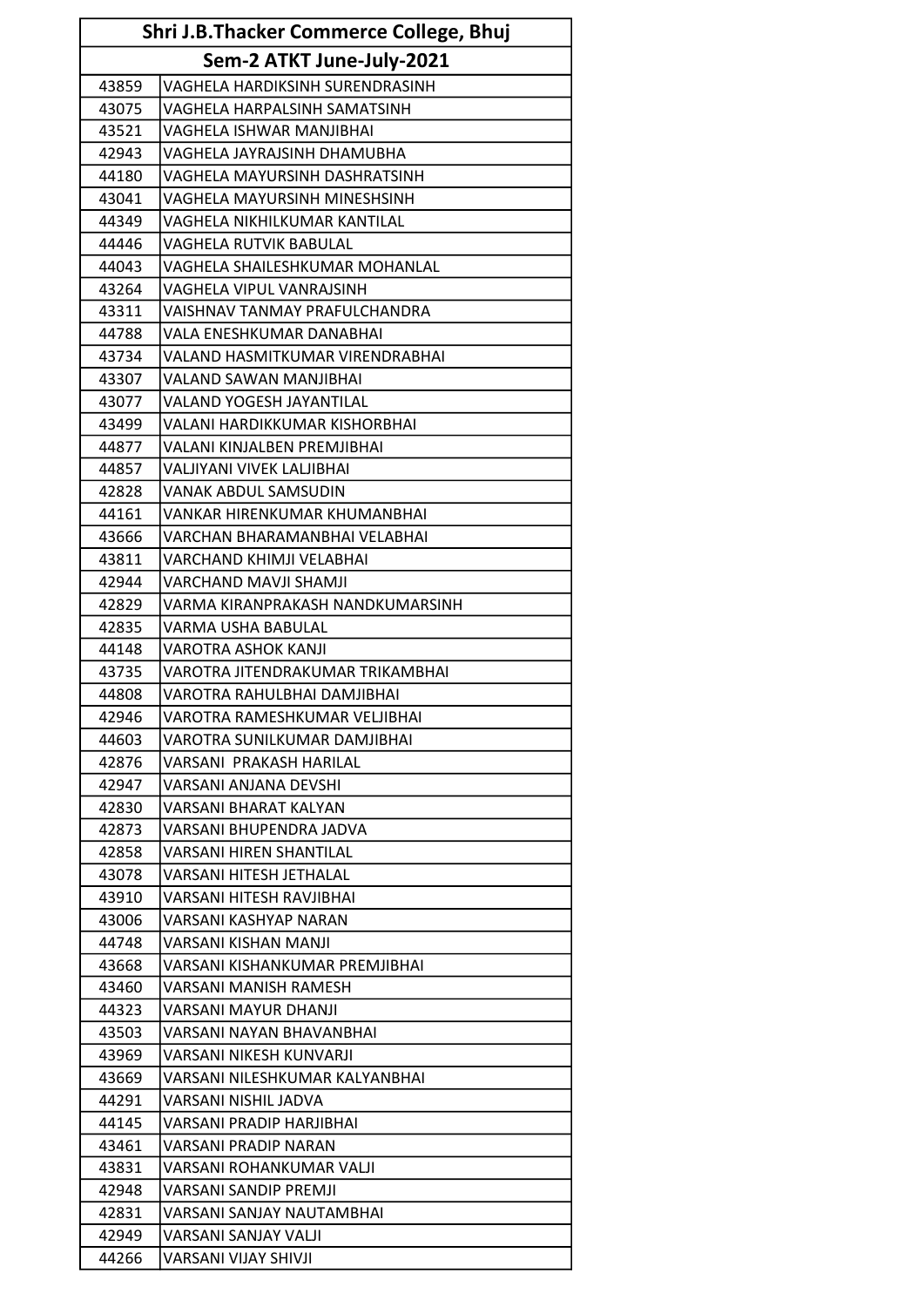| Shri J.B.Thacker Commerce College, Bhuj |                                  |  |
|-----------------------------------------|----------------------------------|--|
| Sem-2 ATKT June-July-2021               |                                  |  |
| 43462                                   | <b>VARSANI VINOD MAVJI</b>       |  |
| 43314                                   | VASANI KASHYAP JAYANLAL          |  |
| 43833                                   | VASANI BHAVINIBEN BABULAL        |  |
| 44004                                   | VASANI BHUMIKABEN VASANTLAL      |  |
| 43667                                   | <b>VASANI GAUTAM MAVJI</b>       |  |
| 44176                                   | <b>VASANI HEET JAYANTILAL</b>    |  |
| 44736                                   | <b>VASANI JUGAL BABULAL</b>      |  |
| 43079                                   | <b>VASANI KISHOR KANTILAL</b>    |  |
| 43693                                   | <b>VASANI MAHEK DEEPAK</b>       |  |
| 42986                                   | <b>VASANI MAYANK SHANTILAL</b>   |  |
| 44238                                   | VASANI MAYURKUMAR KISHORBHAI     |  |
| 42951                                   | VASANI MUKTABEN ARVINDBHAI       |  |
| 44766                                   | <b>VASANI NIRAV NAVINBHAI</b>    |  |
| 44070                                   | VASANI NISHABEN NAGINBHAI        |  |
| 42832                                   | VASANI SACHIN HIRALAL            |  |
| 43305                                   | <b>VASANI SUNIL VITTHALBHAI</b>  |  |
| 44068                                   | VASANI VRUTIBEN JAGDISHBHAI      |  |
| 43500                                   | VASHANI ASHISH BHARATBHAI        |  |
| 43695                                   | VASIYANI AJAY GANDHYAMDAS        |  |
| 43501                                   | <b>VEANI JIGNESH HIRALAL</b>     |  |
| 43699                                   | <b>VED UMANG NITINBHAI</b>       |  |
| 42833                                   | <b>VEDANT ANKIT MUKUND</b>       |  |
| 43768                                   | <b>VEDANT BHAVINI VINESH</b>     |  |
| 44779                                   | VEKARIA KAJAL RAMJI              |  |
| 43670                                   | <b>VEKARIYA AJAY MURJI</b>       |  |
| 44592                                   | <b>VEKARIYA ANISH KANTILAL</b>   |  |
| 44723                                   | <b>VEKARIYA ANISH KANTILAL</b>   |  |
| 44883                                   | <b>VEKARIYA DIPESH KANTILAL</b>  |  |
| 43260                                   | VEKARIYA GHANSHYAM KHIMJI        |  |
| 43671                                   | <b>VEKARIYA HASMUKH DHANJI</b>   |  |
| 43063                                   | <b>VEKARIYA HASMUKH NARAN</b>    |  |
| 44152                                   | VEKARIYA HITESH RAMJI            |  |
| 44730                                   | VEKARIYA HITESH RAVJI            |  |
| 44259                                   | <b>VEKARIYA JIGNESH RAMJI</b>    |  |
| 44346                                   | VEKARIYA KAILASH ARJAN           |  |
| 44390                                   | VEKARIYA KALPESH DINESH          |  |
| 44604                                   | <b>VEKARIYA KESHAV HARJI</b>     |  |
| 43516                                   | VEKARIYA MAYUR VINOD             |  |
| 43265                                   | <b>VEKARIYA MUKESH HARJI</b>     |  |
| 42834                                   | VEKARIYA NILESH KARSHAN          |  |
| 44284                                   | <b>VEKARIYA NITESH NANJI</b>     |  |
| 42855                                   | VEKARIYA NIYANT KHIMJIBHAI       |  |
| 43700                                   | VEKARIYA PARESH GOVIND           |  |
| 44270                                   | <b>VEKARIYA PRAGNESH SHAMJEE</b> |  |
| 44334                                   | VEKARIYA RAHUL KARASAN           |  |
| 43701                                   | VEKARIYA RAJESH RAMJIBHAI        |  |
| 43080                                   | VEKARIYA RASHIKLAL SHIVJI        |  |
| 42952                                   | VEKARIYA RAVINDRA MURJI          |  |
| 44758                                   | <b>VEKARIYA SANDEEP NARAN</b>    |  |
| 43535                                   | VEKARIYA SURAJ HARJIBHAI         |  |
| 44803                                   | VELANI BHAVINKUMAR JENTILAL      |  |
| 44360                                   | <b>VELANI HASTIBEN HARILAL</b>   |  |
| 44890                                   | VELANI JAY SHAMJIBHAI            |  |